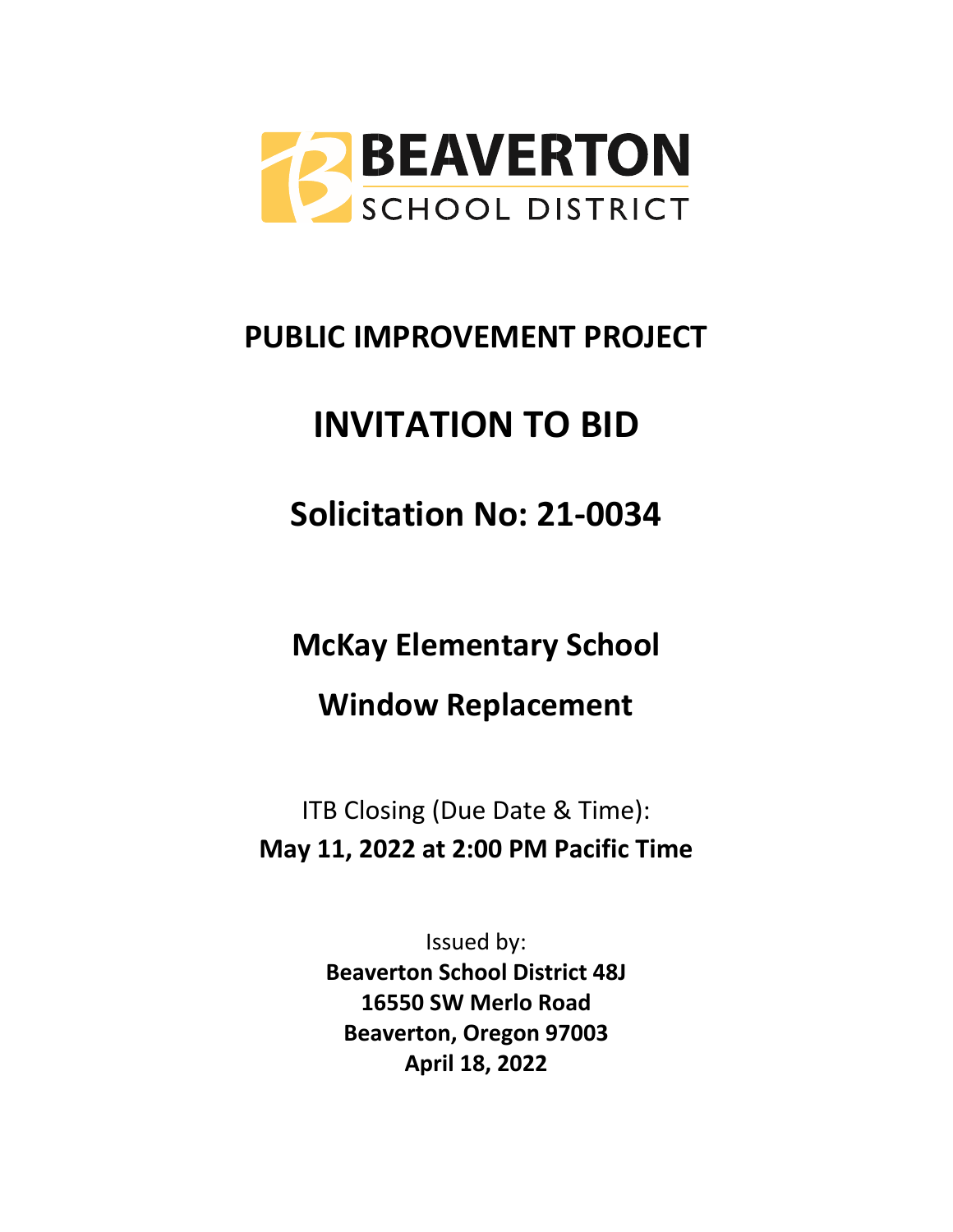## SOLICITATION SUMMARY Solicitation No: ITB 21-0034

# **PUBLIC IMPROVEMENT INVITATION TO BID**

Solicitation No: ITB 21-0034

The purpose of this Invitation to Bid is to obtain competitive bids for retaining a General Contractor (GC) to furnish, install, manage, and coordinate all the work for the McKay Elementary School Window Replacement. This is a public works project subject to ORS 279C.800 to 279C.870.

**A NON-MANDATORY pre-Bid conference will be held on April 27, 2022 at 3:30PM at McKay Elementary, 7485 SW Scholls Ferry Road, Beaverton, OR 97008.** 

Bidders must submit their Bid pursuant to the provisions of this Solicitation to [contracts@beaverton.k12.or.us,](mailto:contracts@beaverton.k12.or.us) **PRIOR** to the Closing:

# **SOLICITATION CLOSING: May 11, 2022 at 2:00 PM Pacific Time LATE BIDS WILL NOT BE ACCEPTED**

Timely submitted Bids will be opened and read aloud immediately after Closing at the below conference line: **+1(503)356.4400**

## **Participant code: 41605148**

Bidders must submit a **First-Tier Subcontractor Disclosure Form** \*EITHER\* with the emailed Bid submission \*OR\* by email to [contracts@beaverton.k12.or.us](mailto:contracts@beaverton.k12.or.us) no later than the Disclosure Deadline:

## **DISCLOSURE DEADLINE: May 11, 2022 at 4:00 PM Pacific Time**

Prospective Bidders must register with Oregon Buys -<https://oregonbuys.gov/>to obtain the Solicitation documents and related documents.

Bidders must familiarize themselves with the entire Solicitation.

**All questions and comments about this solicitation must be directed ONLY IN WRITING by email to: [contracts@beaverton.k12.or.us](mailto:contracts@beaverton.k12.or.us)**

## **THE DISTRICT MAY REJECT ANY BID NOT IN COMPLIANCE WITH ALL PRESCRIBED REQUIREMENTS**.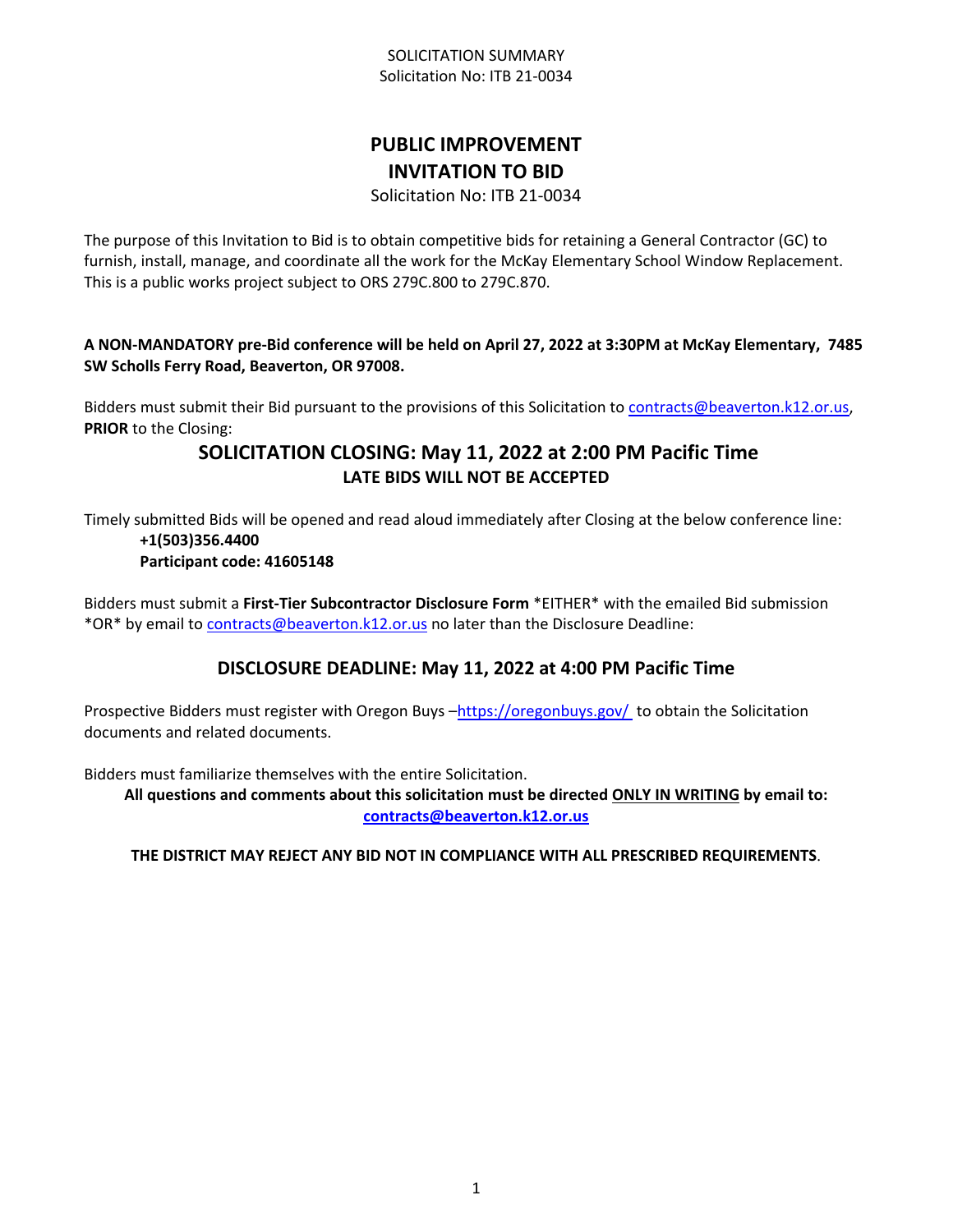## SECTION I - INTRODUCTION Solicitation No: ITB 21-0034

## **1. INTRODUCTION:**

This Solicitation is issued pursuant to ORS 279A, ORS 279C and the Oregon Attorney General Model Rules Divisions 46 and 49. Pursuant to ORS 279C.375(5), the District may award a single Contract, or multiple Contracts under this Solicitation.

#### **2. DEFINITIONS:**

The term "District" or "Owner" throughout this document means the Beaverton School District. The term "Bidder" means the person or firm that submits a Bid in response to this Solicitation. The term "Bid" or "Offer" means a written response to provide services in response to this Solicitation. The term "Contractor" or "Supplier" means the Bidder(s) awarded a contract as a result of this Solicitation.

#### **3. SOLICITATION REVIEW:**

Bidders must carefully review the Solicitation documents and are responsible for knowing and understanding all terms and conditions. Unless defects, ambiguities, omissions, or errors are brought to the District's attention by protest pursuant to REQUEST FOR CLARIFICATION OR CHANGE; SOLICITATION PROTESTS (Section III, Paragraph 5), protests or appeals based on such defects, ambiguities, omissions or errors received after issuance of the Notice of Intent to Award may not be favorably considered.

## **4. BACKGROUND:**

- a. The Beaverton School District encompasses approximately 57 square miles in northwestern Oregon in Washington County. The District, located in the Portland, Oregon metro area, is the third largest School District in Oregon.
- b. The Beaverton School District has approximately 4,700 employees. The District is responsible for educating approximately 40,870 students in kindergarten through grade 12 at thirty-four (34) Elementary Schools, eight (8) Middle Schools, six (6) High Schools, five (5) Options Schools, and nineteen (19) Options Programs.

#### **5. GENERAL SCOPE OF WORK:**

The General Scope of this Project is to replace fifty-three-five windows with new frames and new glass at McKay Elementary School located at 7465 SW Scholls Ferry Road, Beaverton, OR. The work is described in more detail in the Statement of Work and in the Exhibits to this ITB (e.g., Drawings, Specifications, etc.).

#### **6. SOLICITATION DOCUMENTS:**

The Solicitation Documents are organized in the following manner: SOLICITATION SUMMARY SECTION I – INTRODUCTION SECTION II – STATEMENT OF WORK SECTION III – SOLICITATION RULES SECTION IV—PUBLIC WORKS REQUIREMENTS SECTION V – ATTACHMENTS

#### **7. CONTRACT:**

The successful Bidder(s), selected by the District, will receive an AIA A101 Owner Contractor Agreement with AIA A201 General Conditions. A sample is enclosed herein (see Attachments). The provisions of the sample AIA A101 Owner Contractor Agreement and AIA A201 General Conditions are in addition to the requirements set forth in this Solicitation.

a. Bidders are advised to thoroughly review and familiarize themselves with the standard contract. Certain contract terms reflect state statute and may not be altered.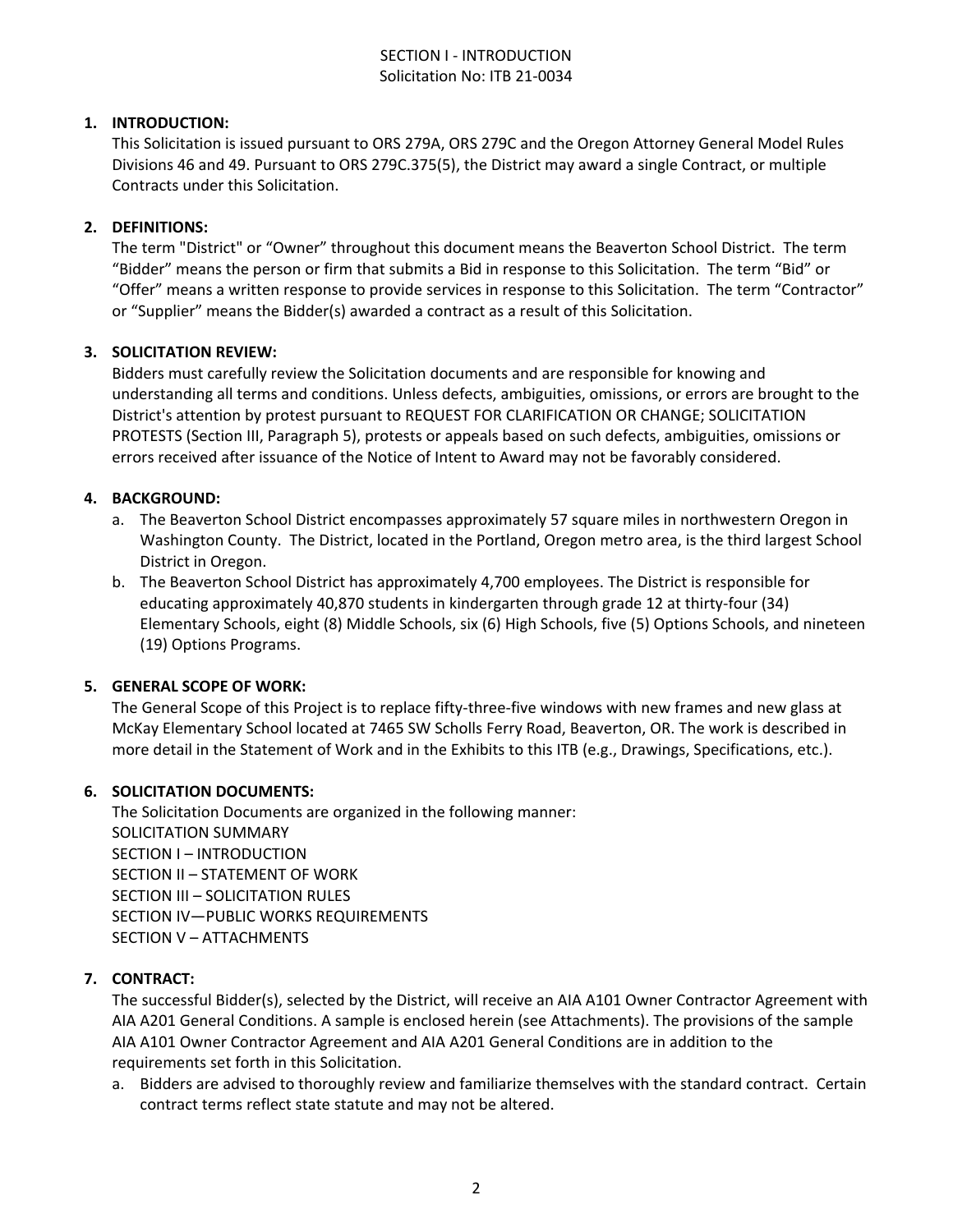## SECTION I - INTRODUCTION Solicitation No: ITB 21-0034

- b. The Contractor will be expected to promptly sign a contract including all standard terms and conditions contained in the sample contract.
- c. Personnel or subcontractor substitution if the contractor must substitute personnel or subcontractor(s) included in the original bid, they must obtain written District approval of substituted personnel, prior to substitution.

#### **8. AMENDMENTS:**

The District may amend a Contract without additional competition pursuant to OAR 137-049-0910.

#### **9. IMPORTANT RESPONSIBILITIES:**

Bidders are responsible for knowing and understanding all of this Solicitation's requirements, terms, conditions, and rules. Bidders may submit questions or clarification requests to [contracts@beaverton.k12.or.us](mailto:contracts@beaverton.k12.or.us) not later than May 4, 2022. The District will respond to all such questions/clarification requests submitted prior to the applicable deadline, if the District, in it's sole discretion, deems a response necessary.

Bidders shall promptly notify the District of any defects, ambiguities, omissions, or errors are brought to the District's attention by protest pursuant to REQUESTS FOR CLARIFICATION, CHANGE, SUBSTITUTION REQUEST, OR SOLICITATION PROTEST (Section III, Paragraph 5), protests or appeals based on such defects, ambiguities, omissions or errors received after issuance of the Notice of Intent to Award may not be favorably considered.

#### **10. DISTRICT REPRESENTATIVE:**

The District Representative for the project is Alex Santa, Project Coordinator.

#### **11. SOLICITATION SCHEDULE:**

The milestones for the selection process are set forth below. The purpose of this schedule is for Bidder information only. Required dates for Contract period milestones, submittals and any other activities are provided elsewhere in this Solicitation. The District reserves the right to deviate from this schedule.

| <b>Solicitation Milestone</b>                       | Date                        |
|-----------------------------------------------------|-----------------------------|
| Non-Mandatory Pre-Bid conference                    | April 27, 2022 -3:30 PM PST |
| Deadline for submitting requests for clarification, |                             |
| change, substitution, or solicitation protest       | May 3, 2022-2:00 PM PST     |
| Bids Due (Closing):                                 | May 11, 2022 -2:00PM PST    |
| Anticipated Notice of Intent to Award (NOI)         | on or about May 12, 2022    |
| Anticipated Executed Contract                       | on or about May 24, 2022    |

#### **12. CONTACT DURING SOLICITATION:**

Questions must be submitted in writing via email to [contracts@beaverton.k12.or.us](mailto:contracts@beaverton.k12.or.us) as indicated in the Solicitation Summary. Bidders may also contact Purchasing Staff with questions, but nothing in the solicitation is changed unless the change is made in a written addendum. No other contact regarding this Solicitation, including with the design team or District Representative, is permitted during the solicitation process (prior to executed contract). Unauthorized contact regarding this Solicitation may subject the offender's Bid to rejection. Contact with District Staff / design team Members during the Pre-Bid Conference is authorized, but nothing in the solicitation is changed unless the change is made in a written addendum.

**13.** Additional information regarding this solicitation and certain forms for download are available on Oregon Buys <https://oregonbuys.gov/> .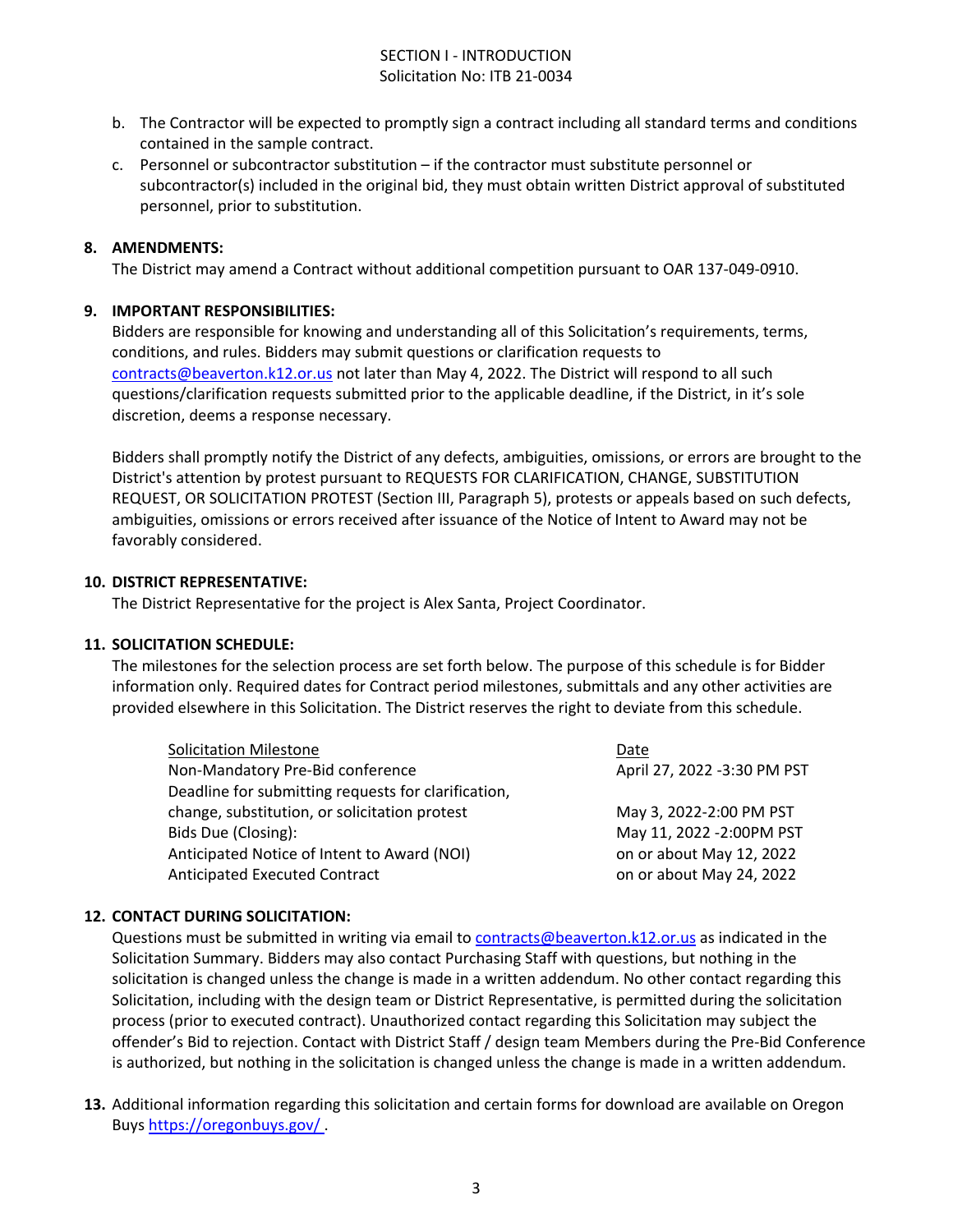#### **14. COMMERCIAL ACTIVITIES TAX:**

The Beaverton School District is a governmental entity and thus specifically excluded from being a subject taxpayer per the rules. This exemption is currently under review by the Oregon Department of Revenue. Please separate all claimed CAT money believed to be chargeable to the District as individual lines on any invoice. The District will not pay CAT money in the normal course of payments made unless/until the DOR provides guidance indicating school district projects are subject to the Corporate Activities Tax.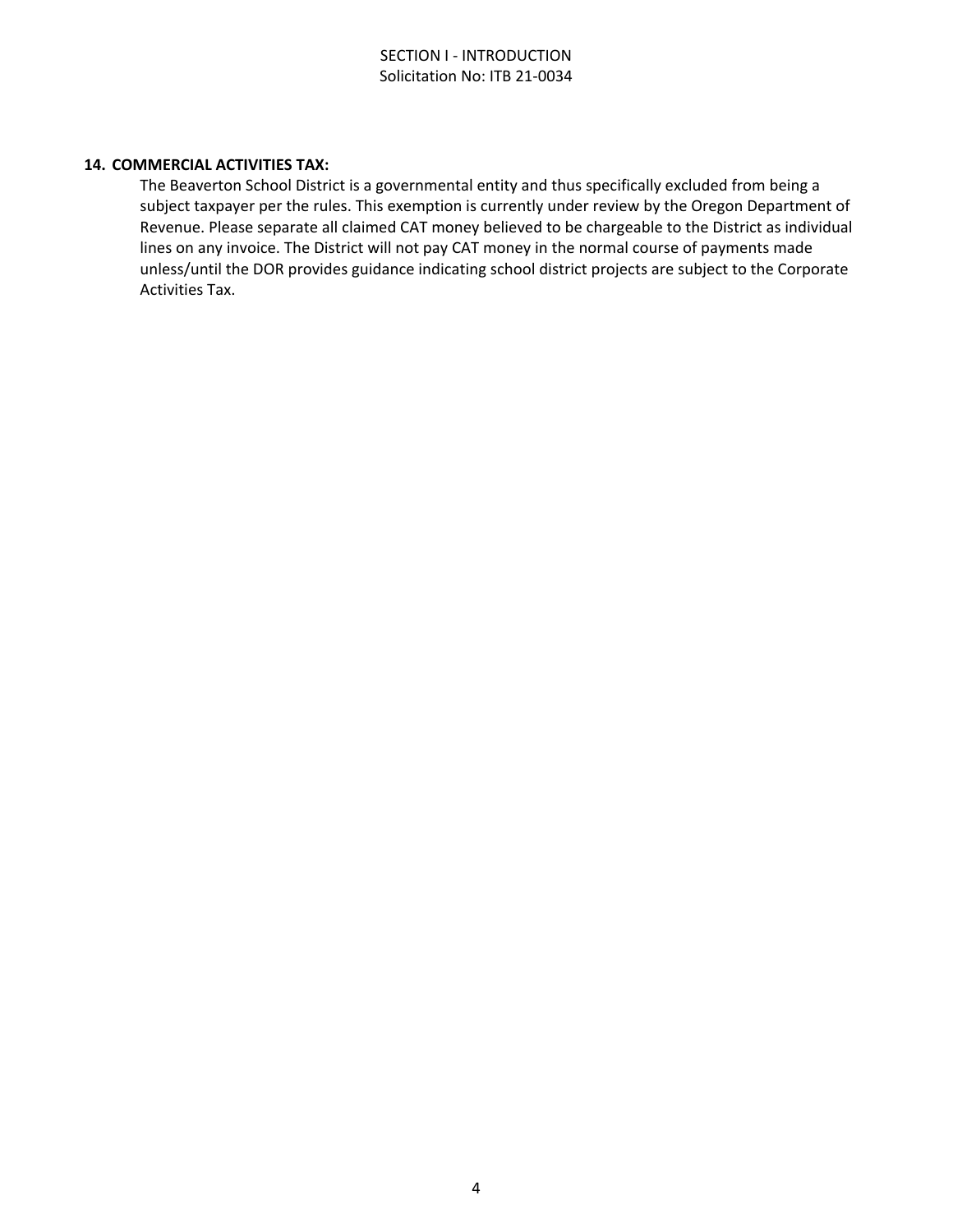## SECTION I - INTRODUCTION Solicitation No: ITB 21-0034

#### **1. PURPOSE AND INTRODUCTION**

This solicitation is for retaining a general contractor (GC) to furnish, install, manage, and coordinate all work as shown in the attached documents on behalf of the Beaverton School District. The goal of this project is to replace fifty-three windows with new frames and new glass at McKay Elementary School located at 7465 SW Scholls Ferry Road, Portland, OR. Photos of existing windows are included in Attachment J Drawings. A certified asbestos contractor will complete **all demolition and abatement** for the entire project. Coordination with the abatement contractor is required. The full project is described in summary terms below and in the attached documents.

## **2. BACKGROUND AND SCHOOL DESCRIPTION**

This project will take place in main building at McKay Elementary School. The building is constructed of concrete block and frame with a lath and plaster wall interior.

## **3. OPERATIONAL ATTRIBUTES**

The district requires the project to be completed during the summer break between 06/22/2022 and 08/26/2022. Coordination with the abatement contractor will be required.

## **4. GENERAL SCOPE OF WORK**

Please refer to attached plans and specifications. The contractor shall provide a complete project and coordinate work with the District, Contractors and Consultants hired by the district, and all applicable agencies having authority.

- 1) Work to include supplying, storing and handling of all required materials.
- 2) Contractor is responsible for verifying all field measurements.
- 3) Contractor is responsible for obtaining all building permits from Washington County and other permitting authorities as required.
- 4) Work includes protection of neighboring finishes and replacement/repair of any damaged surfaces including but not limited to wall board, paint, insulation, concrete block, etc.
- 5) Contractor shall provide all labor, materials, equipment, transportation, and other facilities and services as necessary and/or required to execute all the Work.
- 6) All work areas will be cleaned of any construction debris on a daily basis. General Contractor is responsible for material removal and disposal. Provide dust control and HVAC protection as required to protect the rest of the school from construction debris. Upon completion of the project, the General Contractor isto provide final cleaning of all work installed, replaced or repaired.
- 7) Contractor shall furnish all materials and labor necessary for making electrical connections required for equipment used to complete work as outlined.
	- a) Includes all cables, plugs, breakers, pig tails, spider boxes and other parts and equipment required to power equipment.
- 8) All personnel on site must pass a current background check in compliance to BSD standards and be badged at all times.
- 9) Contractor must be RRP certified for safe lead paint removal. RRP safe removal practices should be used at all times. EPA approved RRP cleaning of all project spaces is required at the end of the project. All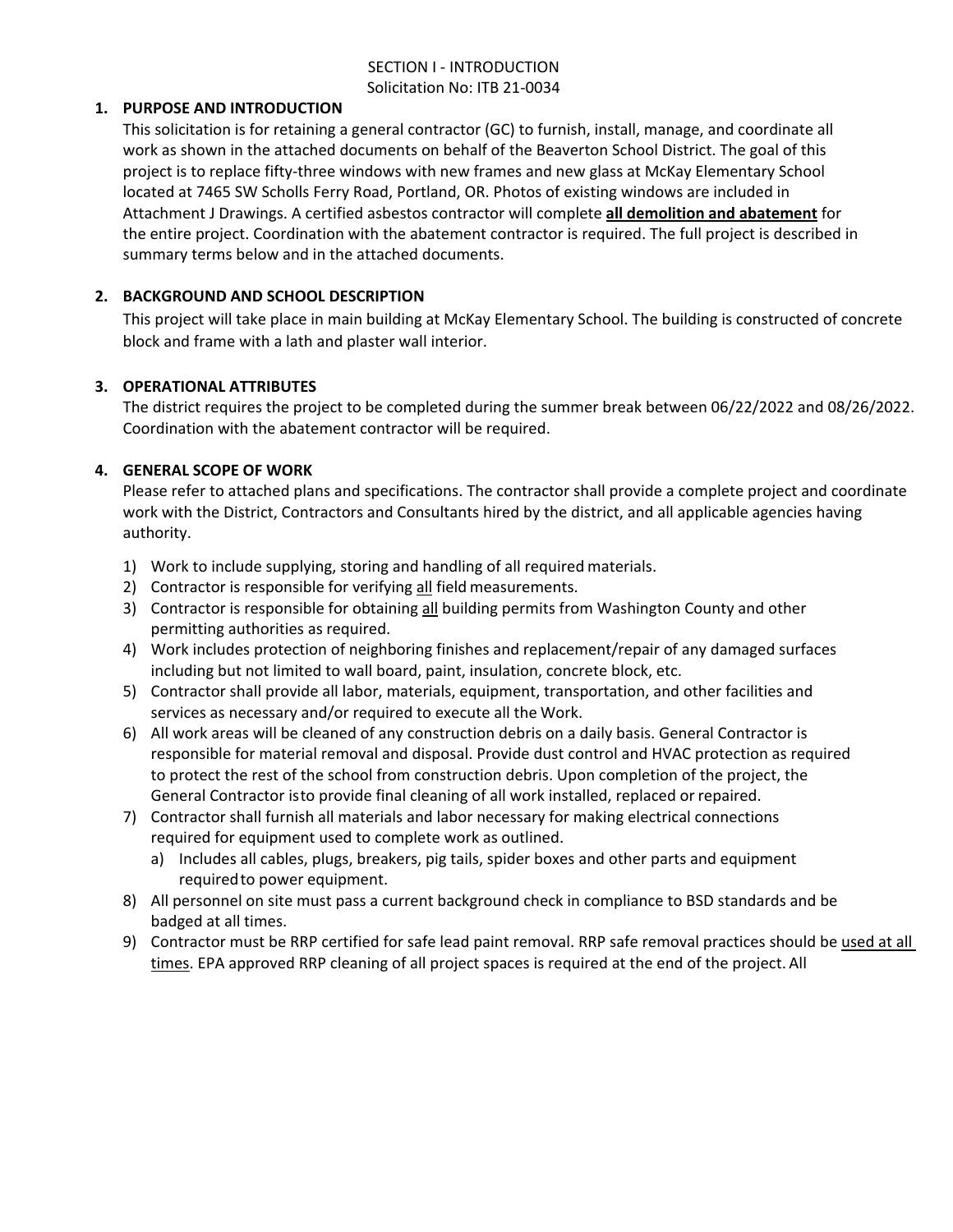## SECTION II – STATEMENT OF WORK Solicitation No: ITB 21-0034

classrooms will be tested for lead dust by a certified hazardous materials testing company at conclusion of the project.

#### **5. DETAILED SCOPE OF WORK:**

- 1) Work anticipated to begin approximately 06/22/2022, with substantial completion by 08/26/2022.
- 2) Obtain any necessary permits from Washington County and other permitting authorities as required.
- 3) Provide three-year warranty on window frames and a ten-year warranty on window glass.
- 4) Provide shop drawings and materials submittals to District project manager for approval prior to start of construction.
- 5) Security fencing or other temporary barriers should be installed for securing work area, staging area, and equipment for the duration of the project including demolition and abatement. Fencing is fully the responsibility of the general contractor.
- 6) Ground protection of the existing building and landscaping is required.
- 7) Secure overnight and weekend covering of all exposed openings to ensure building security is required.

## **8) Pre-demolition**

- a) General contractor is responsible for furnishing and installation of construction fencing for the full duration of the project including abatement work.
- b) Remove existing window blinds and blind mounting brackets. Save mounting brackets, blinds will be remounted at the end of the project.

## **9) Demolition**

Window removal and demolition are not part of this project. A certified abatement contractor will complete all demolition and necessary asbestos abatement at the start of this project. All abatement work will be overseen, and post air sampling completed by a certified asbestos testing contractor. Coordination with the abatement contractor and hazardous materials testing company will be required. General contractor will need to provide and install construction fencing prior to demolition and abatement work.

a) Following removal and abatement, cover exposed openings with plywood and plastic until new windows can be installed. Covers should be attached securely to ensure building security and to prevent water intrusion. General contractor is responsible for covering ALL windows removed.

#### **10) Window and Frame Installation**

As specified below, contractor shall provide all labor, materials, and equipment to install fiftythree total windows, frames, and all necessary hardware in rooms; #7, #8, #9, #10, #11, #12, #13, Principal's Office and Main Office as indicated on the site map. .

Windows should be installed per the specifications list below and Division #8 of the District Standards found at the link below.

<https://www.beaverton.k12.or.us/departments/facilities-development/technical-standards>

- a) Install new windows in the following locations as specified. Windows frames should be U.S. Aluminum or equivalent.
	- i) Main Office Five 96" inch X 54" inch windows. Windows should be three-panels, with mullions.
	- ii) Principles Office Three 96" inch X 52" inch windows. Windows should be threepanels, with mullions.
	- iii) Classroom  $#13 -$  Eight  $-96$ " inch x 52" inch windows. Four panel, with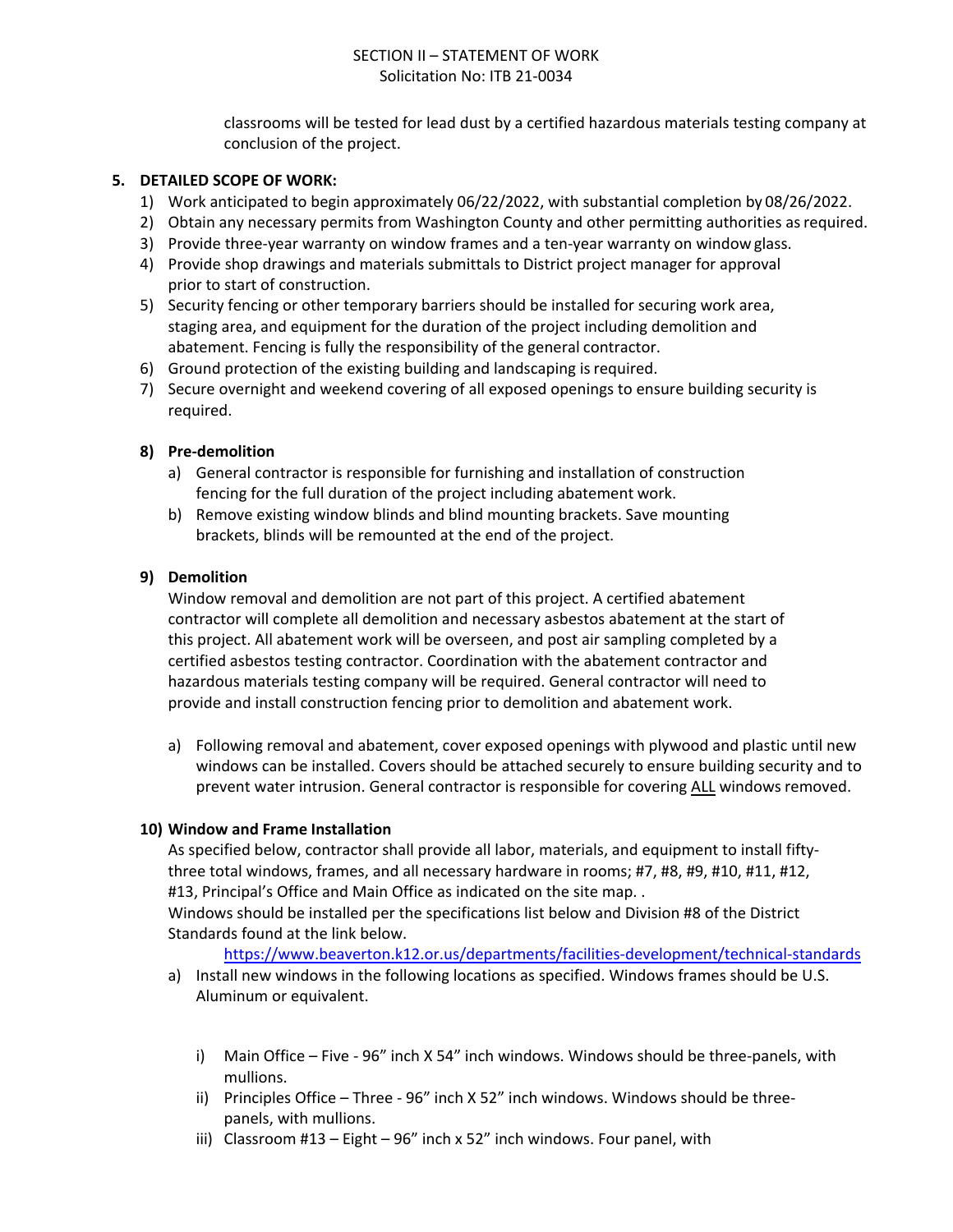mullions. One – 23" inch x 28" inch window.

- iv) Classroom #12 Five 96" inch x 48" inch windows. Four panels, with mullions. One awning window.
- v) Classroom #11 Six 96" inch x 48" inch windows. Four panels, with mullions. One awning window.
- vi) Classroom #10 Six 96" inch x 48" inch windows. Four panels, with mullions. One awning window.
- vii) Classroom  $#9 Six 96"$  inch x 48" inch windows. Four panels, with mullions. One awning window.
- viii) Classroom #8 Six 96" inch x 48" inch windows. Four panels, with mullions. One awning window.
- ix) Classroom #7 Seven 96" inch x 54" inch windows. Four panels, with mullions. One awning
- b) Reframe window openings as needed with pressure treated 2" x 6"
- c) Include the following for all replacements:
	- i) New interior window sills
	- ii) Break shapes for interior and exterior
	- iii) Storefront frames, glass, and awning windows
	- iv) Interior and exterior caulking
- d) Required materials:
	- i) Storefront frames: U.S. Aluminum (or equivalent), IT 451 2" inch x 4.5" inch thermally broken

framing, clear adonized aluminum, center glazed, break shapes 040 clear adonized aluminum.

- ii) Glass:  $1''$  OA  $1/4''$  inch solar ban tempered over  $\frac{1}{4}''$  inch clear tempered glass.
- iii) Awning windows: U.S. Aluminum 7400 series awning windows with 1" inch glass pocket/glazed with
	- same glass as specified in line ii. above. Include removable stops, NO wet glazing.
- iv) Caulking: Dow Corning 795
- e) Complete all interior carpentry and framing work as required.
- f) Paint interior and exterior as needed to match existing.

## **11) Add-Alternate**

Please provide **separate** pricing for installation of the following, on the "*Alternate #1*" line on page #4 for all labor and materials listed below.

- a) Classroom  $#4 Three 44" \times 60"$  inch windows. Single panel. Three  $-46" \times 40"$  inch windows. Single panel
- b) Classroom #5 Three 60" x 60" inch windows. Single panel. Three 44" x 54" inch windows. Single panel. One – 60" x 48" inch window. Single panel.
- c) Classroom #2 Three 20" x 48" inch windows. Single panel.

## **12) Post Installation**

- a) Reinstall window blinds in all rooms.
- b) Clean all surfaces with a HEPA vacuum and wet wiping/mopping. All dust, paint chips, and debris should be fully removed from the project area.
- c) Wipe down all surfaces with EPA approved cloth for RRP. EPA protocol requires use of disposable cleaning cloths to wipe the floor and other surfaces of the work area and compare these cloths to an EPA-provided cleaning verification card to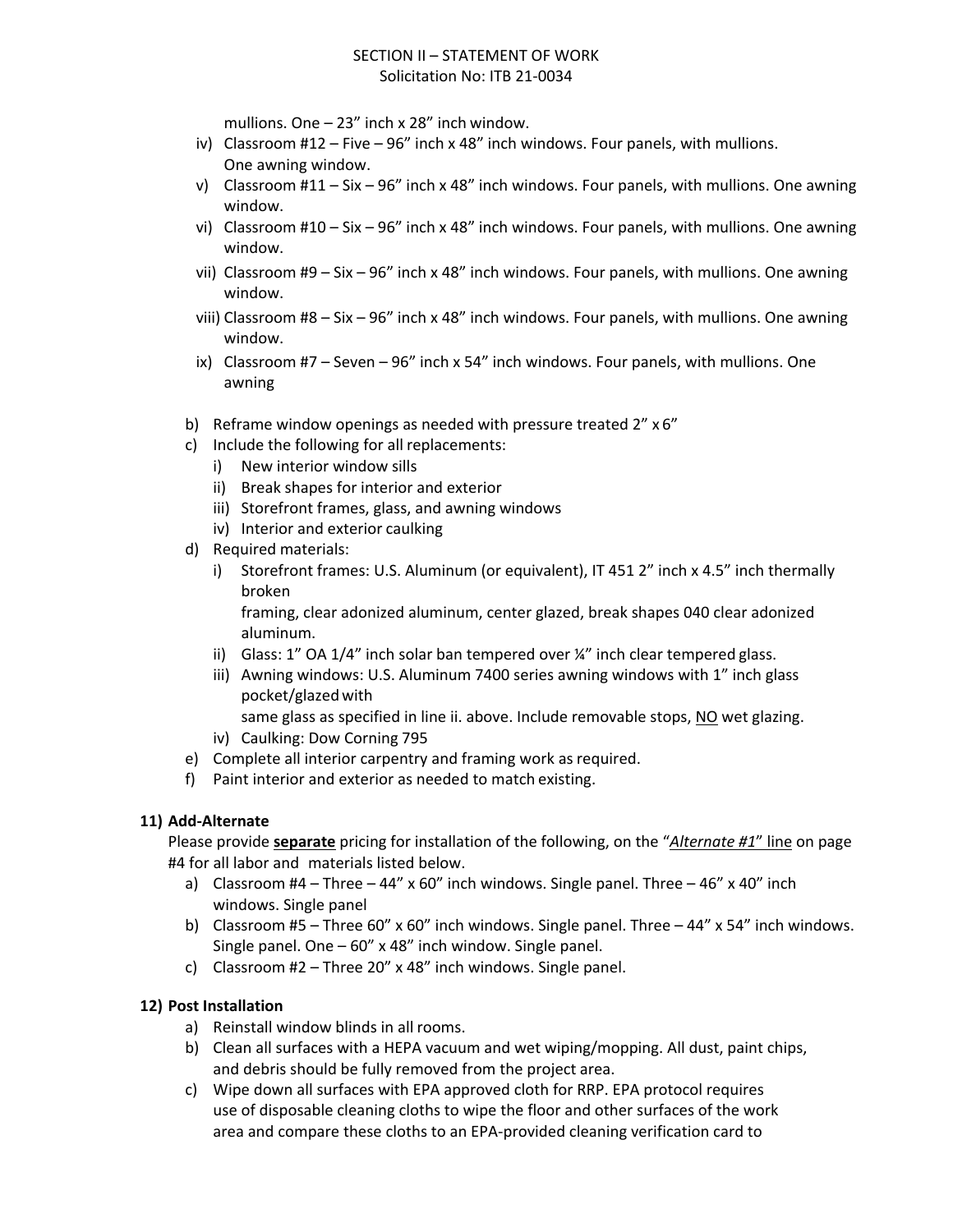## SECTION II – STATEMENT OF WORK Solicitation No: ITB 21-0034

determine if the work area was adequately cleaned. All classroom surfaces will be tested by a certified hazardous materials testing company post cleaning.

- 13) Restore all disturbed surfaces to original or better condition.
- 14) The Beaverton School District's refuse/recycling containers may not be used for disposal of any materials. It is the contractor's responsibility to remove and dispose of all materials offsite.
- 15) Prior to security fence removal and demobilization, the contractor shall use a magnetic sweeper to assure that all nails, screws, wire, and/or any hazardous materials are removed from the site and surrounding parking area.
- 16) This is a prevailing wage (BOLI) project. Certified payroll will be required on a weekly basis.
- 17) If the total project cost exceeds \$50,000 this will be an AIA contract, performance and payment bonds will be required. The awarded contractor will need to comply with all insurance requirements in the terms and conditions of the issued contract.
- 18) If the total project cost exceeds \$50,000 this will be an AIA contract, performance and payment bonds will be required. The awarded contractor will need to comply with all insurance requirements in the terms and conditions of the issued contract.

#### **6. PROJECT SCHEDULE:**

The project milestones are set forth below. The dates are approximate but will be followed to the extent reasonably possible. The purpose of this schedule is for information only.

> Solicitation Milestones **Completion** Release ITB April 18, 2022 Deadline for Questions May 3, 2022 Final Addendum (if Required) May 4, 2022 Bids Due May 11, 2022 Notice of Intent to Award (NOI) May 13, 2022 Award Contract **Contract** Conservation Conservation Conservation Conservation Conservation Conservation Conservation Conservation Conservation Conservation Conservation Conservation Conservation Conservation Conservation C

Pre-Bid conference April 27, 2022, 3:30 PM Pacific Time

| Project Milestones            | Completion      |
|-------------------------------|-----------------|
| Construction Start            | June 22, 2022   |
| <b>Substantial Completion</b> | August 19, 2022 |
| Final Completion              | August 26, 2022 |

## **7. RETAINAGE:**

Retainage for this Project shall be 5%. See the attached Sample Contract for specific terms and conditions regarding retainage. The Awarded Contractor may be given the options for retainage:

- Held in a District-owned interest-bearing account
- Held in a Contractor-owned account if Contractor executes the District's Control Agreement
- Provide the District with a Retention Bond
- Other method as deemed acceptable by the District

#### **8. BONDS AND INSURANCE:**

The Contractor awarded this solicitation must, within Five (5) calendar days after receipt of the Contract for signature:

- a. Provide the required Performance Bond and Payment Bond;
- b. Provide proof that the Statutory Public Works Bond has been filed with the CCB;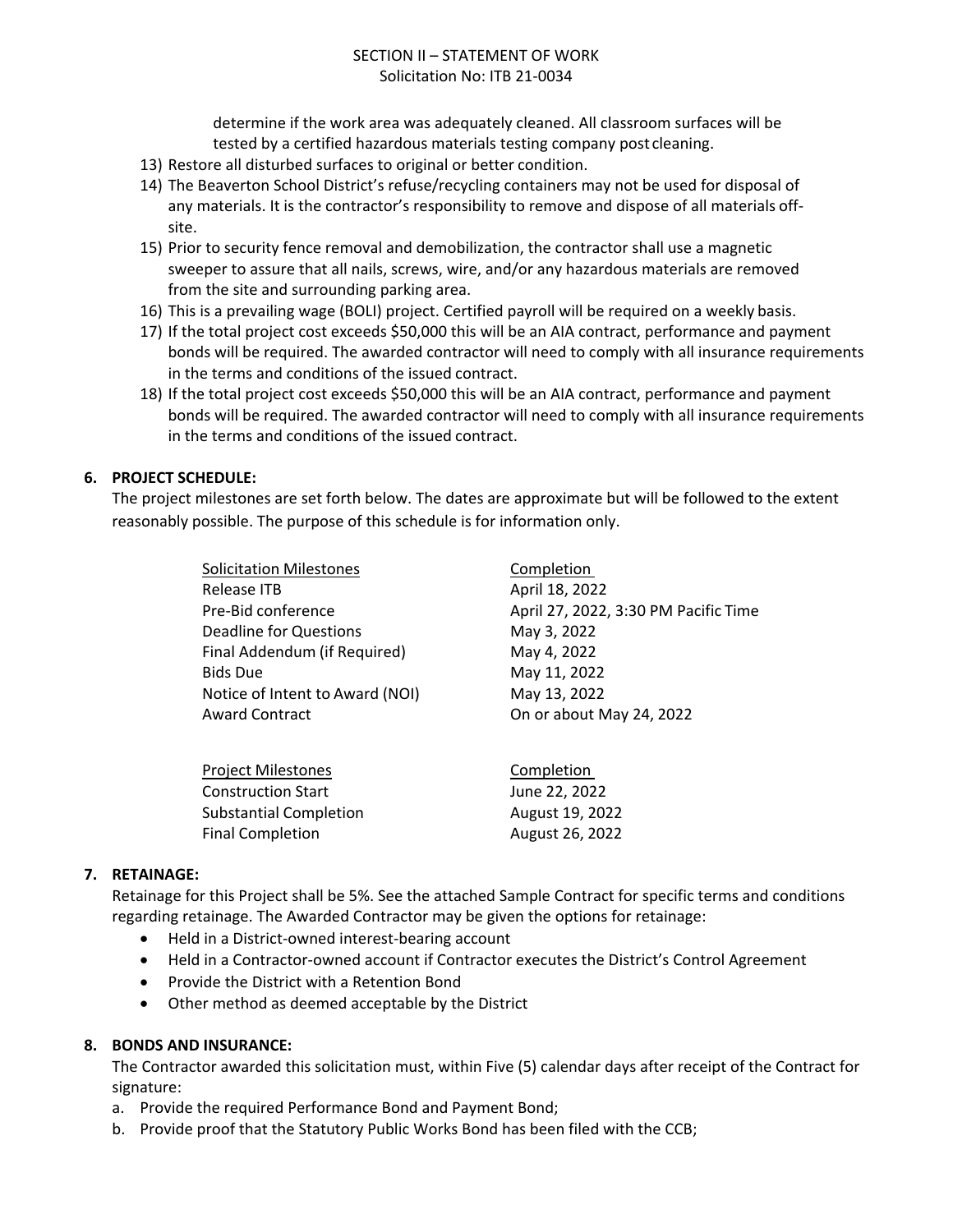## SECTION II – STATEMENT OF WORK Solicitation No: ITB 21-0034

- c. Provide Insurance Certificate(s) (summary-level insurance requirements are listed below; Exhibit E of the Sample Contract includes all requirements) and any guarantees and/or other required item(s).
- d. Sign the Contract issued by the District Purchasing Department.
- e. If these items are not received as specified then the Contract may not be executed, a Bid bond claim may be filed, and the Contract may be awarded to the next lowest Bidder.

| Insurance Coverage Type                     | Occurrence/Loss         | Aggregate               | District as<br>Additional<br>Insured | Subrogation<br>Waived | Required<br>for Sub-<br>Contractors<br>*** |
|---------------------------------------------|-------------------------|-------------------------|--------------------------------------|-----------------------|--------------------------------------------|
| Employer's Liability                        |                         | \$500,000               |                                      | X                     |                                            |
| Worker's Comp                               | <b>Statutory Limits</b> | <b>Statutory Limits</b> |                                      | X                     | X                                          |
| <b>Commercial General Liability</b>         | \$1,000,000             | \$2,000,000             | Χ                                    |                       | X                                          |
| <b>Business Automobile Liability</b>        |                         | \$1,000,000             | Χ                                    |                       | X                                          |
| Professional Liability**                    | \$1,000,000             | \$2,000,000             |                                      |                       | X                                          |
| Pollution Liability Insurance               | \$1,000,000             | \$1,000,000             |                                      |                       |                                            |
| Asbestos/hazardous<br>materials Abatement** |                         |                         |                                      |                       | Χ                                          |
| <b>True Umbrella Policy</b>                 |                         | \$5,000,000             |                                      |                       |                                            |
| <b>Builder's Risk</b>                       | Contract Amt.           | Contract Amt.           |                                      |                       |                                            |

#### **Summary-Level Insurance Requirements\*** (See Exhibit E to the Attached Sample Contract for all Requirements)

**\***The Summary-Level Insurance Requirements are only intended to draw Bidders' attention to the Insurance Requirements for this Solicitation. Bidders must carefully review Exhibit E Insurance Requirements to the Sample Contract for exact and full Insurance Requirements. I If there are any discrepancies between the Summary-Level Insurance Requirements and those listed under Exhibit E Insurance Requirements to the Sample Contract, Exhibit E Insurance Requirements to the Sample Contract shall govern.

**\*\***Only required if such services are included in the Contract/Sub-Contracts resulting from this Solicitation.

**\*\*\***The District may require Contractor to provide certificates of Sub-Contractor's insurance at any time.

## **Insurance Waiver Requests: Any Insurance Waiver Requests must be submitted in writing to [contracts@beaverton.k12.or.us,](mailto:contracts@beaverton.k12.or.us) prior to the Deadline for Questions/Change Requests/Solicitation Protests.**

## **9. NOTICE TO PROCEED:**

- a. The Contractor must not begin work until a Notice to Proceed is issued by the District Representative.
- b. The District reserves the right to cancel the Contract at no penalty if it is in the best interest of the public to do so, if:
	- i. A protest was received that overturns the award of this Contract, or
	- ii. Funding for the project is not available.

## **10. ADDITIONAL REQUIREMENTS:**

- a. The District has implemented the e-Builder Project Management software platform for coordination of efforts, approvals, and expedited communication. All prime project team members will be required to utilize the program. Each Contractor will be provided a seat (license) and a minimum of four (4) hours training.
- b. All persons involved in the project who will have a physical presence on site at any time during the course of the project will need to clear a background check. The basic criteria of clearance and refusal offenses will be provided by the District Project Representative. Contractors and sub-contractors must provide a report of who has cleared the background check by an approved agency.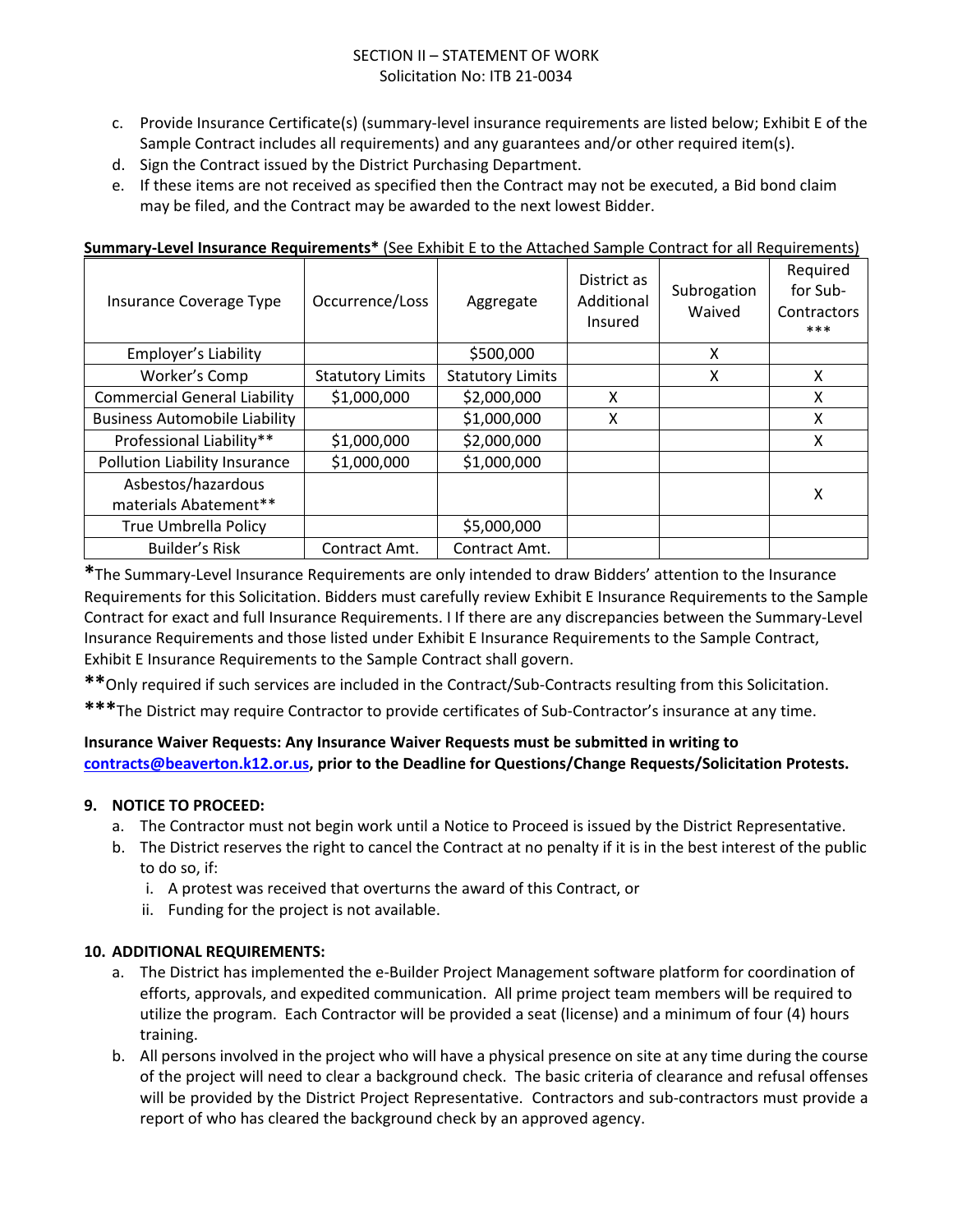c. **LIQUIDATED DAMAGES:** If the Work is not Substantially Complete by the applicable required Substantial Completion date, the Contractor shall pay to the Owner liquidated damages in the amount of **\$500.00** for each and every day of delay in achieving Substantial Completion.

## **11. BUSINESS EQUITY:**

The Bidder understands that the District maintains a goal of engaging minority, women, emerging, servicedisabled veteran and socially or economically disadvantaged businesses (DMWESBSDVBE) as service providers in delivering services necessary to implement our bond program. The District aspires to a goal of ten (10) percent DMWESBSDVBE content, by contract value, in completing our capital bond work, and the Contractor shall expend reasonable efforts to reach this content in the total value of their contracts with the District.

## **12. NO WAIVER OF CONDITIONS**:

Failure of the Owner to insist on strict performance will not constitute a waiver of any of the provisions of this Contract or waiver of any other default of the Contractor.

## **13. SAFE, INCLUSIVE, AND RESPECTFUL WORKSITE:**

a. Each of the Awarded Contractor's employees, subcontractors' employees and principals / owners involved in the Work shall be required to act in a safe, respectful, inclusive, and professional manner while performing the Work. This includes but is not limited to the Contractor taking whatever means and manner of action Contractor deems necessary to prevent, control, and enforce, any acts in violation of the forgoing standards ("Incidents"). Incidents include, but are not limited to: 1)excessive, offensive, or disruptive noise, including music; 2) the use of offensive language; 3) smoking or drinking of alcoholic beverages, or use of illegal substances on the Site; 4) physical violence; 5) riding in the passenger elevators; 6) thievery; 7) the transportation of articles or materials deemed hazardous; and 8) symbols, language, and other acts of hate, racism, sexism, discrimination, harassment, and bullying.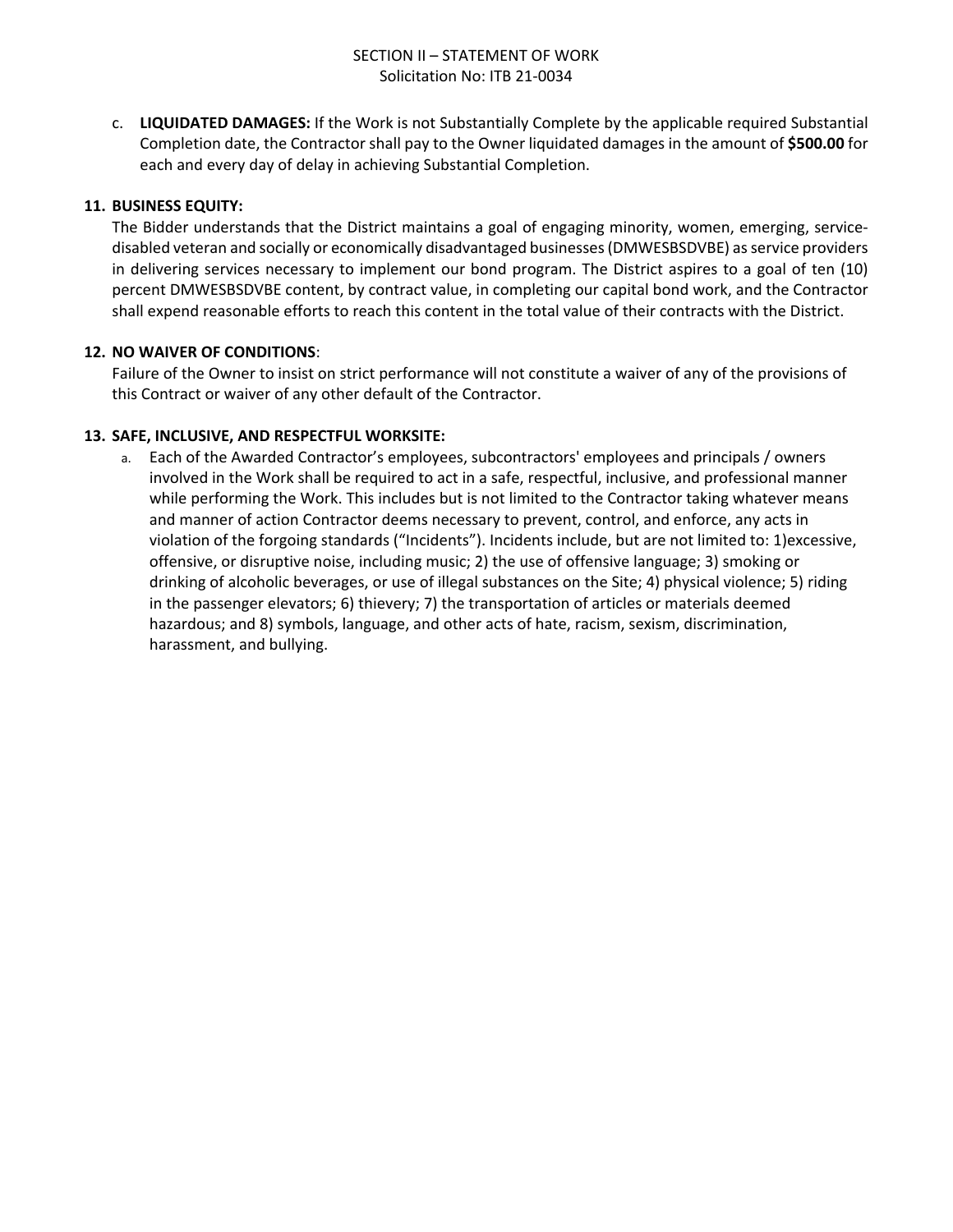## **1. DEFINITIONS**

The terms "District" or "Owner" throughout this document means the Beaverton School District. The term "Bidder" means the person or firm that submits a Bid in response to this Solicitation. The terms "Bid" or "Offer" means a written response to provide services in response to this Solicitation. The terms "Contractor" or "Supplier" means the Bidder awarded a contract as a result of this Solicitation. Terms not otherwise defined in the Solicitation Documents may assume definitions found in the laws, regulations, and/or policies governing this Solicitation.

## **2. SELECTION PROCEDURE**

This Solicitation is a Formal Invitation to Bid for a Public Improvement Project, issued Pursuant to ORS 279A, ORS 279C and the Oregon Attorney General Model Rules Divisions 46 and 49 and District Policies.

## **3. ELIGIBILITY TO BID**

- a. **Construction Contracts.** The District will not consider a Person's Offer to do Work as a Contractor, as defined in ORS 701.005(2), unless the Person has a current, valid certificate of registration issued by the Construction Contractor's Board at the time the Offer is made.
- b. **Landscape Contracts.** The District will not consider a Person's Offer to do Work as a landscape Contractor as defined in ORS 671.520(2), unless the Person has a current, valid landscape Contractor's license issued pursuant to ORS 671.560 by the State Landscape Contractors Board at the time the Offer is made.
- c. **Non-complying Entities.** The District will deem a Bid received from a Person that fails to comply with this rule nonresponsive and will reject the Bid as stated in ORS 279C.365(1)(k), unless contrary to federal law or subject to different timing requirements set by federal funding agencies.
- d. **Asbestos Abatement Work.** The Contractor or a subcontractor under the Contract must be licensed under ORS 468A.720 for work regarding asbestos abatement projects.

#### **4. PRE-BID CONFERENCE**

- a. **Purpose.** The District may hold pre-Bid conferences with prospective Bidders prior to Closing, to explain the procurement requirements, obtain information, and/or to conduct site inspections.
- b. **Required Attendance.** The District may require attendance at the pre-Bid conference as a condition for submission of a Bid. A mandatory attendance requirement is considered to have been met if, at any time during the mandatory meeting, a representative of an offering firm is present.
- c. **Notice.** The Summary page of this solicitation indicates the pre-Bid conference scheduled date and time, and whether the pre-Bid conference is mandatory or non-mandatory.
- d. **Statements Not Binding.** Statements made by the District's representatives at the pre-Bid conference do not change the Solicitation unless the District confirms such statements by Written Addendum.

#### **4. ADDENDA**

- a. **Issuance; Receipt.** The District may change this Solicitation only by Written Addenda. A Bidder must provide written acknowledgement of receipt of all issued Addenda with their Bid on the Bidder Certification.
- b. **Notice and Distribution.** The District will publish notice of all Addenda on the Oregon Buys Website. Addenda may be downloaded from the Oregon Buys website. It is the Bidders' responsibility to inquire about Addenda. Bidders should frequently check the Oregon Buys website until Closing about any Addenda issued, i.e., at least once weekly until the week of Closing and at least once daily the week of the Closing.
- c. **Timelines; Extensions.** The District will issue Addenda within a reasonable time to allow prospective Bidders to consider the Addenda in preparing their Bid. The District may extend the Closing if the District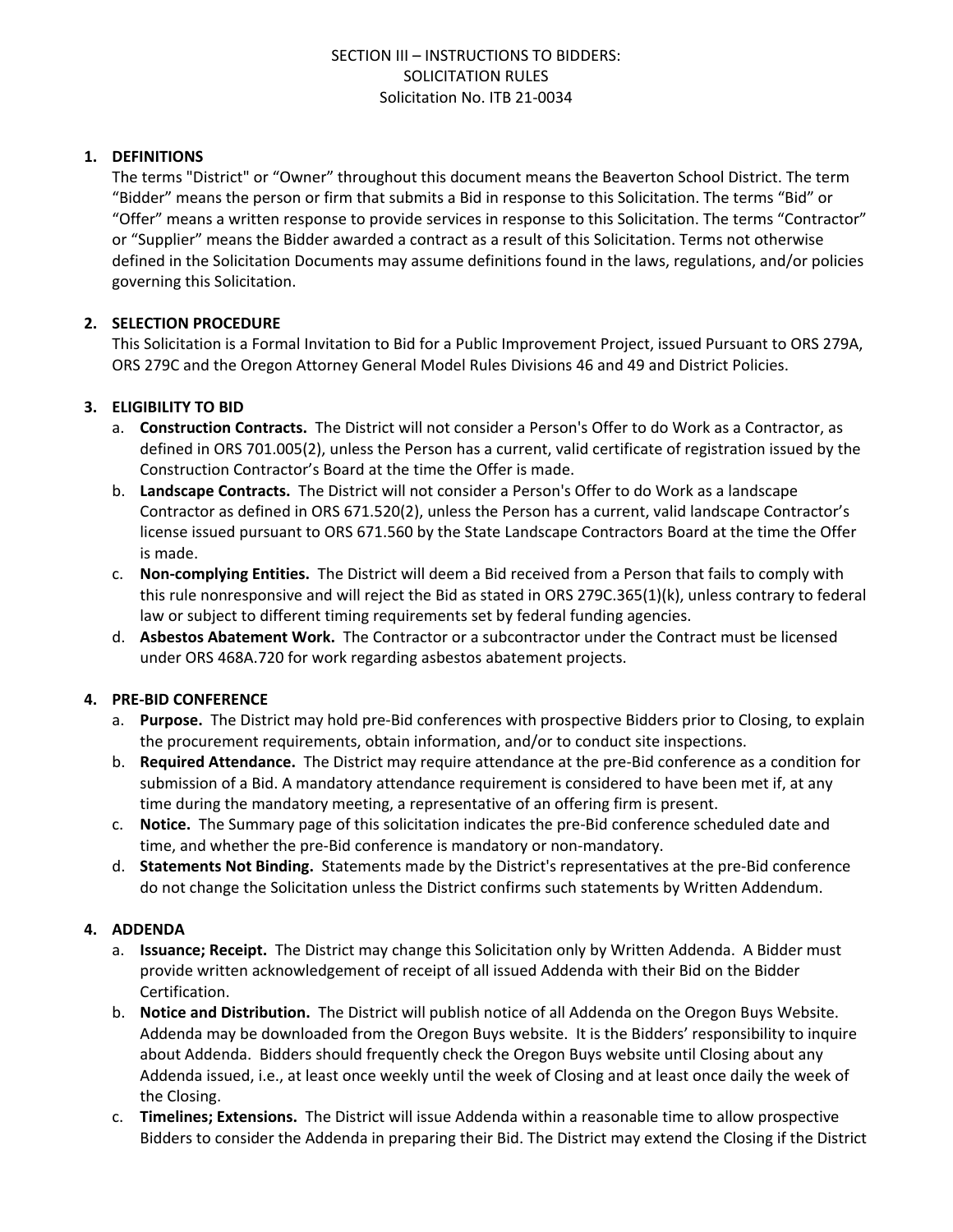determines prospective Bidders need additional time to review and respond to Addenda. Except to the extent required by public interest, the District will not issue Addenda less than 72 hours before the Closing unless the Addendum also extends the Closing.

d. **Request for Change or Protest.** Unless a different deadline is set forth in the Addendum, a Bidder may submit a Written request for change or protest to the Addendum, as provided in OAR 137-049-0260, by the close of the District's next business day after issuance of the Addendum, or up to the last day allowed to submit a request for change or protest under OAR 137-049-0260, whichever date is later. The District will consider only a Bidder's request for change or protest to the Addendum; the District will not consider a request for change or protest to matters not added or modified by the Addendum, unless the Bidder submits the request for change or protest before the deadline for the District's receipt of request for change or protests as set forth in OAR 137-049-0260(2) and (3).

## **5. REQUESTS FOR CLARIFICATION, CHANGE, SUBSTITUTION REQUEST, OR SOLICITATION PROTEST**

a. **Clarification.** No later than the deadline for submitting a written request for clarification, change, substitution, or solicitation protest a Bidder may request that the District clarify any provision of the Solicitation. Such requests must be received prior to the stated deadline in email at [contracts@beaverton.k12.or.us.](mailto:contracts@beaverton.k12.or.us) The District's clarification to a Bidder, whether orally or in Writing, does not change the Solicitation and is not binding on the District unless the District amends the Solicitation by denoting "CHANGES" on a written Addendum.

#### b. **Request for Change.**

i. **Delivery.** No later than the deadline for submitting a written request for clarification, change, substitution, or solicitation protest, a Bidder may request in writing a change to the Solicitation Documents. A Bidder must deliver the Written request for change to the District prior to the stated deadline to [contracts@beaverton.k12.or.us.](mailto:contracts@beaverton.k12.or.us) (Bidder is responsible for ensuring receipt by the District.)

## ii. **Content of Request for Written Change:**

- A. A Bidder's Written request for change must include a statement of the requested change(s) to the Contract terms and conditions, including any Specifications, together with the reason for the requested change.
- B. A Bidder must include the following identifying information it its request for change as follows:
	- I. "Request for Change"; and
	- II. Solicitation number.

## c. **Substitution Requests.**

- i. **During Solicitation.** No later than the deadline for submitting a written request for clarification, change, substitution, or solicitation protest, a Bidder may request in writing a substitution to any specified products (e.g., requests for approved equal decisions, etc.). Such requests must be submitted prior to the stated deadline to [contracts@beaverton.k12.or.us](mailto:contracts@beaverton.k12.or.us). (Bidder is responsible for ensuring receipt by the District.) Requests must be submitted using the Substitution Request Form if one is attached to this Solicitation.
- ii. **During Contract.** Any Substitution Requests submitted after a Contract has been executed shall be governed by the terms and conditions of said Contract.

#### d. **Protest.**

i. **Delivery.** No later than the deadline for submitting a written request for clarification, change, substitution, or solicitation protest, a Bidder may protest Specifications or Contract terms and conditions. A Bidder must deliver a written protest on those matters to [contracts@beaverton.k12.or.us](mailto:contracts@beaverton.k12.or.us) by the stated deadline.

#### ii. **Content of Protest.**

A. A Bidder's Written protest must include: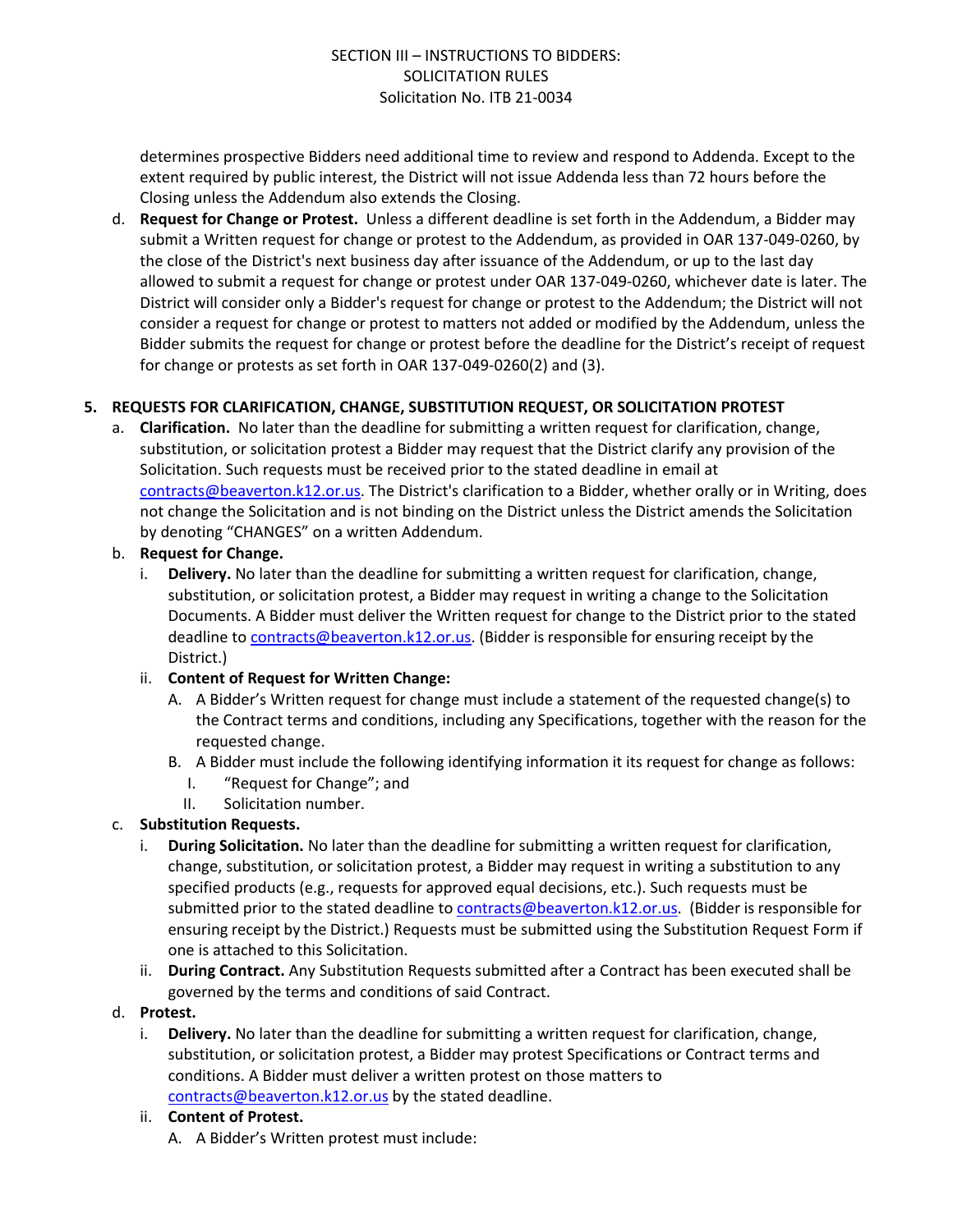- (i) A detailed statement of the legal and factual grounds for the protest;
- (ii) A description of the resulting prejudice to the Bidder; and
- (iii) A statement of the desired changes to the Contract terms and conditions, including any Specifications.
- B. A Bidder must mark its protest as follows:
	- (i) "Contract Provision Protest"; and
	- (ii) Solicitation number.
- c. **District Response.** The District is not required to consider a Bidder's request for change or protest after the deadline established for submitting such request or protest. The District will provide notice to the applicable Person if it entirely rejects a protest. If the District agrees with the Person's request or protest, in whole or in part, the District will either issue an Addendum reflecting its determination under OAR 137-49-0260 or cancel the Solicitation under OAR 137-49-0270.
- e. **Extension of Closing.** If the District receives a written request for change or protest from a Bidder in accordance with this Rule, the District may extend Closing if the District determines an extension is necessary to consider the request or protest and issue an Addendum, if any, to the Solicitation.

## **6. CANCELLATION OF SOLICITATION**

**Cancellation in the Public Interest.** The District may cancel a Solicitation for good cause if the District finds that cancellation is in the public interest. The District's reasons for cancellation will be made part of the Solicitation file.

#### **7. BID SUBMISSIONS**

- a. **Offer and Acceptance.** The submitted Bid is the Bidder's offer to enter into a Contract. The Offer is always a "Firm Offer," i.e., the Bid must be held open by the Bidder for the District's acceptance for sixty (60) days. The District may elect to accept the Bid at any time during the specified period, and the District's Award of the Contract to a Bidder constitutes acceptance of the Offer and binds the Bidder to the Contract.
- b. **Responsive Bid.** The District may award a Contract only to a Responsible Bidder with a Responsive Bid.
- c. **Contingent Bids.** A Bidder must not make a Bid contingent upon the District's acceptance of any terms or conditions (including Specifications) other than those contained in this Solicitation.
- d. **Bidders Acknowledgement.** By signing and submitting a Bid, the Bidder acknowledges they have read and understand the terms and conditions contained in the Solicitation and that they accept and agree to be bound by the terms and conditions of the Solicitation.
- e. **Instructions.** A Bidder must submit and sign their Bid. A Bidder must initial any corrections or erasures to their Bid.
- f. **Forms.** Bidders must submit their Bid on the form(s) provided.
- g. **Documents.** Bidders must provide the District with all documents and descriptive literature requested.
- h. **Facsimile Submissions.** The District will not accept facsimile Bids.
- i. **Product Samples and Descriptive Literature.** The District may require product samples or descriptive literature if it is necessary or desirable to evaluate the quality, features or characteristics of the offered items. The District will dispose of product samples or return or make available for return product samples to the Bidder.
- j. **Identification of Bids.**
	- i. To ensure proper identification and handling, the Bids must be submitted to [contracts@beaverton.k12.or.us](mailto:contracts@beaverton.k12.or.us) and the email subject line/body text/file names should include the Bidder's name and the Solicitation number, and/or other clearly identifying information.
	- ii. The District is not responsible for Bids submitted in any manner, format or to any delivery point other than as required in the Solicitation.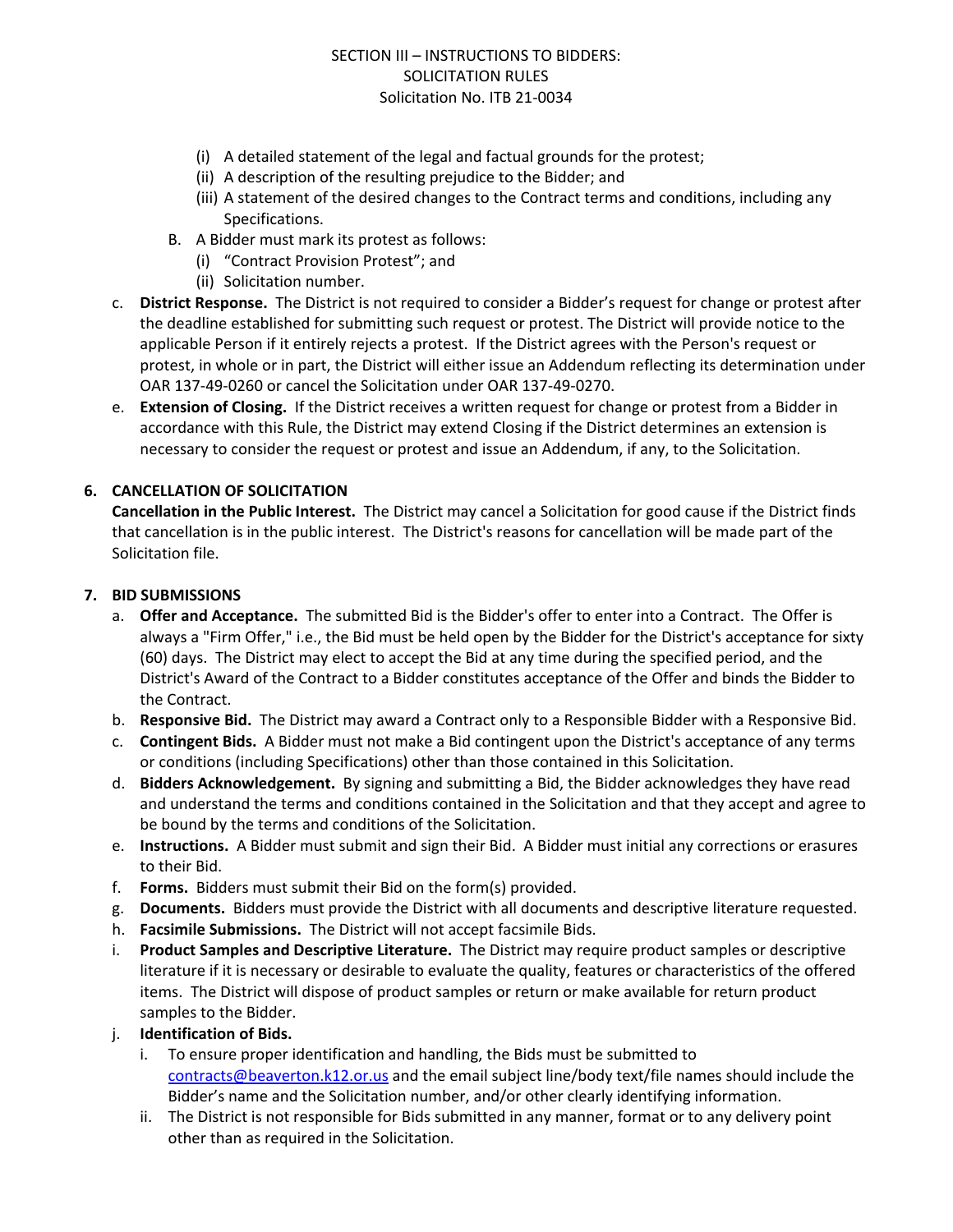- k. **Receipt of Bids.** Bidders are responsible for ensuring that the District receives their Bid at the required delivery point prior to the closing due date and time. Bids must only be emailed to [contracts@beaverton.k12.or.us](mailto:contracts@beaverton.k12.or.us) and received prior to the closing due date and time.
- l. Failure to submit Bids in accordance with the provisions of this Section will be grounds to declare the Bid as nonresponsive.
- m. **Certification.** Bidders must (on the Bidder Certification enclosed):
	- i. Identify whether the Bidder is or is not a "resident Bidder," as defined in ORS 279A.120(1);
	- ii. Indicate that the Bidder will comply with Prevailing Wage Laws ORS 279C.800 through ORS 279C.870 or 40 U.S.C. 3141 et seq;
	- iii. Provide certification of nondiscrimination in obtaining any required subcontractors in accordance with ORS 279A.110(4); and
	- iv. Provide written acknowledgment of receipt of all Addenda.

## **8. BID SECURITY**

- a. **Security Amount.** The District requires Bid security of 5% of the Bidder's Bid, consisting of the base Bid together with all additive alternates. The Bidder must forfeit Bid security after Award if the Bidder fails to execute the Contract and promptly return it with any required Performance Bond and Payment Bond and with any required proof of insurance (see enclosed sample contract for amount requirements).
- b. **Form of Bid Security.** The District may accept only the following forms of Bid security:
	- i. A surety bond from a surety company authorized to do business in the State of Oregon;
	- ii. An irrevocable letter of credit issued by an insured institution as defined in ORS 706.008; or
	- iii. A cashier's check or Bidders certified check.
- c. **Return of Security.** The District will return or release the Bid security of all unsuccessful Bidders after a Contract has been fully executed and all required bonds and insurance have been provided, or after all Bids have been rejected.

#### **9. PRE-CLOSING MODIFICATION OR WITHDRAWAL**

- a. **Modifications.** A Bidder may modify their Bid in writing prior to the Closing. A Bidder must prepare and submit any modification to their Bid to the District in accordance with OAR 137-49-0280. Any modification must include the Bidder's statement that the modification amends and supersedes the prior Bid. The Bidder must email its modification to [contracts@beaverton.k12.or.us](mailto:contracts@beaverton.k12.or.us) and mark the email subject line as follows:
	- i. "Bid Modification"; and
	- ii. Solicitation Number.
- b. **Withdrawals.**
	- i. A Bidder may withdraw its Bid by Written notice submitted by email to [contracts@beaverton.k12.or.us](mailto:contracts@beaverton.k12.or.us) on the Bidder's letterhead, signed by an authorized representative of the Bidder. The notice must be received by the District prior to the Closing. The Bidder or authorized representative of the Bidder may also withdraw its Bid in Person prior to the Closing, upon presentation of appropriate identification and satisfactory evidence of authority;
	- ii. The District may release an unopened, withdrawn Bid to the Bidder or its authorized representative, after voiding any date and time stamp mark, if applicable;
	- iii. The Bidder must mark the Written request to withdraw a Bid as follows:
		- A. Bid Withdrawal; and
		- B. Solicitation Number.
- c. **Documentation.** The District will include all documents relating to the modification or withdrawal of Bids in the Solicitation file.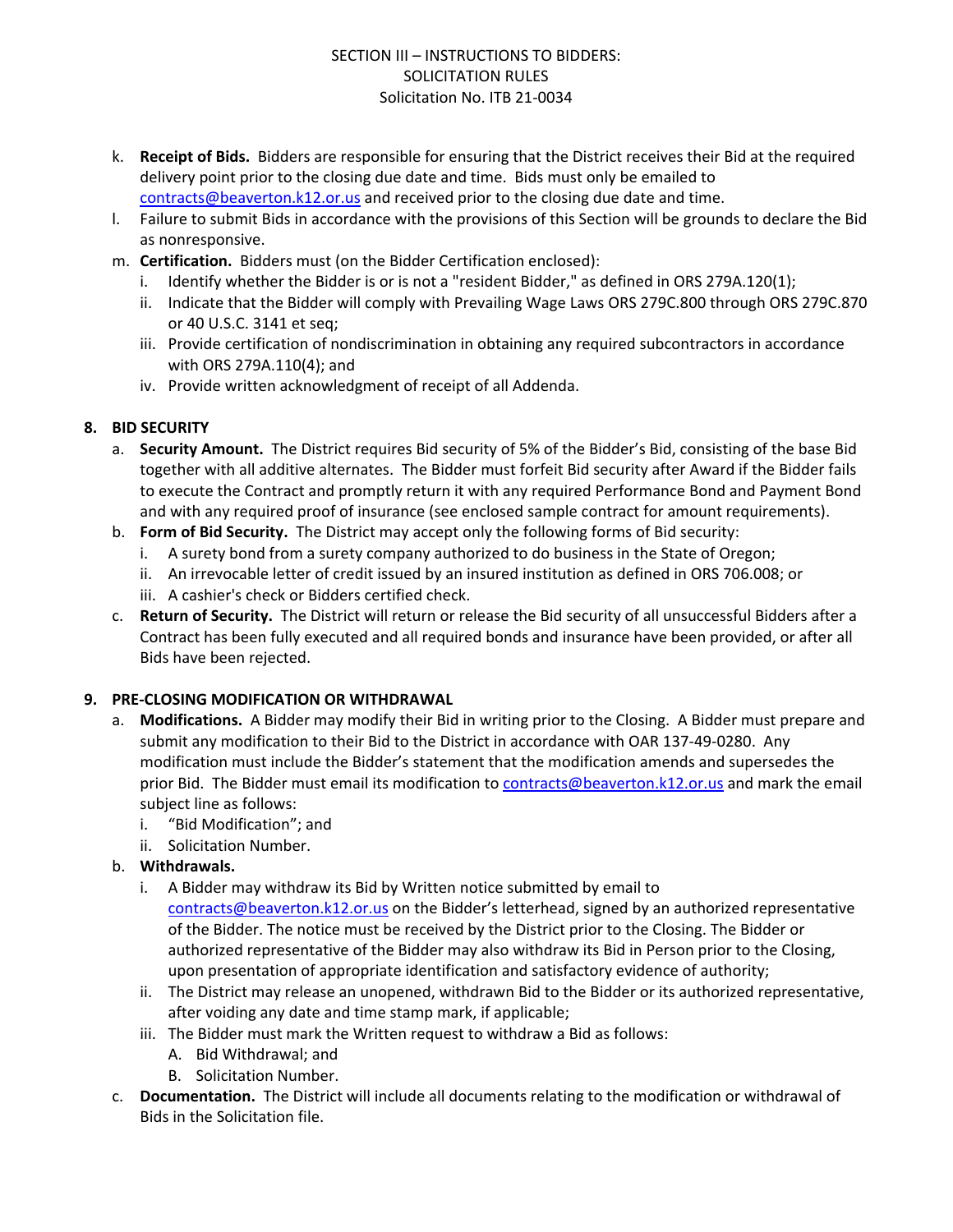#### **10. RECEIPT, OPENING, AND RECORDING OF BIDS; CONFIDENTIALITY OF BIDS**

- a. **Receipt.** The Bidder is responsible for ensuring that the District receives its Bid at the required delivery point prior to the Closing, regardless of the method used to submit or transmit the Bid.
- b. **Opening and Recording.** The District will publicly open Bids including any modifications made to the Bid pursuant to OAR 137-49-0320. In the case of Invitations to Bid, to the extent practicable, the District will read aloud the name of each Bidder, the Bid price(s), and such other information, as the District considers appropriate. The District will open and publicly read bids over the following conference line: **+1(503)356.4400**

## **Participant code: 41605148**

c. **Availability.** After Opening, the District will make Bids available for public inspection. The District may withhold from disclosure those portions of a Bid that the Bidder designates as trade secrets or as confidential proprietary data in accordance with applicable law. See ORS 192.501(2); ORS 646.461 to 646.475. To the extent the District determines such designation is not in accordance with applicable law, the District will make those portions available for public inspection. The Bidder must separate information designated as confidential from other non-confidential information at the time of submitting its Bid. Prices, makes, model or catalog numbers of items offered, scheduled delivery dates, and terms of payment are not confidential, and will be publicly available regardless of a Bidder's designation to the contrary.

## **11. CONFIDENTIALITY OF PROPOSALS**

- a. **REDACTION FOR PUBLIC RECORDS:** Any portion of a Proposal that the Proposer claims as exempt from disclosure must meet the requirements of ORS 192.501(2), ORS 192.502(4) and/or ORS 646.461 et seq. **Proposers are required to submit a redacted copy of their Proposal and all attachments if redactions are being requested.** "Redaction" means the careful editing of a document to obscure confidential references but leaves the formatting complete and intact; **The redacted copy must be a complete copy of the submitted Proposal, in which all information the Proposer deems to be exempt from public disclosure has been identified.**
- b. When preparing a redaction of your Proposal submission, a Proposer must plainly mark the redactions by obscuring the specific areas your firm asserts are exempt from public disclosure. In addition, a summary page identifying the pages where redactions occur shall be included with the Proposal submission (summary is not included in page limitations). **If a Proposer fails to submit a redacted copy of their Proposal as required, the District may release the Proposer's original Proposal without redaction.** If the entire proposal is marked as constituting a "trade secret" or being "confidential", at the District's sole discretion, such a Proposal may be rejected as non-responsive.
- c. Unless expressly provided otherwise in this RFP or in a separate written communication, the District does not agree to withhold from public disclosure any information submitted in confidence by a Proposer unless the information is otherwise exempt under Oregon law. The District agrees not to disclose Proposals until the District has completed its evaluation of all Proposals and publicly announces the results.

## **12. LATE BIDS, WITHDRAWALS AND MODIFICATIONS**

Any Bid received after the Closing date and time is late. A Bidder's request for withdrawal or modification of a Bid received after Closing is late. The District will not consider late Bids, withdrawals or modifications except as permitted in OAR 137-049-0350 or OAR 137-049-0390.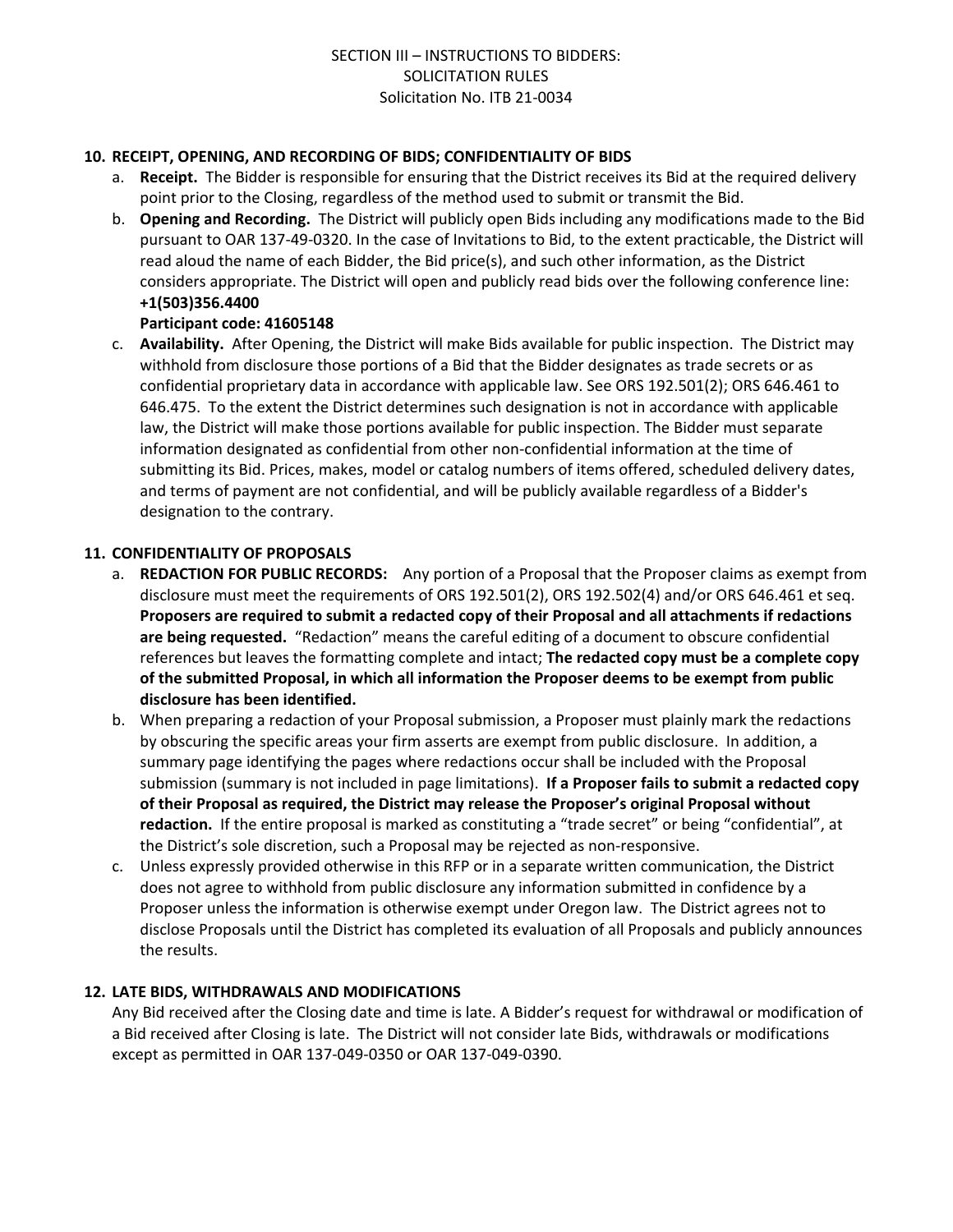## **13. MISTAKES**

- a. **Generally.** To protect the integrity of the competitive Procurement process and to assure fair treatment of Bidders, the District will carefully consider whether to permit waiver, correction or withdrawal of Bids for certain mistakes.
- b. **District Treatment of Mistakes.** The District will not allow a Bidder to correct or withdraw an Offer for an error in judgment. If the District discovers certain mistakes in a Bid after Opening, but before Award of the Contract, the District may take the following action:
	- i. The District may waive, or permit a Bidder to correct, a minor informality. A minor informality is a matter of form rather than substance that is evident on the face of the Bid, or an insignificant mistake that can be waived or corrected without prejudice to other Bidders. Examples of minor informalities include a Bidder's failure to:
		- A. Return the correct number of signed Bids or the correct number of other documents required by the Solicitation;
		- B. Sign the Bid in the designated block, provided a Signature appears elsewhere in the Bid, evidencing an intent to be bound; and
		- C. Acknowledge receipt of an Addendum to the Solicitation, provided that it is clear on the face of the Bid that the Bidder received the Addendum and intended to be bound by its terms; or the Addendum involved did not affect price, quality or delivery.
	- ii. The District may correct a clerical error if the error is evident on the face of the Bid or other documents submitted with the Bid, and the Bidder confirms the District's correction in Writing. A clerical error is a Bidder's error in transcribing its Bid. Examples include typographical mistakes, errors in extending unit prices, transposition errors, arithmetical errors, instances in which the intended correct unit or amount is evident by simple arithmetic calculations (for example a missing unit price may be established by dividing the total price for the units by the quantity of units for that item or a missing, or incorrect total price for an item may be established by multiplying the unit price by the quantity when those figures are available in the Bid). In the event of a discrepancy, unit prices will prevail over extended prices.
	- iii. The District may permit a Bidder to withdraw an Offer based on one or more clerical errors in the Bid only if the Bidder shows with objective proof and by clear and convincing evidence:
		- A. The nature of the error;
		- B. That the error is not a minor informality under this subsection or an error in judgment;
		- C. That the error cannot be corrected or waived under subsection 12.b.ii above;
		- D. That the Bidder acted in good faith in submitting a Bid that contained the claimed error and in claiming that the alleged error in the Bid exists;
		- E. That the Bidder acted without gross negligence in submitting a Bid that contained a claimed error;
		- F. That the Bidder will suffer substantial detriment if the District does not grant the Bidder permission to withdraw the Offer;
		- G. That the District's or the public's status has not changed so significantly that relief from the forfeiture will work a substantial hardship on the District or the public it represents; and
		- H. That the Bidder promptly gave notice of the claimed error to the District.
	- iv. The criteria in subsection 12.b.iii above will determine whether the District will permit a Bidder to withdraw its Bid after Closing. These criteria also will apply to the question of whether the District will permit a Bidder to withdraw its Bid without forfeiture of its Bid bond (or other Bid security), or without liability to the District based on the difference between the amount of the Bidder's Bid and the amount of the Contract actually awarded by the District, whether by Award to the next lowest Responsive and Responsible Bidder, or by resort to a new solicitation.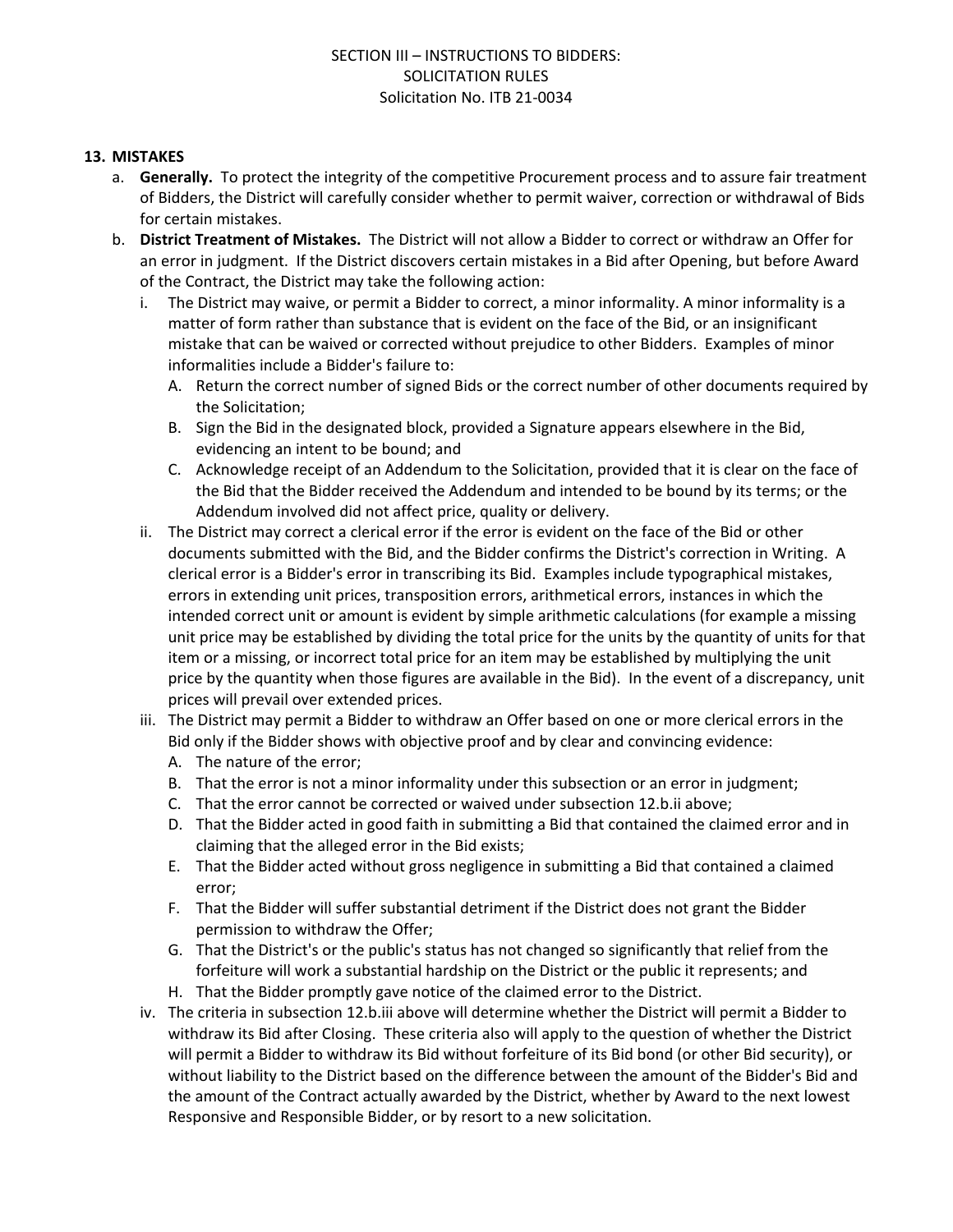- c. **Rejection for Mistakes.** The District will reject any Bid in which a mistake is evident on the face of the Bid and the intended correct Bid is not evident or cannot be substantiated from documents submitted with the Bid.
- d. **Identification of Mistakes after Award.** The procedures and criteria set forth above are Bidder's only opportunity to correct mistakes or withdraw Bids because of a mistake. Following Award, a Bidder is bound by its Bid, and may withdraw its Bid or rescind a Contract entered into pursuant to OAR 137 Division 49 only to the extent permitted by applicable law.

## **14. FIRST-TIER SUBCONTRACTORS; DISCLOSURE AND SUBSTITUTION**

- a. **Required Disclosure.** Within two working hours after the Bid Closing, Bidders must submit the First-Tier Subcontractor Disclosure Form identifying any first-tier subcontractors (those Entities that would be contracting directly with the prime contractor) that will be furnishing labor or labor and materials on the Contract, if Awarded, whose subcontract value would be equal to or greater than:
	- i. Five percent of the total Contract Price, but at least \$15,000; or
	- ii. \$350,000, regardless of the percentage of the total Contract Price.
- b. **Bid Closing, Disclosure Deadline and Bid Opening.** For each ITB to which this rule applies, the District will:
	- i. Set the Bid Closing on a Tuesday, Wednesday or Thursday, and at a time between 2 p.m. and 5 p.m.;
	- ii. Open Bids publicly immediately after the Bid Closing; and
	- iii. Consider for Contract Award only those Bids for which the required disclosure has been submitted by the announced deadline on the form prescribed by the District.
- c. **Submission.** A Bidder must submit the disclosure form required by this rule either in its Bid submission, or within two working hours after Bid Closing in the manner specified by this Solicitation.
- d. **Responsiveness.** Compliance with the disclosure and submittal requirements of ORS 279C.370 and OAR 137-049-0360 is a matter of Responsiveness. Bids that are submitted by Bid Closing, but for which the disclosure submittal has not been made by the specified deadline, are not Responsive and will not be considered for Contract Award.
- e. **District Role.** The District will obtain, and make available for public inspection, the disclosure forms required by ORS 279C.370 and OAR 137-049-0360. The District will also provide copies of disclosure forms to the Bureau of Labor and Industries as required by ORS 279C.835. The District is not required to determine the accuracy or completeness of the information provided on disclosure forms.
- f. **Substitution.** Substitution of affected first-tier subcontractors must be made only in accordance with ORS 279C.585. The District will accept Written submissions filed under that statute as public records. Aside from issues involving inadvertent clerical error under ORS 279C.585, the District does not have a statutory role or duty to review, approve or resolve disputes concerning such substitutions. See ORS 279C.590 regarding complaints to the Construction Contractors Board on improper substitution.

#### **15. BID EVALUATION CRITERIA**

- a. **General.** A Public Improvement Contract, if awarded, will be awarded to the Responsible Bidder submitting the lowest Responsive Bid.
- b. **Bid Evaluation Criteria.** Invitations to Bid may solicit lump-sum Bids, unit-price Bids, or a combination of the two.
	- i. **Lump Sum.** If the ITB requires a lump-sum Bid, without additive or deductive alternates, or if the District elects not to award additive or deductive alternates, Bids will be compared on the basis of lump-sum prices, or lump-sum base Bid prices, as applicable. If the ITB calls for a lump-sum base Bid, plus additive or deductive alternates, the total Bid price will be calculated by adding to or deducting from the base Bid those alternates selected by the District, for the purpose of comparing Bids.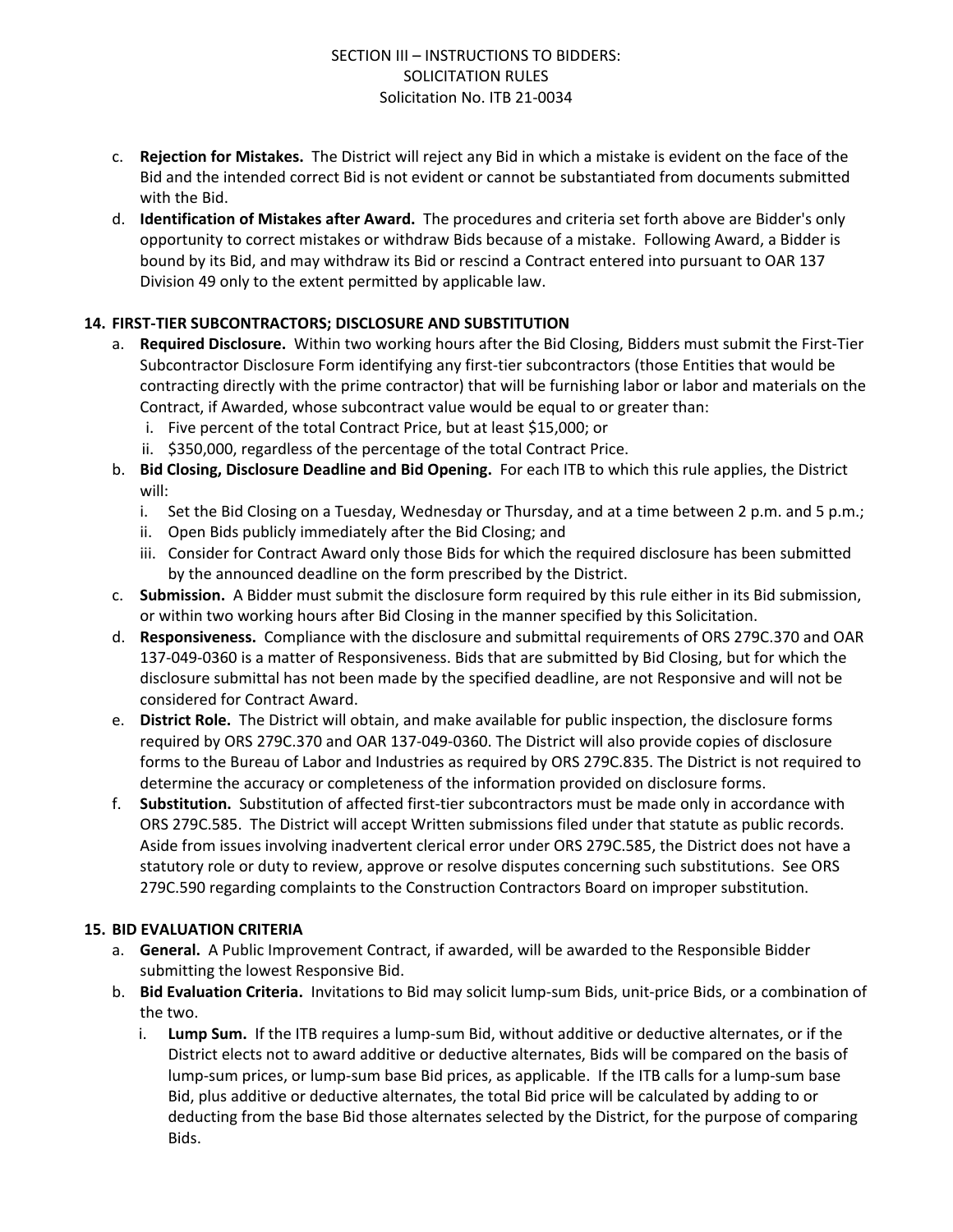- ii. **Unit Price.** If the Bid includes unit pricing for estimated quantities, the total Bid price will be calculated by multiplying the estimated quantities by the unit prices submitted by the Bidder, and adjusting for any additive or deductive alternates selected by the District, for the purpose of comparing Bids. The District will specify within the Solicitation the estimated quantity of the Procurement to be used for determination of the low Bidder. In the event of mathematical discrepancies between unit price and any extended price calculations submitted by the Bidder, the unit price will govern. See OAR 137-049-0350(2)(b).
- c. The District may reject any Bid not in compliance with all prescribed Public Contracting procedures and requirements, and may reject for good cause all Bids upon the District's finding that it is in the public interest to do so.

#### **16. BID EVALUATION AND AWARD; DETERMINATION OF RESPONSIBILITY**

- a. **General.** If Awarded, the District will Award the Contract to the Responsible Bidder submitting the lowest, Responsive Bid provided that such Person is not listed by the Construction Contractors Board as disqualified to hold a Public Improvement Contract. See ORS 279C.375 (3)(a). The District may award by item, groups of items or the entire Bid provided such Award is consistent with the Solicitation and in the public interest.
- b. **Determination of Responsibility.** Bidders are required to demonstrate their ability to perform satisfactorily under a Contract. Before Awarding a Contract, the District must have information that indicates that the Bidder meets the standards of responsibility set forth in ORS 279.375(3)(b). To be a Responsible Bidder, the District will determine that the Bidder:
	- i. Has available the appropriate financial, material, equipment, facility and Personnel resources and expertise, or ability to obtain the resources and expertise, necessary to meet all contractual responsibilities;
	- ii. Has completed previous contracts of a similar nature with a satisfactory record of performance. A satisfactory record of performance means that, to the extent the costs associated with and time available to perform a previous contract were within the Bidder's control, the Bidder stayed within the time and budget allotted for the procurement and otherwise performed the contract in a satisfactory manner. The District should carefully scrutinize a Bidder's record of contract performance if the Bidder is or recently has been materially deficient in contract performance. In reviewing the Bidders performance, the District should determine whether the Bidders deficient performance was expressly excused under the terms of Contract, or whether the Bidder took appropriate corrective action. The District may review the Bidders performance on both private and Public Contracts in determining the Bidders record of contract performance.
	- iii. Has a satisfactory record of integrity. A Bidder may lack integrity if the District determines the Bidder demonstrates a lack of business ethics such as violation of state environmental laws or false certifications made to the District. The District may find a Bidder not Responsible based on the lack of integrity of any Person having influence or control over the Bidder (such as a key employee of the Bidder that has the authority to significantly influence the Bidders performance of the Contract or a parent company, predecessor or successor Person). The standards for Conduct Disqualification under OAR 137-49-0370 may be used to determine Bidder's integrity. The District may find a Bidder non-responsible based on previous convictions of offenses related to obtaining or attempting to obtain a contract or subcontract or in connection with the Bidder's performance of a contract or subcontract;
	- iv. Is qualified legally to contract with the District; and
	- v. Has supplied all necessary information in connection with the inquiry concerning responsibility. If the Bidder fails to promptly supply information requested by the District concerning responsibility,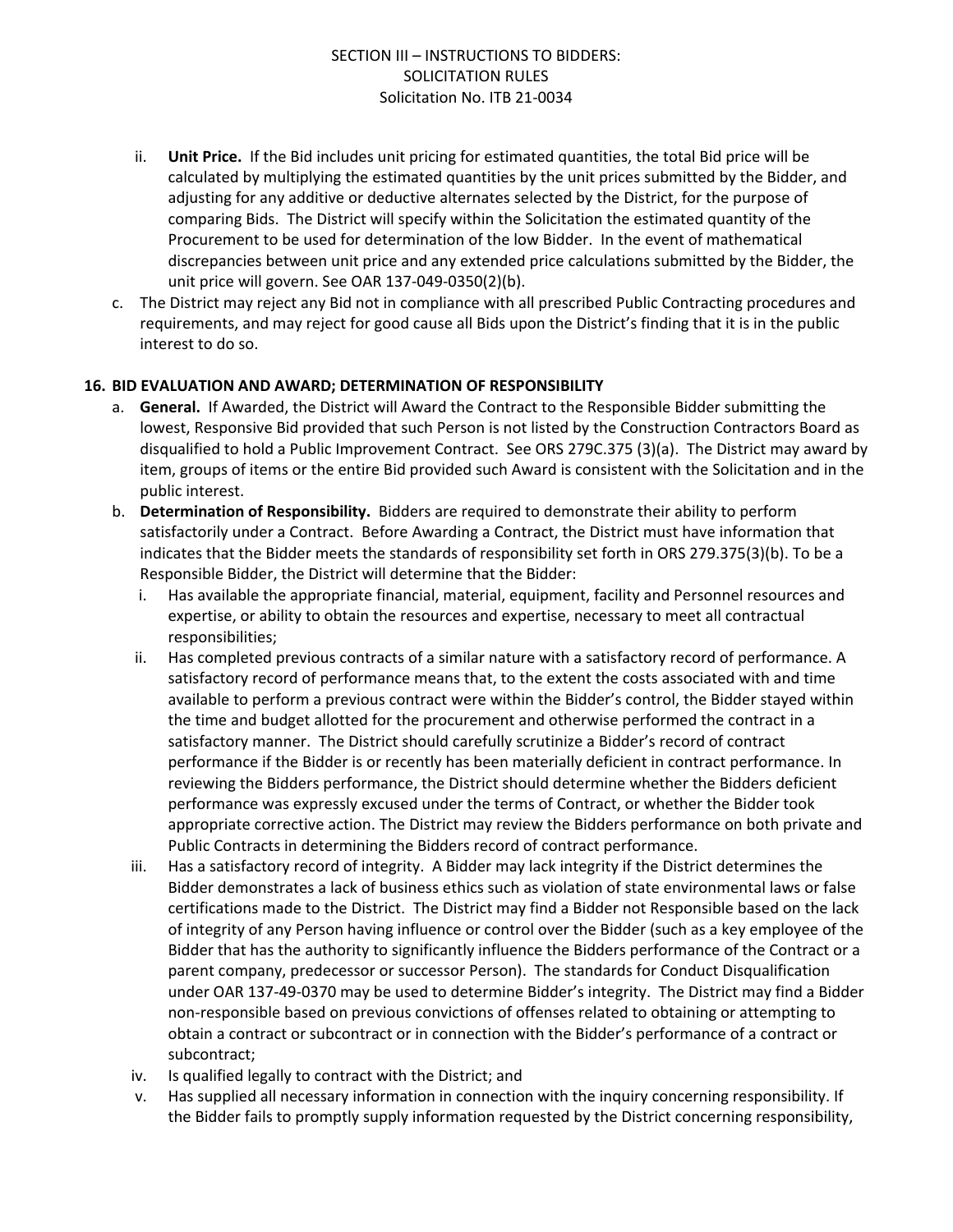the District will base the determination of responsibility on any available information, or may find the Bidder not Responsible.

c. **District Evaluation.** The District will evaluate a Bid only as set forth in the Solicitation and in accordance with applicable law. The District will not evaluate a Bid using any other requirement or criterion.

## d. **Bidder Submissions.**

- i. The District may require a Bidder to submit Product Samples, Descriptive Literature, technical data, or other material and may also require any of the following prior to award:
	- A. Demonstration, inspection or testing of a product prior to award for characteristics such as compatibility, quality or workmanship;
	- B. Examination of such elements as appearance or finish; or
	- C. Other examinations to determine whether the product conforms to Specifications.
- ii. The District will evaluate product acceptability only in accordance with the criteria disclosed in the Solicitation to determine that a product is acceptable. The District will reject a Bid providing any product that does not meet the Solicitation requirements. The District's rejection of a Bid because it offers non-conforming Work or materials is not Disqualification and is not appealable under ORS 279C.445.
- e. **Evaluation of Bids.** The District will use only objective criteria to evaluate Bids as set forth in the Solicitation. The District will evaluate Bids to determine which Responsible Bidder submitted the lowest Responsive Bid.
	- i. **Nonresident Bidders.** In determining the lowest Responsive Bid, the District will, in accordance with OAR 137-046-0310, add a percentage increase to the Bid of a nonresident Bidder equal to the percentage, if any, of the preference given to that Bidder in the state in which the Bidder resides.
	- ii. **Clarifications.** In evaluating Bids, the District may seek information from a Bidder only to clarify the Bidder's Bid. Such clarification must not vary, contradict or supplement the Bid. A Bidder must submit Written and Signed clarifications and such clarifications will become part of the Bidder's Bid.
	- iii. **Negotiation Prohibited.** The District will not negotiate scope of Work or other terms or conditions under an Invitation to Bid process prior to award.

#### **17. NOTICE OF INTENT TO AWARD**

- a. **Notice.** At least seven (7) days before the Award of a Public Improvement Contract, the District will issue a Notice of the District's intent to Award the Contract.
- b. **Form and Manner of Posting.** The form and manner of posting notice will conform to customary practices within the District's procurement system and may be made electronically.
- c. **Finalizing Award.** The District's Award will not be final until the later of the following:
	- i. Seven (7) Days after the date of the notice, unless the Solicitation provided a different period for protest; or
	- ii. The District provides a written response to all timely-filed protests that denies the protest and affirms the Award.
- d. **Prior Notice Impractical.** Posting of notice of intent to award will not be required when the District determines that it is impractical due to unusual time constraints in making prompt Award for its immediate procurement needs, documents the Contract file as to the reasons for that determination, and posts notice of that action as soon as reasonably practical.

#### **18. DOCUMENTATION OF AWARD; AVAILABILITY OF AWARD DECISIONS**

- a. **Basis of Award.** After Award, the District will make a record showing the basis for determining the successful Bidder part of the District's Solicitation file.
- b. **Contract Document.** The District will deliver a fully executed copy of the final Contract to the successful Bidder.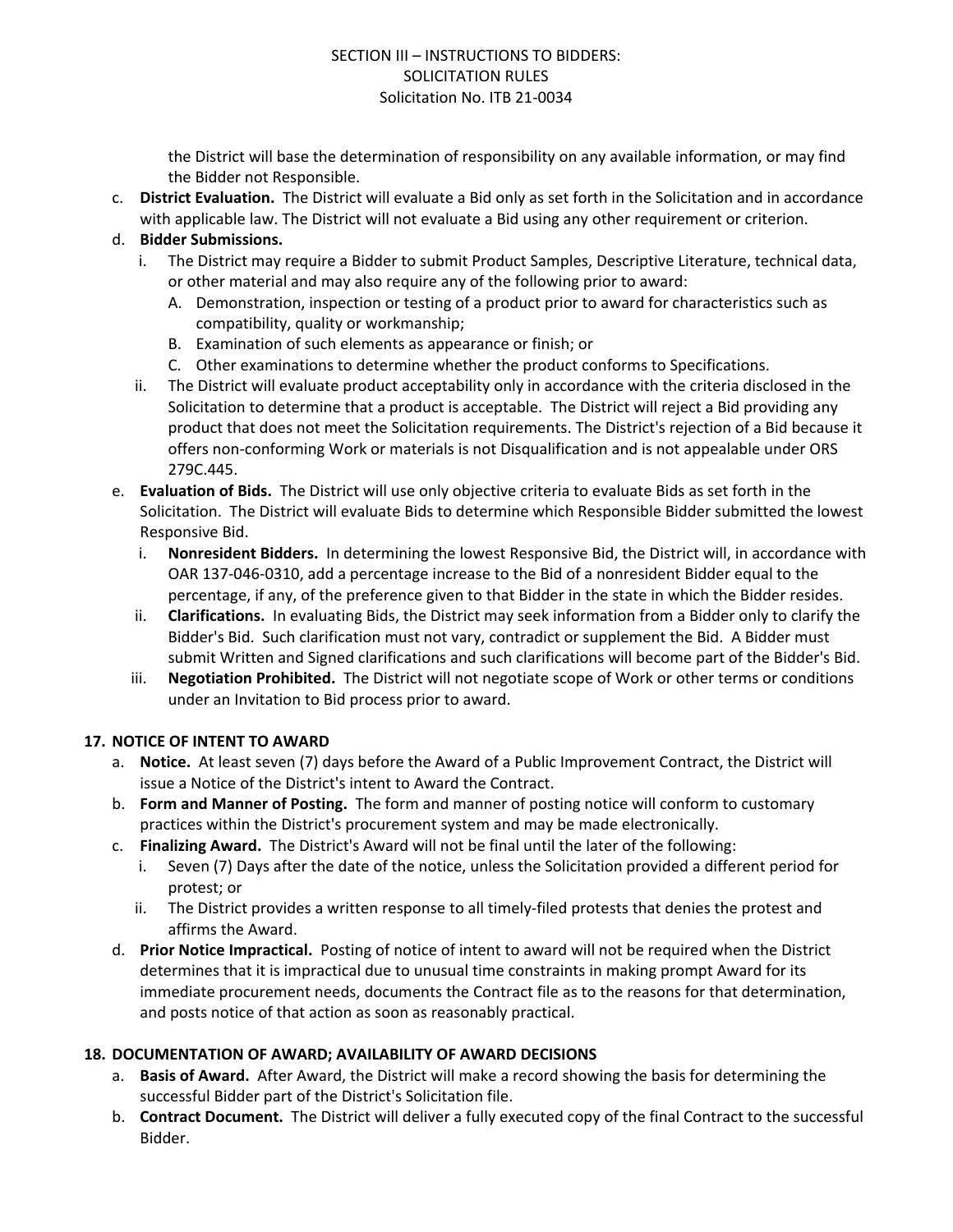- c. **Bid Tabulations and Award Summaries.** Upon request of any Person the District will provide tabulations of Awarded Bids.
- d. **Availability of Solicitation Files.** The District will make completed Solicitation files available for public review at the District.

## **19. NEGOTIATION WITH BIDDERS PROHIBITED**

Except as permitted by ORS 279C.340 and OAR 137-49-0430 when all Bids exceed the cost estimate, the District will not negotiate with any Bidder prior to Contract Award. After Award of the Contract, the District and Contractor may modify the resulting Contract only by change order or Amendment to the Contract in accordance with OAR 137-49-0910.

## **20. NEGOTIATION WHEN BIDS EXCEED COST ESTIMATE**

- **a. Generally.** In accordance with ORS 279C.340, if all Responsive Bids from Responsible Bidders on a competitively Bid Project exceed the District's Cost Estimate, prior to Contract Award the District may negotiate Value Engineering and Other Options with the Responsible Bidder submitting the lowest, Responsive Bid in an attempt to bring the Project within the District's Cost Estimate.
- **b. Rejection of Bids.** In determining whether all Responsive Bids from Responsible Bidders exceed the Cost Estimate, only those Bids that have been formally rejected, or Bids from Bidders who have been formally disqualified by the District, will be excluded from consideration.
- **c. Scope of Negotiations.** The District will not proceed with Contract Award if the scope of the Project is significantly changed from the original Bid. The scope is considered to have been significantly changed if the pool of competition would likely have been affected by the change.
- **d. Discontinuing Negotiations.** The District may discontinue negotiations at any time and will do so if it appears to the District that the apparent low Bidder is not negotiating in good faith or fails to share cost and pricing information upon request. Failure to rebid any portion of the project, or to obtain subcontractor pricing information upon request, will be considered a lack of good faith.
- **e. Limitation.** Negotiations may be undertaken only with the lowest Responsive, Responsible Bidder pursuant to ORS 279C.340. That statute does not provide any additional authority to further negotiate with Bidders next in line for Contract Award.

## **21. REJECTION OF BIDS**

## **a. Rejection of a Bid.**

- i. The District may reject any Bid upon finding that to accept the Bid may impair the integrity of the Procurement process or that rejecting the Bid is in the public interest.
- ii. The District will reject a Bid upon the District's finding that the Bid:
	- 1. Is contingent on the District's acceptance of terms and conditions (including Specifications) that differ from the Solicitation;
	- 2. Takes exception to terms and conditions (including Specifications);
	- 3. Attempts to prevent public disclosure of matters in contravention of the terms and conditions of the Solicitation or in contravention of applicable law;
	- 4. Offers Work that fails to meet the Specifications of the Solicitation;
	- 5. Is late;
	- 6. Is not in substantial compliance with the Solicitation;
	- 7. Is not in substantial compliance with all prescribed public Solicitation procedures.
- iii. The District will reject a Bid upon the District's finding that the Bidder:
	- 1. Has not been prequalified under ORS 279C.430 and the District required mandatory prequalification;
	- 2. Has been Disqualified;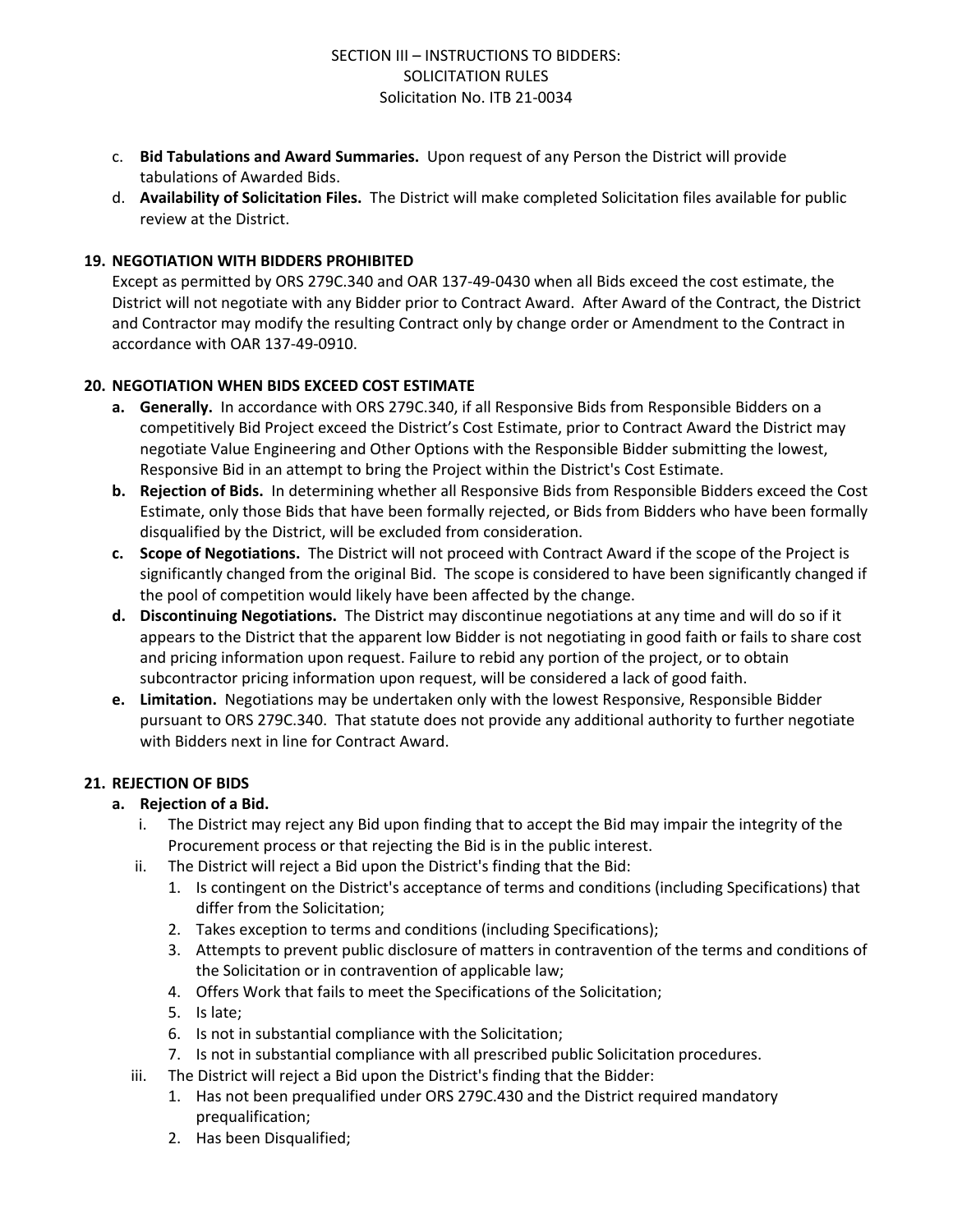- 3. Has been declared ineligible under ORS 279C.860 by the Commissioner of Bureau of Labor and Industries and the Contract is for a Public Work;
- 4. Is listed as not qualified by the Construction Contractors Board, if the Contract is for a Public Improvement;
- 5. Has not met the requirements of ORS 279A.105 if required by the Solicitation;
- 6. Has not submitted properly executed Bid or Proposal security as required by the Solicitation;
- 7. Has failed to provide the Certification of Non-Discrimination required under OAR 137-049- 0440(3);
- 8. Is not Responsible. See OAR 137-049-0390(2) regarding District determination that the Bidder has met statutory standards of responsibility.
- b. **Form of Business.** The District may investigate any Person submitting a Bid. The investigation may include that Person's officers, Directors, Owners, affiliates, or any other Person acquiring ownership of the Person to determine application of this rule or to apply the Disqualification provisions of ORS 279C.440 to 279C.450 and OAR 137-049-0370.
- c. **Certification of Non-Discrimination.** The Bidder must certify and deliver to the District as part of their Bid, written certification (see attached Bidder Certification) that the Bidder has not discriminated and will not discriminate against any disadvantaged business enterprise, minority-owned business, womenowned business, emerging small business, or business that a service-disabled veteran owns, in obtaining any required subcontracts. Failure to do so will be grounds for disqualification.
- d. **Rejection of all Bids.** The District may reject all Bids for good cause upon the District's Written finding it is in the public interest to do so. The District will notify all Bidders of the rejection of all Bids, along with the good cause justification and finding.
- e. **Criteria for Rejection of All Bids.** The District may reject all Bids upon a Written finding that:
	- i. The content of or an error in the Solicitation, or the Solicitation process unnecessarily restricted competition for the Contract;
	- ii. The price, quality or performance presented by the Bidders is too costly or of insufficient quality to justify acceptance of the Bids;
	- iii. Misconduct, error, or ambiguous or misleading provisions in the Solicitation threaten the fairness and integrity of the competitive process;
	- iv. Causes other than legitimate market forces threaten the integrity of the competitive Procurement process. These causes include, but are not limited to, those that tend to limit competition such as restrictions on competition, collusion, corruption, unlawful anti-competitive conduct and inadvertent or intentional errors in the Solicitation;
	- v. The District cancels the Solicitation in accordance with OAR 137-049-0270; or
	- vi. Any other circumstance indicating that awarding the Contract would not be in the public interest.

## **22. PROTEST OF CONTRACTOR SELECTION, CONTRACT AWARD**

- a. **Purpose.** An adversely affected or aggrieved Bidder must exhaust all avenues of administrative review and relief before seeking judicial review of the District's Contractor selection or Contract Award decision.
- b. **Notice of Intent to Award.** Unless otherwise provided in the Solicitation, the District will provide written notice to all Bidders of the District's intent to award the Contract. The District's Award will not be final until the later of the following:
	- i. Seven (7) days after the date of the notice, unless the Solicitation provided a different period for protest; or
	- ii. The District provides a written response to all timely-filed protests that denies the protest and affirms the Award.
- **c. Right to Protest Award.**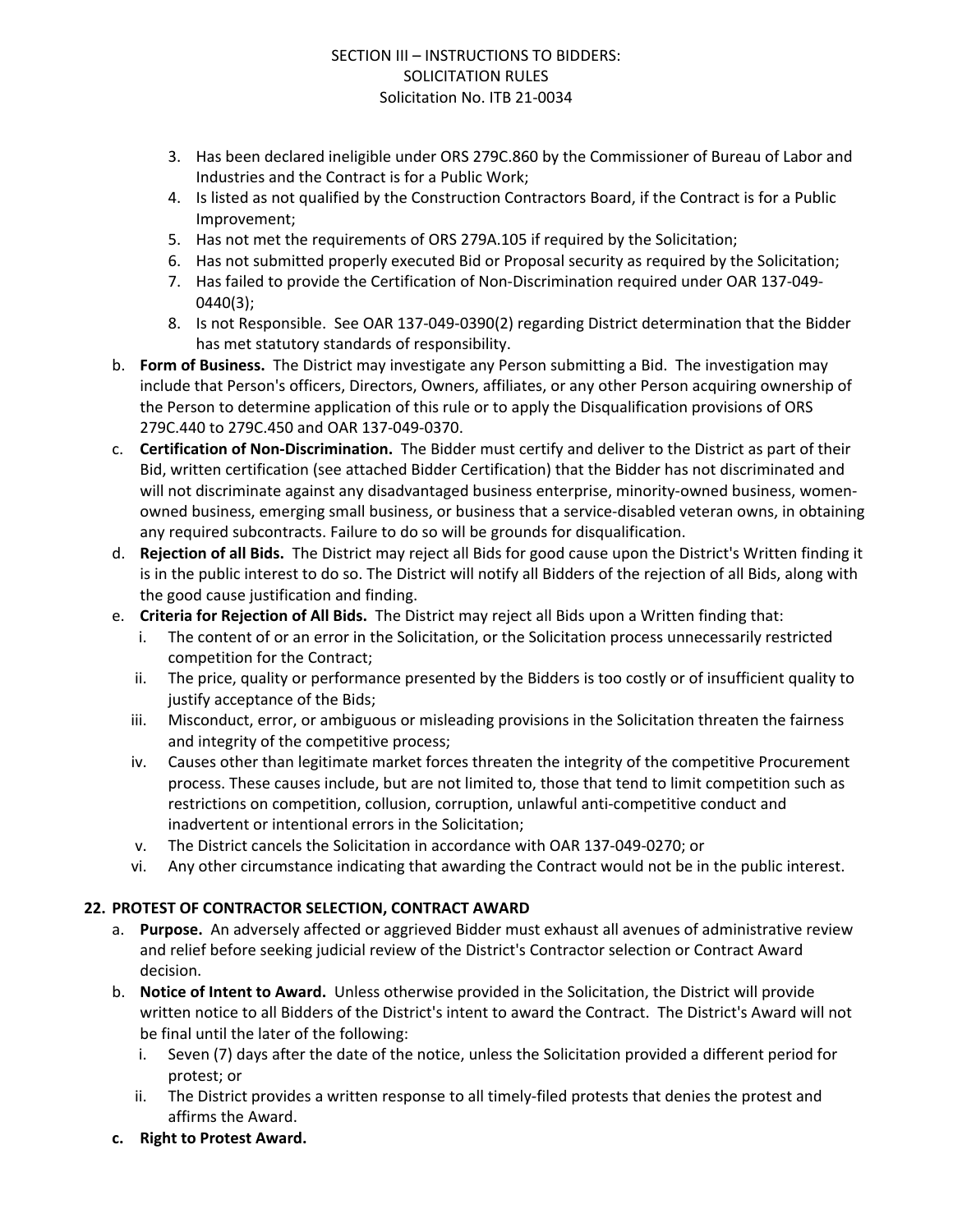- i. An adversely affected or aggrieved Bidder may submit to the District a Written protest of the District's intent to award within seven (7) days after issuance of the notice of intent to award the Contract, unless a different protest period is provided under the Solicitation.
- ii. The Bidders protest must be in Writing and must specify the grounds upon which the protest is based.
- iii. A Bidder is adversely affected or aggrieved only if the Bidder is eligible for Award of the Contract as the Responsible Bidder submitting the lowest Responsive Bid and is next in line for Award, i.e., the protesting Bidder must claim and state specific reasons why all lower Bidders are ineligible for Award:
	- 1. Because their Bids were non-responsive; or
	- 2. The District committed a substantial violation of a provision in the Solicitation or of an applicable Procurement statute or administrative rule, and the protesting Bidder was unfairly evaluated and would have, but for such substantial violation, been the Responsible Bidder offering the lowest Responsive Bid.
- iv. The District will not consider a protest submitted after the time period established in this Rule or such different period as may be provided in the Solicitation.
- d. **Authority to Resolve Protests.** The District's Purchasing Manager will settle or resolve a written protest submitted in accordance with the requirements of this Rule.
- e. **Decision.** If a protest is not settled, the Superintendent, or designee, will promptly issue a written decision on the protest. Judicial review of this decision will be available if provided by statute.
- f. **Award.** The successful Bidder must promptly execute the Contract after the Award is final. The District will execute the Contract only after it has obtained all applicable required documents and approvals.
- **23. BID COSTS**: The District is not liable for any costs incurred by the Bidder in its Bid preparation.

## **24. CONTRACT:**

The successful Bidder, selected by the District, will receive a modified AIA A101 Owner Contractor Agreement with modified AIA A201 General Conditions. A Sample Contract is enclosed herein (see Attachments). The provisions of the sample AIA A101 Owner Contractor Agreement and AIA A201 General Conditions are in addition to the requirements set forth in this Solicitation.

- d. Bidders are advised to thoroughly review and familiarize themselves with the standard contract. Certain contract terms reflect state statute and may not be altered.
- e. The Contractor will be expected to promptly sign a contract including all standard terms and conditions contained in the sample contract.
- f. Personnel substitution if the contractor must substitute personnel included in the original bid they must obtain written District approval of substituted personnel, prior to substitution.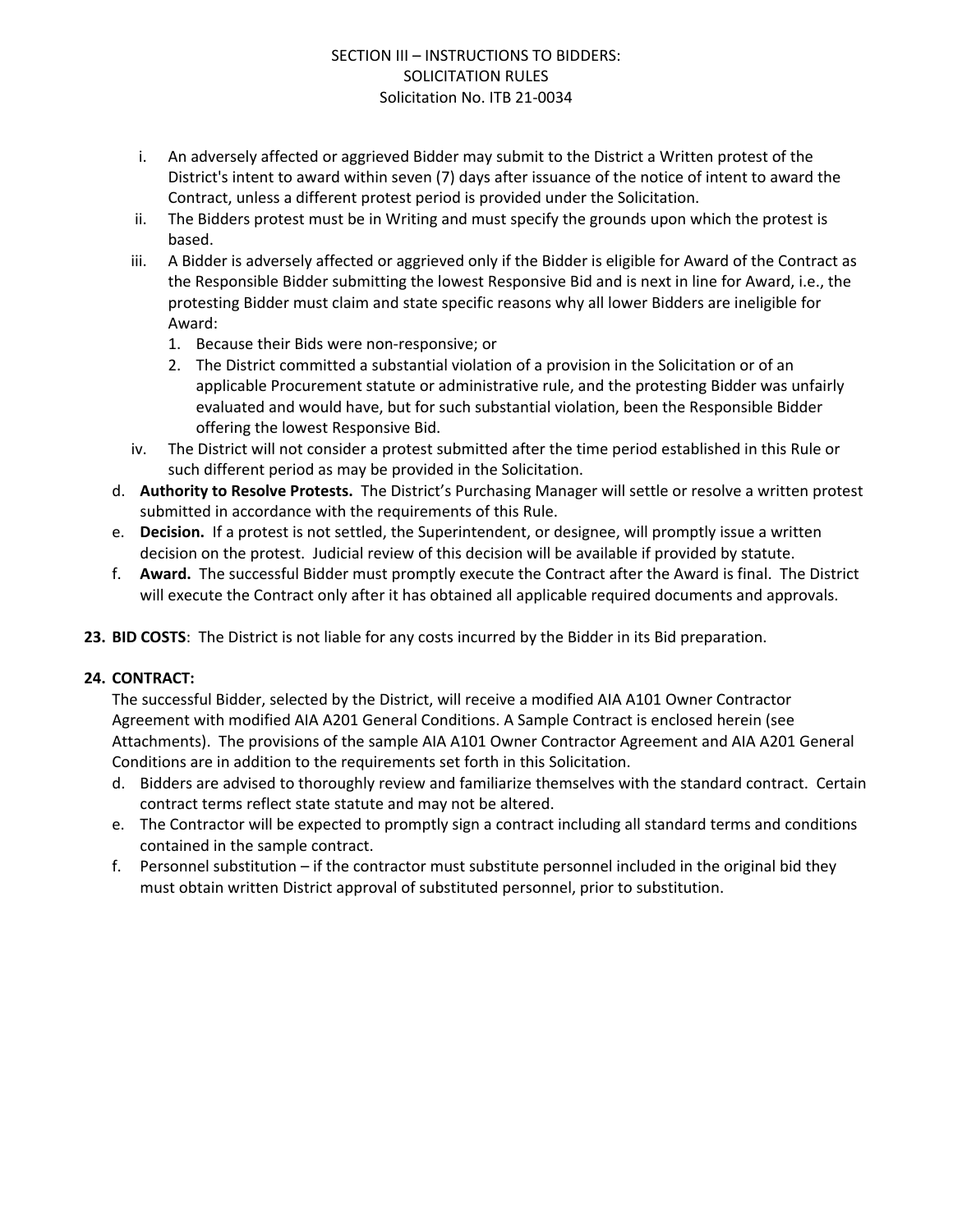#### **1. PUBLIC WORKS REQUIREMENTS**

This solicitation will result in a Contract for a Public Work subject to ORS 279C.800 to 279C.870 or the Davis-Bacon Act (40 U.S.C. 3141 et seq., if applicable). No Bid will be received or considered by the District unless the Bid contains a statement by the Bidder that the provisions of ORS 279C.800 to 279C.870 (prevailing wage rates paid to employees) or the Davis Bacon Act (40 U.S.C. 3141 et seq, if applicable) are to be complied with (see Bidder Certification).

#### **2. REGISTRATION REQUIREMENTS**

Bidders must be currently registered with the Construction Contractors Board as required by ORS 701.021, licensed by the State Landscape Contractors Board, as required by ORS 671.530, or licensed by the Department of Environmental Quality, as required by ORS 468A.710 (Air Quality) , if required, holding the proper registration for the work contemplated herein, at the time of Bid submittal. All Subcontractors participating in the project must be similarly registered with the Construction Contractors Board, State Landscape Contractors Board or Department of Environmental Quality, as required, at the time they propose to engage in subcontract work. The CCB registration requirements apply to all public works contracts unless superseded by federal law.

## **3. BOLI/PWR REQUIREMENTS**

All contractors and subcontractors will abide by the latest determination of the minimum wage rates as scheduled and published for this region by the U.S. Department of Labor and the Oregon Bureau of Labor and Industries and will abide by all amendments, decisions, and related regulations of these agencies. Specifically:

- a. The Contractor is required to pay workers not less than prevailing wage rates for the Region #2 through the contract period.
- b. If the Contractor fails to pay for labor and services the District can pay and will withhold these amounts from payments to the Contractor. OAR 839-025-0020(2)(a).
- c. The Contractor is required to pay weekly, holiday (including weekends) and daily overtime as required. OAR 839-025-0020(2)(b).
- d. The existing 'prevailing rate of wage' as published by the Oregon Bureau of Labor and Industries are the Prevailing Wage Rates for Public Works Contracts in Oregon effective January 1, 2022 and PWR Amendment dated April 1, 2022. They may be found at the following website: [http://www.oregon.gov/boli/WHD/PWR/Pages/pwr\\_state.aspx](http://www.oregon.gov/boli/WHD/PWR/Pages/pwr_state.aspx), and are incorporated herein by this reference.

#### **4. BONDS: PERFORMANCE, PAYMENT AND PUBLIC WORKS**

#### **a. Performance and Payment Bonds.**

- i. Pursuant to ORS 279C.380, the Contractor must furnish bonds covering the faithful performance of the Contact and payment of obligations arising there under. Bonds are to be obtained through a company that is authorized and licensed by the Oregon Insurance Commissioner. The bonding company must be listed on the most current US Government Treasury list, Department Circular 570 or approved PRIOR TO BID SUBMISSION by the District. The cost of the Bonds must be included in the Contract Sum. The amount of each Bond must be equal to 100 percent of the Contract Sum. Performance and Payment Bonds must be the AIA A312 or as approved by the District.
- ii. Bonds must be effective from the Contract date through the Final Completion of the Contract.
- iii. Failure to adhere to these requirements may be grounds for rejection of the Bid.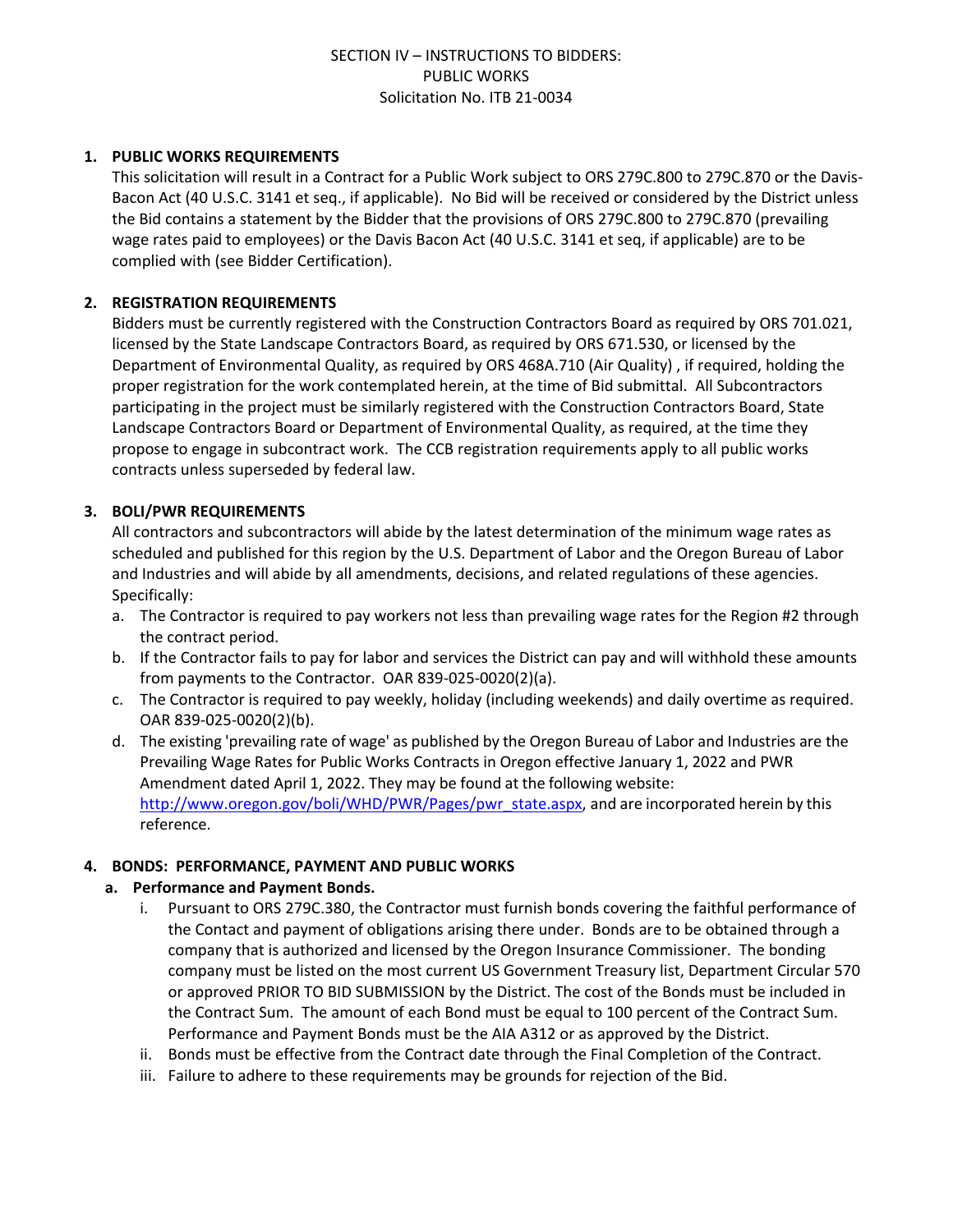#### **b. Public Works Bond.**

- i. Contractors who work on public works projects, subject to the PWR law, are required to file a \$30,000 Public Works Bond to be used exclusively for unpaid wages determined to be due by BOLI. Proof of this bond in effect must be provided to the District prior to Contract signing, after the award of this solicitation.
- ii. General Contractors are required to verify that subcontractors have filed a public works bond before permitting a subcontractor to start work on a project.
- iii. ORS 279C.836 provides exemptions from the bond requirements for certified disadvantaged, minority, women, service-disabled veteran owned or emerging small business enterprises. It is the Contractor's responsibility to notify the District if an exemption applies to the Contractor.
- iv. The Public Works Bond must be furnished by a surety company authorized to do business in Oregon
- c. **Time for Submission.** The apparent successful Bidder must promptly furnish the required performance security upon the District's request. If the Bidder fails to furnish the security as requested, the District may reject the Bid and award the Contract to the Responsible Bidder with the next lowest Responsive Bid, and, at the District's discretion, the Bidder must forfeit its Bid Bond.

#### **5. SUBSTITUTE CONTRACTOR**

If the Contractor provided a performance bond, the District may afford the Contractor's surety the opportunity to provide a substitute Contractor to complete performance of the Contract. A substitute Contractor must perform all remaining contract Work and comply with all terms and conditions of the Contract, including the provisions of the performance bond and the payment bond. Such substitute performance does not involve the Award of a new Contract and will not be subject to the competitive procurement provisions of ORS Chapter 279C.

#### **6. FOREIGN CONTRACTOR**

If the Contract Price exceeds \$10,000 and the Contractor is a Foreign Contractor, the Contractor must promptly report to the Oregon Department of Revenue on forms provided by the Department of Revenue, the Contract Price, terms of payment, Contract duration and such other information as the Department of Revenue may require before final payment can be made on the Contract. A copy of the report must be forwarded to the District. The District will satisfy itself that the above requirements have been complied with before it issues final payment on the Contract.

#### **7. CERTIFIED PAYROLL WITHHOLDING**

- a. If a prime contractor does not file certified payroll as required (at least once per month), the District will withhold 25% of amounts due to the prime contractor, in addition to any other required Retainage.
- b. If a first-tier subcontract does not file certified payroll reports as required, the prime contractor must withhold 25% of amounts due the first-tier subcontractor.
- c. Once certified payroll reports are submitted, the District or prime contractor are to pay amounts withheld within 14 days.
- d. Neither the District nor the prime contractor is required to verify the accuracy of the contents of the certified payroll reports.

#### **8. DRUG TESTING REQUIREMENT**

ORS 279C.505(2) requires that all public improvement contracts contain a provision requiring contractors to demonstrate that an employee drug-testing program is in place. Bidders are therefore required to certify that they have an employee drug-testing program in place that applies to all employees and will maintain a drug-testing program at all times during the performance of the awarded Contract. Failure to maintain a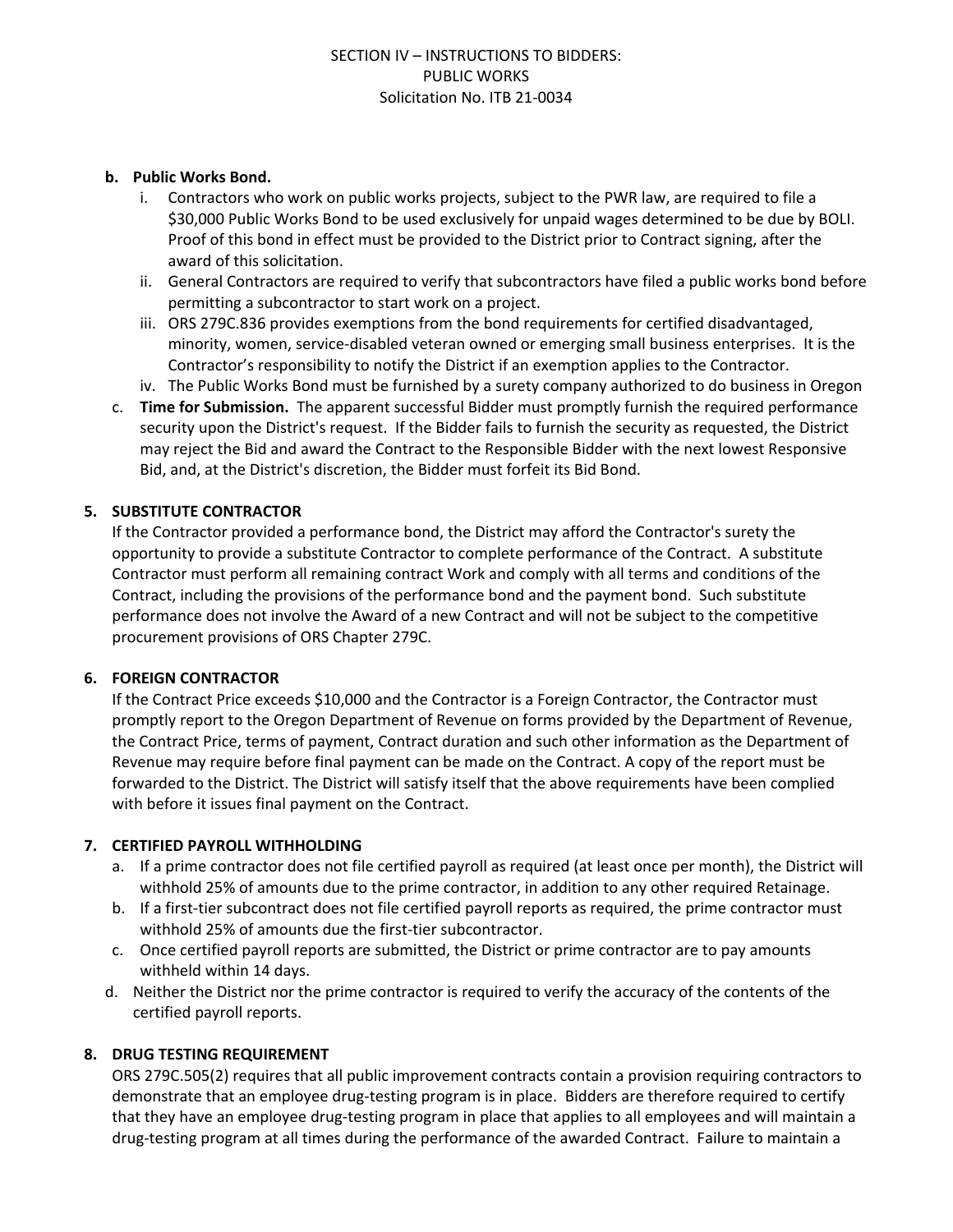program will constitute a material breach of contract. The use of drugs, alcohol, or any tobacco products is prohibited on all District property.

## **9. OTHER TERMS AND CONDITIONS:**

The Contractor must understand and agree to comply with the following:

- a. Provide prompt payment to all Persons supplying labor or material for the performance of the work; Pay all contributions or amounts due the Industrial Accident Fund; Not permit any lien or claim to be filed or prosecuted against the District; and Pay to the Department of Revenue all sums withheld from employees. (ORS 279C.505(1));
- b. Demonstrate that an employee drug testing program is in place. (ORS 279C.505(2));
- c. If the Contract calls for demolition Work described in ORS 279C.510(1), the Contractor is required to salvage or recycle construction and demolition debris, if feasible and cost-effective;
- d. If the Contract calls for lawn or landscape maintenance, the Contractor is required to compost or mulch yard waste material at an approved site, if feasible and cost effective (ORS 279C.510(2);
- e. If the Contractor fails, neglects or refuses to pay promptly a person's claim for labor or services provided to the contractor or a subcontractor, the District may pay the amount of the claim to the person that provides the labor or services and charge the amount of the payment against funds due or to become due the contractor, as set forth in ORS 279C.515(1);
- f. If the Contractor or a first-tier subcontractor fails, neglects or refuses to pay a person that provides labor or materials in connection with the public improvement contract within 30 days after receiving payment from the contracting agency or a contractor, the contractor or first-tier subcontractor owes the person the amount due plus interest charges. (ORS 279C.515(2));
- g. If the Contractor or a subcontractor fails, neglects or refuses to pay a person that provides labor or materials in connection with the public improvement contract, the person may file a complaint with the Construction Contractors Board, unless payment is subject to a good faith dispute as defined in ORS 279C.580. (ORS 279C.515(3));
- h. Abide by maximum hours of labor and overtime, as set forth in ORS 279C.520(1);
- i. Provide employer notice to employees of hours and days that employees may be required to work, as set forth in ORS 279C.520(2);
- j. Abide by environmental and natural resources regulations (ORS 279C.525);
- k. Make required payments for medical care and certain services related to sickness and injury to employees, as set forth in ORS 279C.530(1);
- l. Understand all employers, including Contractor, that employ subject workers who work under this Contract in the State of Oregon must comply with ORS 656.017 and provide the required Workers' Compensation coverage, unless such employers are exempt under ORS 656.126. Contractor must ensure that each of its subcontractors complies with these requirements. (ORS 279C.530(2));
- m. Abide by maximum hours, holidays and overtime (ORS 279C.540);
- n. Abide by time limitation on claims for overtime (ORS 279C.545);
- o. Pay prevailing wage rates, including subcontractors (ORS 279C.800 to 279C.870);
- p. File required BOLI Public Works bond(s) including subcontractors, as set forth in ORS 279C.830(2);
- q. Follow Retainage rules (ORS 279C.550 to 279C.570);
- r. Abide by prompt payment policy, progress payments, rate of interest (ORS 279C.570);
- s. Maintain relations with subcontractors (ORS 279C.580);
- t. Make notice of claim (ORS 279C.605);
- u. Provide Affidavit of Compliance with the Oregon tax laws in accordance with ORS 305.385; and
- v. Certify that all subcontractors performing Work described in ORS 701.005(2) (i.e., construction Work) will be registered with the Construction Contractors Board, licensed by the State Landscape Contractors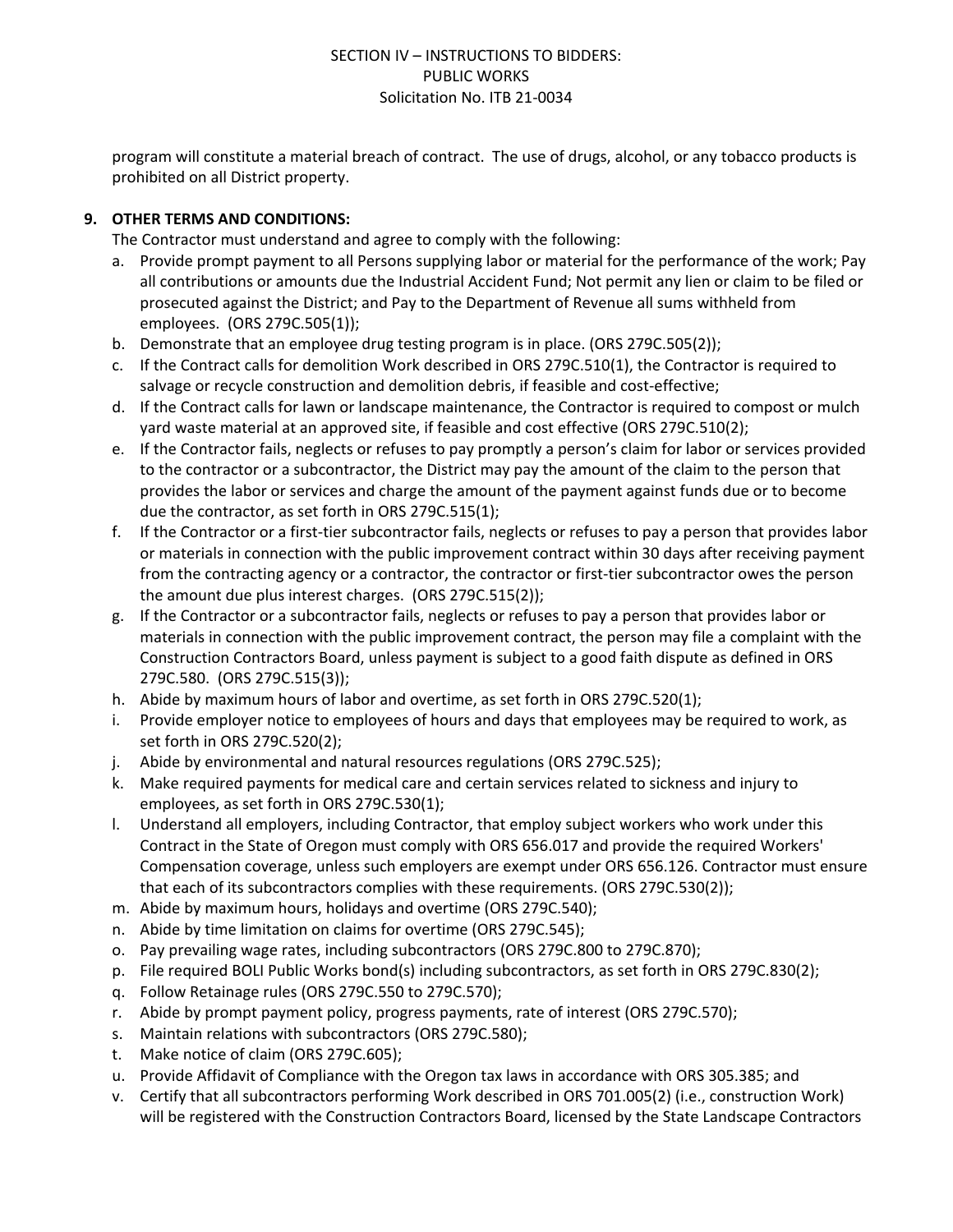Board in accordance with ORS 701.021 to 701.050, or licensed under ORS 468A.720 (Air Quality), if required, before the subcontractors commence Work under the Contract.

- w. Assignment or Transfer Restricted. Unless otherwise provided in the Contract, the Contractor must not assign, sell, dispose of, or transfer rights, or delegate duties under the Contract, either in whole or in part, without the District's prior Written consent. Unless otherwise agreed by the District in Writing, such consent will not relieve the Contractor of any obligations under the Contract. Any assignee or transferee will be considered the agent of the Contractor and be bound to abide by all provisions of the Contract. If the District consents in Writing to an assignment, sale, disposal or transfer of the Contractor's rights or delegation of Contractor's duties, the Contractor and its surety, if any, must remain liable to the District for complete performance of the Contract as if no such assignment, sale, disposal, transfer or delegation had occurred unless the District otherwise agrees in Writing.
- x. In accordance with OAR 333-01901030, all persons engaged to provide goods and/or services at a school or school-based program which takes place at or in school facilitates **and who has direct/indirect contact with students**, must be vaccinated against COVID-19 or have a documented medical or religious exception. Unvaccinated persons, regardless of exception status, may not perform work which takes place at or in school facilities if they may have direct/indirect contact with students.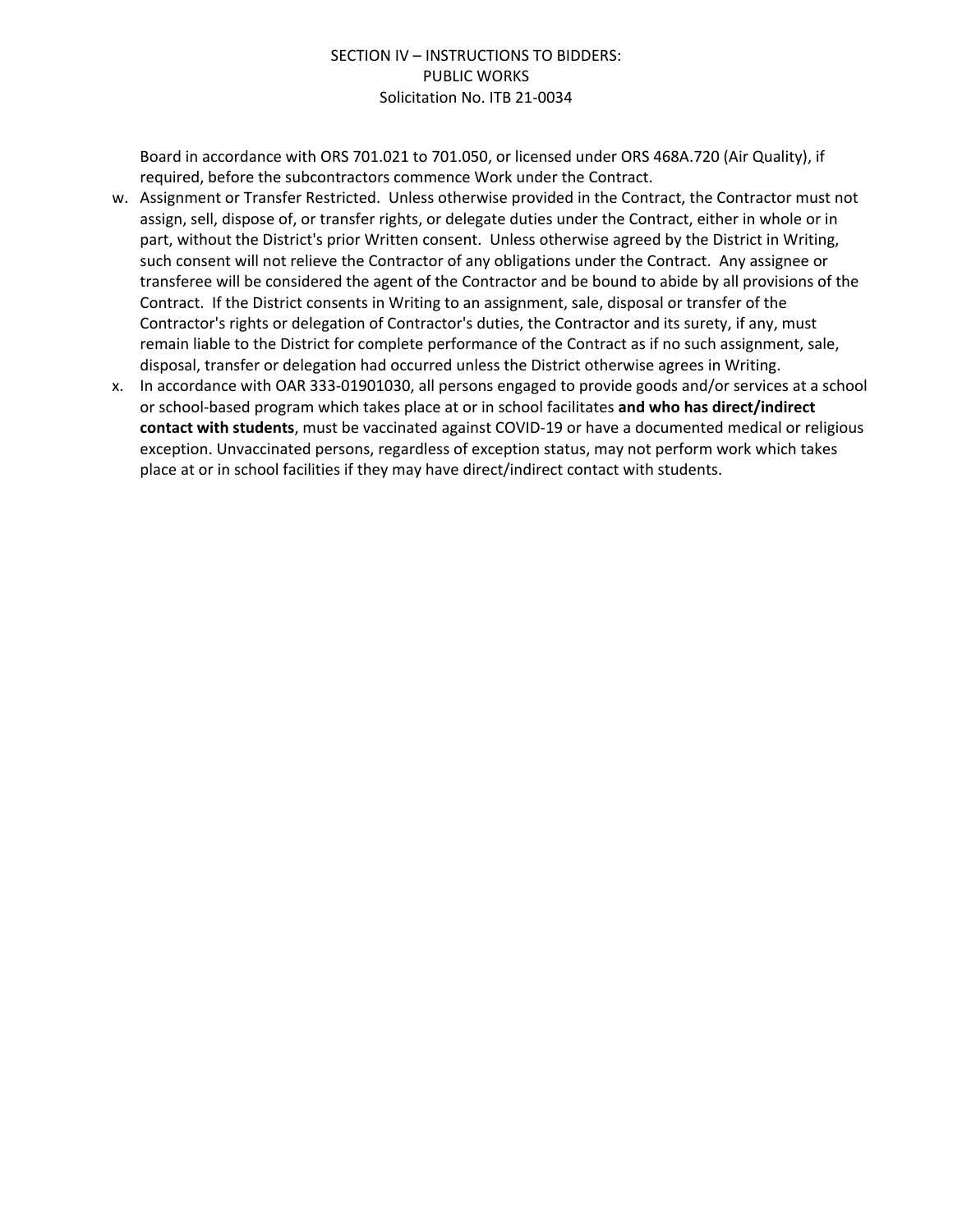#### **1. BID PREPARATION:**

- a. Bidder must complete and return as its Bid, the required Affidavit, Certifications and Forms included as Attachments to this Solicitation. (See Attached Bid Submission Checklist)
- b. Failure to complete, **sign**, and submit these and any other document(s) as requested or required in accordance with this Solicitation may be grounds to declare the Bid nonresponsive.

#### **2. FORMS**

- a. The attached forms are to be included in Bid.
- b. Copies of the included forms (See Attached Bid Submission Checklist) are to be completed and submitted by the Bidder along with other required documents as required by the Instructions to Bidders.
- c. **References.** If the Bidder has performed any project or work with the District in the last ten (10) years, one of the references must be from the Bidder's most recent contract with the District.

#### **3. FORM OF AGREEMENT**

The form of construction agreement to be used between the District and the General Contractor for the Project is the AIA Document A101-2017 and AIA Document A201-2017 as issued by the Beaverton School District. Any references and/or requirements of the General Contractor to the District must apply to subcontractors' requirements to the District and General Contractor. A sample Copy of the AIA Document A101-2017 and AIA Document A201-2017 as issued by Beaverton School District are included herein.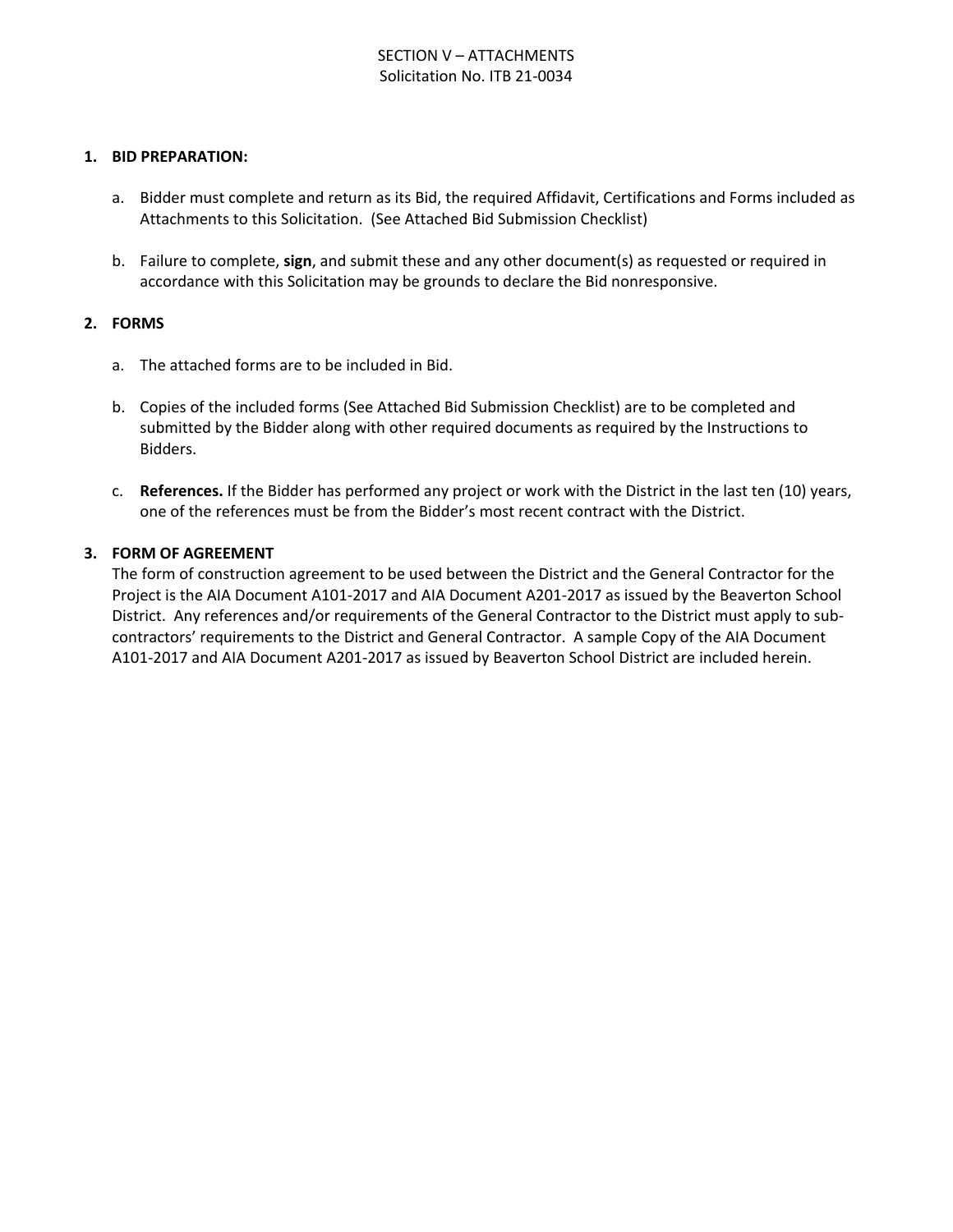#### SECTION V – ATTACHMENTS Solicitation No. ITB 21-0034

# **BID SUBMISSION CHECKLIST**

## **ALL AFFIDAVITS, CERTIFICATIONS, FORMS AND BID CONTENT REQUIREMENTS AS SPECIFIED IN SECTION V MUST BE INCLUDED AS PART OF THE BID.**

#### **\_\_\_\_ REQUIRED AFFIDAVIT, CERTIFICATIONS AND FORMS**

The following affidavit, certifications and forms must be completed **and signed** by the person authorized to represent the Bidder regarding all matters related to the Bid and authorized to bind the Bidder to the agreement. Failure to submit any of the required, completed, **and signed** affidavits/certifications/forms may be grounds to declare the Bid nonresponsive.

- BIDDER CERTIFICATION This serves as the cover sheet for your Bid. (Attachment A)
- BID SCHEDULE. (Attachment B)
- BID SECURITY (Bid Bond). (Attachment C)
- AFFADAVIT OF NON-COLLUSION / COMPLIANCE WITH TAX LAWS. (Attachment D)
- NON-CONFLICT OF INTEREST CERTIFICATION. (Attachment E)
- BIDDER RESPONSIBILITY FORM All Pages. (Attachment F)
- BIDDER REFERENCE FORMS Include the # specified on the form. See SECTION V Paragraph 2. (Attachment G)
- FIRST-TIER SUBCONTRACTOR DISCLOSURE FORM (Attachment H)

The Bidder is **encourage**d to use the following attachment to identify their Bid. It is provided for the Bidder's convenience and is **NOT** required.

**\_\_\_\_\_\_\_\_\_\_\_\_\_\_\_\_\_\_\_\_\_\_\_\_\_\_\_\_\_\_\_\_\_\_\_\_\_\_\_\_\_\_\_\_\_\_\_\_\_\_\_\_\_\_\_\_\_\_\_\_\_\_\_\_\_\_\_\_\_\_\_\_\_\_\_\_\_\_\_\_\_\_\_\_\_\_\_\_\_\_\_**

The following attachment(s) are **NOT** to be returned with the Bid. Bidders must review the content of these attachment(s).

**\_\_\_\_\_\_\_\_\_\_\_\_\_\_\_\_\_\_\_\_\_\_\_\_\_\_\_\_\_\_\_\_\_\_\_\_\_\_\_\_\_\_\_\_\_\_\_\_\_\_\_\_\_\_\_\_\_\_\_\_\_\_\_\_\_\_\_\_\_\_\_\_\_\_\_\_\_\_\_\_\_\_\_\_\_\_\_\_**

ATTACHMENT I Sample AIA A101 Contract and AIA A201 General Conditions (separate file in ORPIN)

- ATTACHMENT J Drawings
- ATTACHMENT K Specifications
- ATTACHMENT L During Solicitation Substitution Request Form

ATTACHMENT M Covid Attestation Form

This checklist is provided for the Bidder's convenience in assembling their Bid and is NOT required to be returned with the Bid.

**\_\_\_\_\_\_\_\_\_\_\_\_\_\_\_\_\_\_\_\_\_\_\_\_\_\_\_\_\_\_\_\_\_\_\_\_\_\_\_\_\_\_\_\_\_\_\_\_\_\_\_\_\_\_\_\_\_\_\_\_\_\_\_\_\_\_\_\_\_\_\_\_\_\_\_\_\_\_\_\_\_\_\_\_\_\_\_\_\_**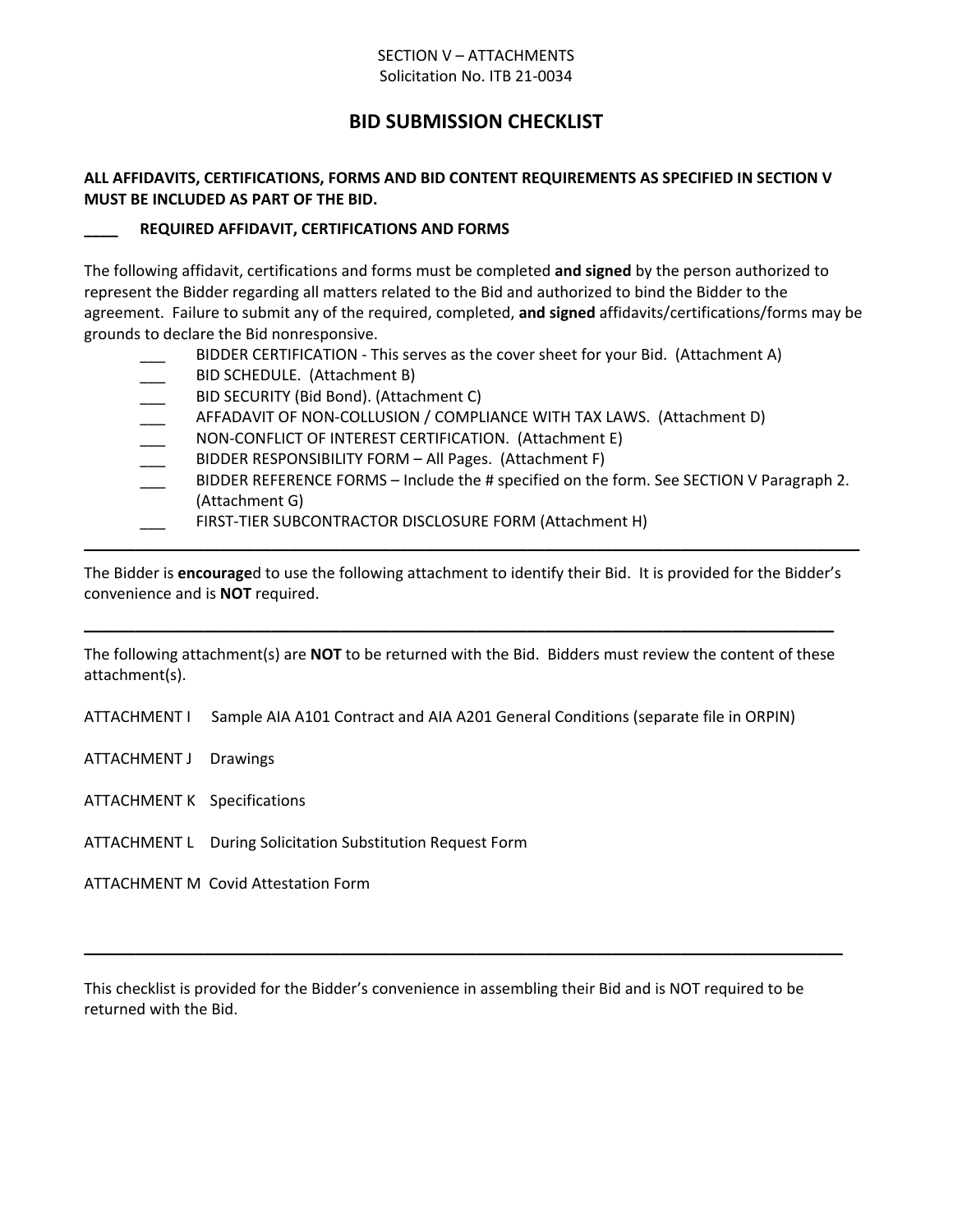

# **BIDDER CERTIFICATION**

|                          |                                                                                                                                                                                                                                      | 20 |
|--------------------------|--------------------------------------------------------------------------------------------------------------------------------------------------------------------------------------------------------------------------------------|----|
| <b>Sign</b>              |                                                                                                                                                                                                                                      |    |
| Name:                    | (Please type or print)                                                                                                                                                                                                               |    |
| Title:                   | the control of the control of the control of the control of the control of                                                                                                                                                           |    |
|                          |                                                                                                                                                                                                                                      |    |
|                          | Firm/Company Name: <u>contract the contract of the contract of the contract of the contract of the contract of the contract of the contract of the contract of the contract of the contract of the contract of the contract of t</u> |    |
| <b>Physical Address:</b> |                                                                                                                                                                                                                                      |    |
| City, State, Zip:        |                                                                                                                                                                                                                                      |    |

- 1. The Bidder certifies that he or she has read and understands the Drawings, Specifications, Addenda, Contract and all other documents pertaining to this Project.
- 2. The Bidder, having become completely familiar with the local conditions and legal requirements affecting the cost of Work at the place where Work is to be executed, and having carefully examined the site conditions as they currently exist, agrees to provide all labor, materials, plant, equipment, transportation and other facilities and services as necessary and/or required to execute all of the Work described by the aforesaid documents will be provided and within the time specified.
- 3. The Bidder acknowledges that the Project Milestones in Section II STATEMENT OF WORK includes certain specific dates. These dates must be adhered to unless modified by mutual agreement between Contractor and the Owner. All dates indicate 5:00 PM Pacific Time.

The Bidder agrees to complete the work within the number of calendar days as stipulated in the Contract and to meet the Milestones and Specific Dates set forth above and acknowledges that his/her failure to achieve Completion by these stipulated dates, or by any Owner authorized extension thereto, subjects the Bidder to liquidated damages for failure to perform, as further defined in the Contracts.

- 4. The Bidder agrees to execute the formal Contract within five (5) days from date of Notice of Acceptance of this Bid. In the event the undersigned fails or neglects to execute the Contract and the undersigned is considered having abandoned the Contract by the Owner, the Bid security will be forfeited.
- 5. The Bidder acknowledges that he or she that signs this Bid is fully authorized to sign on behalf of the firm listed and to fully bind the firm listed to all conditions and provisions thereof.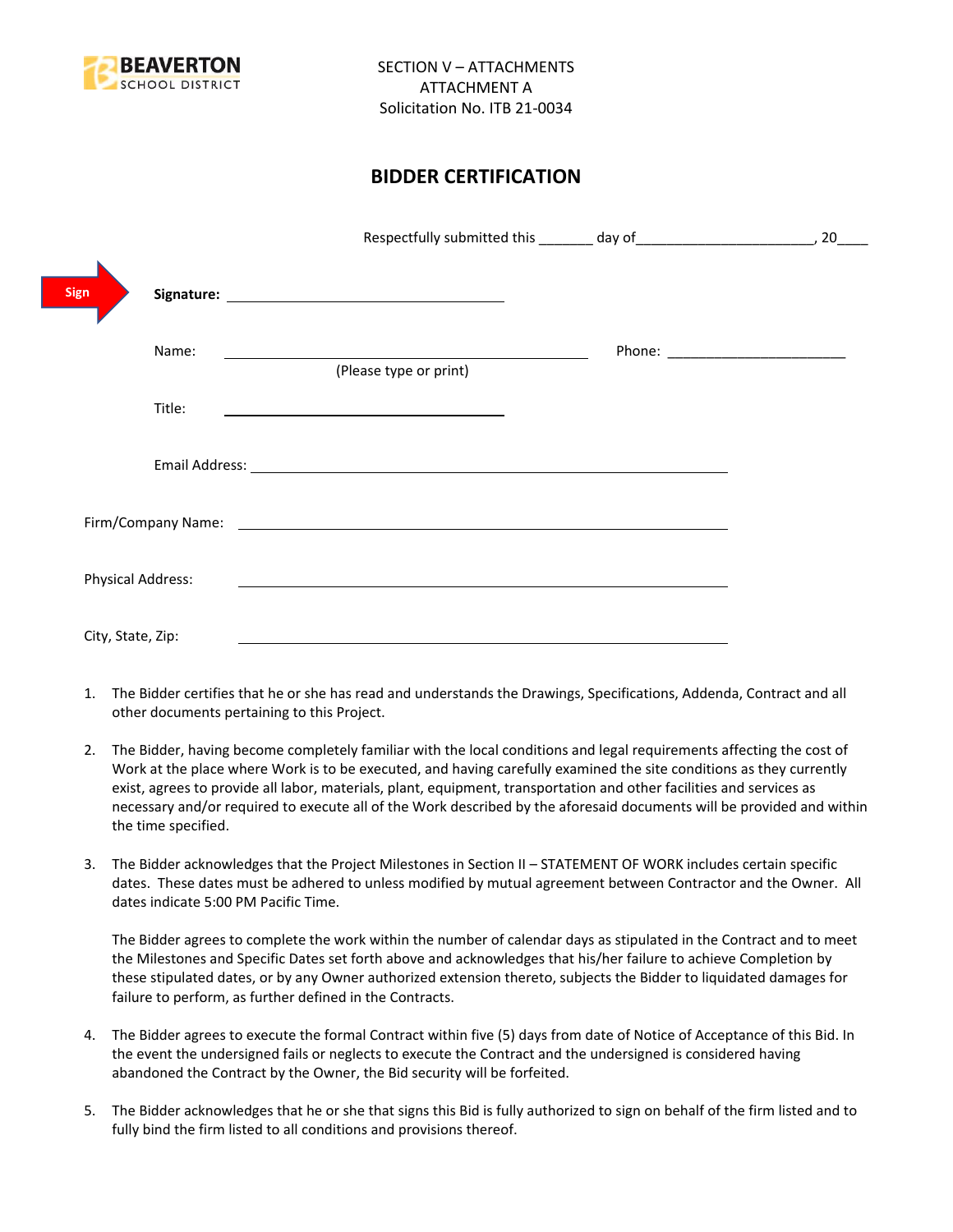

- 6. The Bidder certifies that Bidder has complied or will comply with all requirements of local, state, and national laws, and that no legal requirement has been or will be violated in making or accepting this Bid.
- 7. The Bidder is registered with the Construction Contractors Board, or is licensed by the State Landscape Contractors Board, or licensed under ORS 468A.720 (Air Quality), if required. License Number\_\_\_\_\_\_\_\_\_\_\_\_\_\_\_\_\_\_\_\_\_\_. (The District will not receive or consider a Bid for a Public Improvement unless the Bidder is registered with the Construction Contractors Board, or is licensed by the State Landscape Contractors Board).
- 8. The Bidder, pursuant to ORS 279A.120 (1), (check one) is figure is figure to a resident Bidder. If not, indicate State of residency \_\_\_\_\_\_\_\_\_\_\_\_\_\_\_\_\_\_\_\_\_\_\_\_.
- 9. The Bidder certifies that the required Statutory Public Works Bond has been filed with the Construction Contractor's Board.
- 10. The Bidder agrees to be bound by and will comply with the provisions of Prevailing Wage Laws ORS 279C.800 through ORS 279C.870 or the Davis-Bacon Act (40 U.S.C. 3141 et seq., if applicable).
- 11. The Bidder certifies that it has not discriminated and will not discriminate, in violation of ORS 279A.110, against any disadvantaged business enterprise, minority-owned business, women-owned business, emerging small business, or business that a service-disabled veteran owns in obtaining any required subcontract.
- 12. The Bidder agrees to comply with Oregon tax laws in accordance with ORS 305.385.
- 13. Any Bid of a contractor or subcontractor listed on BOLI's List of Ineligibles will be rejected.
- 14. The Bidder acknowledges receipt of the following Addenda: (List by number and date appearing on Addendum.)

| Addendum Number | Date | Addendum Number | Date |
|-----------------|------|-----------------|------|
|                 |      |                 |      |
|                 |      |                 |      |
|                 |      |                 |      |
|                 |      |                 |      |
|                 |      |                 |      |

This solicitation will result in a Contract for a Public Work subject to ORS 279C.800 to 279C.870.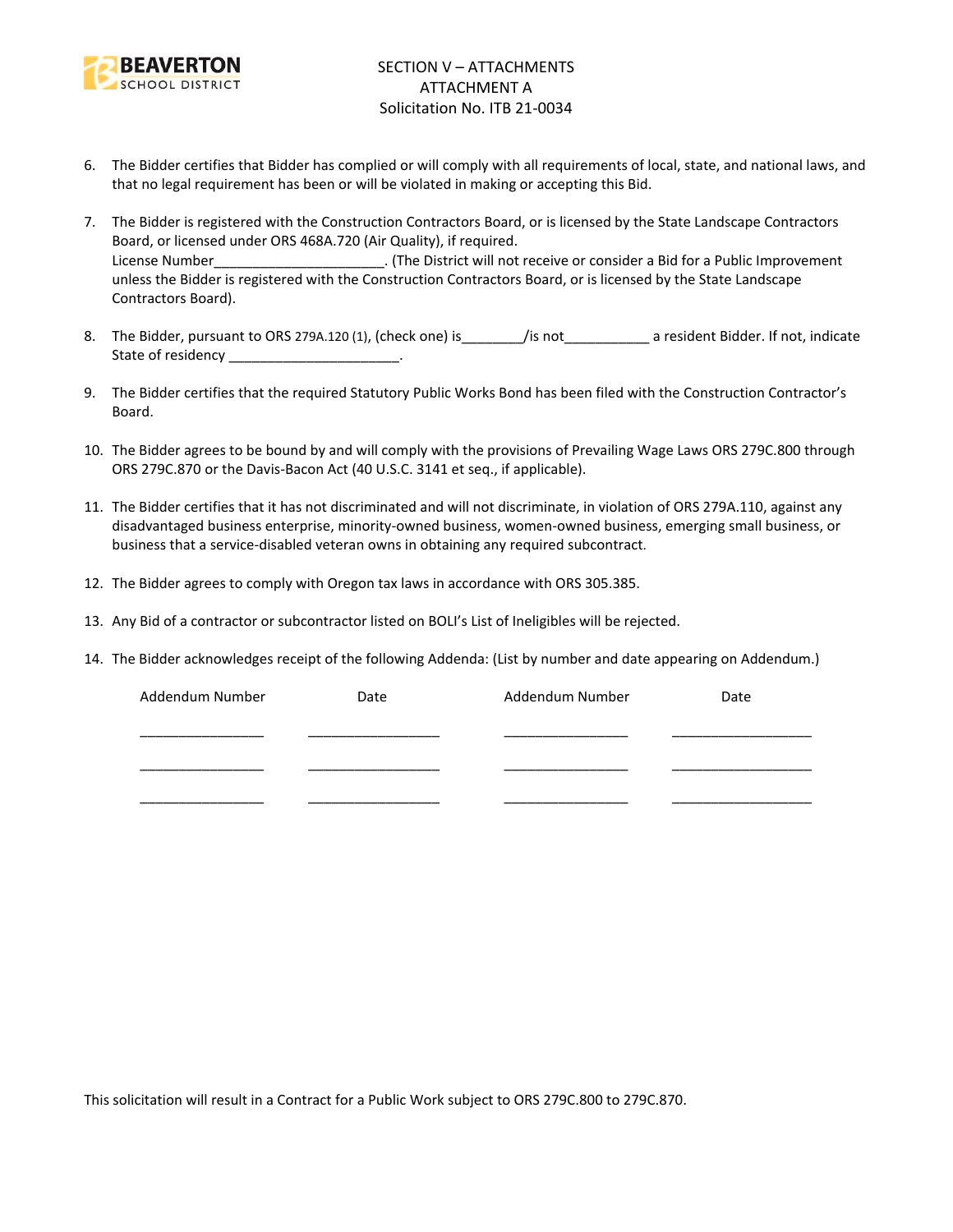

## **BID SCHEDULE**

\_\_\_\_\_\_\_\_\_\_\_\_\_\_\_\_\_\_\_\_\_\_\_\_\_\_\_\_\_\_\_\_\_\_\_\_\_\_\_\_\_ (Contractor)

TOTAL BASE BID: including the Work as defined in the Project Manual, Drawings and Addenda (if any), the TOTAL SUM OF:

DOLLARS (\$ )

• Alternate #1:

DOLLARS (\$ )

**NOTE: Contractor will be required to develop a schedule of values for payment and accounting purposes prior to the initial request for payment in a form acceptable to the District.** If any information submitted on this form is contradictory, words prevail over numbers.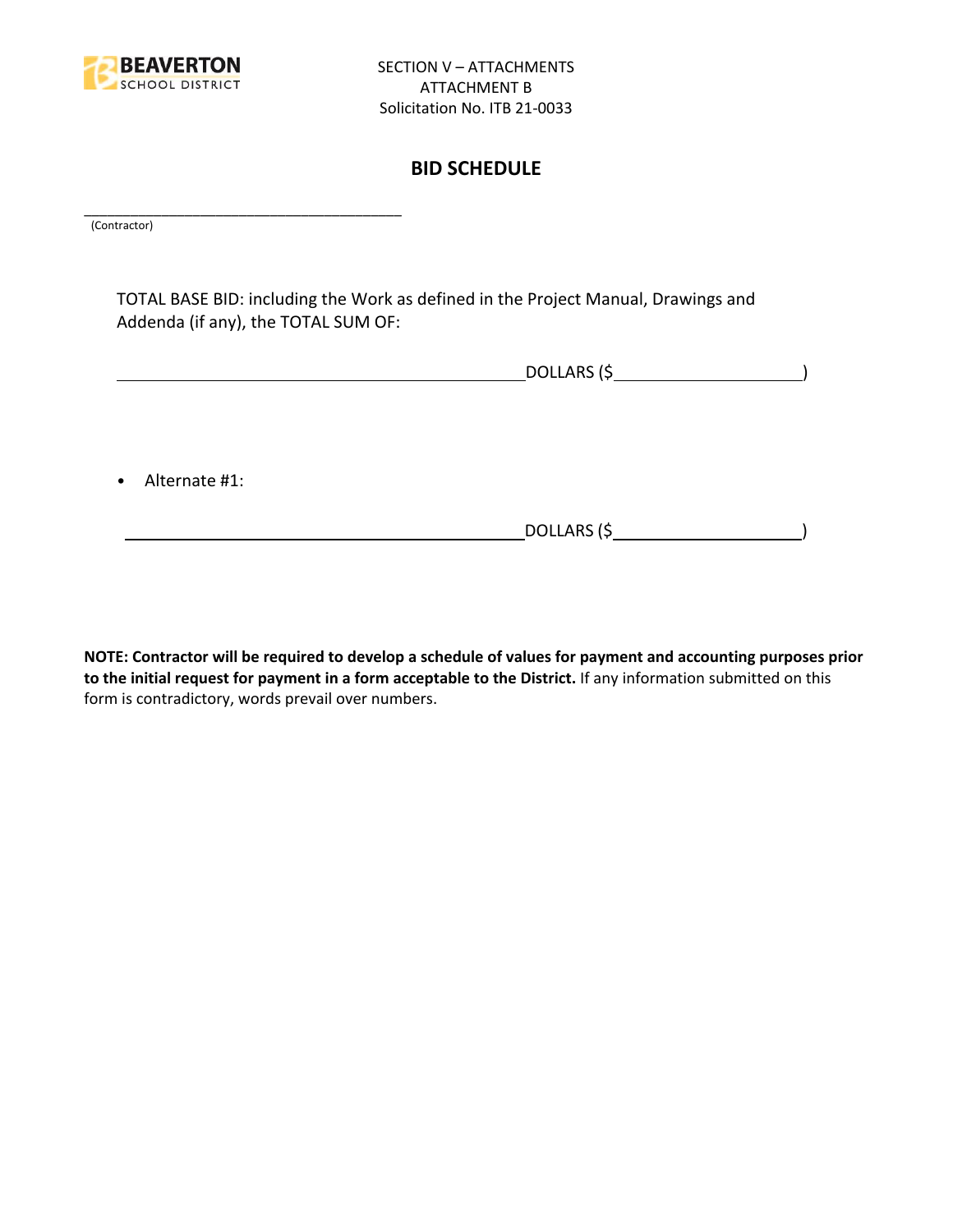

#### **BID BOND**

(Contractor)

THIS DOCUMENT HAS IMPORTANT LEGAL CONSEQUENCES: CONSULTATION WITH AN ATTORNEY IS ENCOURAGED WITH RESPECT TO ITS COMPLETION OR MODIFICATION.

KNOW ALL MEN BY THESE PRESENTS, that we

*(Here insert full name and address or legal title of Contractor)*

As Principal, hereinafter called the Principal, and \_\_\_\_\_\_\_\_\_\_\_\_\_\_\_\_\_\_\_\_\_\_\_\_\_\_\_\_

\_\_\_\_\_\_\_\_\_\_\_\_\_\_\_\_\_\_\_\_\_\_\_\_\_\_\_\_\_\_\_\_\_\_\_\_\_\_\_\_\_

*(Here insert full name and address or legal title of Surety)*

a Corporation duly organized under the laws of the State of Oregon as Surety, hereinafter called the Surety, are held and firmly bound unto Beaverton School District No. 48J, 16550 SW Merlo Road, Beaverton, OR 97003, as Obligee, hereinafter called the Obligee, in the sum of five percent of dollars (\$) amount Bid (5%), for the payment of which sum well and truly to be made, the said Principal and the said Surety, bind ourselves, our heirs, executors, administrators, successors and assigns, jointly and severally, firmly by these presents.

WHEREAS, the Principal has submitted a Bid for \_\_\_\_\_\_\_\_\_\_\_\_\_\_\_\_\_\_\_\_\_\_\_\_\_\_\_\_\_\_\_\_\_

NOW, THEREFORE, if the Obligee shall accept the Bid of the Principal and the Principal shall enter into a Contract with the Obligee in accordance with the terms of such Bid, and give such bond or bonds as may be specified in the Contract Documents with good and sufficient surety for the faithful performance of such Contract and for the prompt payment of labor and material furnished in the prosecution thereof, or in the event of the failure of the Principal to enter such Contract and give such bond or bonds, if the Principal shall pay to the Obligee the difference not to exceed the penalty hereof between the amount specified in said Bid and such larger amount for which the Obligee may in good faith contract with another party to perform the Work covered by said Bid, then this obligation shall be null and void, otherwise to remain in full force and effect.

\_\_\_\_\_\_\_\_\_\_\_\_\_\_\_\_\_\_\_\_\_\_\_\_\_\_\_\_\_\_\_\_\_\_\_\_\_\_\_\_\_

\_\_\_\_\_\_\_\_\_\_\_\_\_\_\_\_\_\_\_\_\_\_\_\_\_\_\_\_\_\_\_\_\_\_\_\_\_\_\_\_\_

Signed and sealed this  $\frac{1}{\sqrt{2}}$  day of  $\frac{1}{\sqrt{2}}$  20  $\frac{1}{\sqrt{2}}$ .

(Witness) (Principal) (Seal)

(Title)

\_\_\_\_\_\_\_\_\_\_\_\_\_\_\_\_\_\_\_\_\_\_\_\_\_\_\_\_\_\_\_\_\_\_\_ \_\_\_\_\_\_\_\_\_\_\_\_\_\_\_\_\_\_\_\_\_\_\_\_\_\_\_\_\_\_\_\_\_\_\_\_\_\_\_\_\_

(Witness) (Surety) (Seal)

\_\_\_\_\_\_\_\_\_\_\_\_\_\_\_\_\_\_\_\_\_\_\_\_\_\_\_\_\_\_\_\_\_\_\_ \_\_\_\_\_\_\_\_\_\_\_\_\_\_\_\_\_\_\_\_\_\_\_\_\_\_\_\_\_\_\_\_\_\_\_\_\_\_\_\_\_

(Title)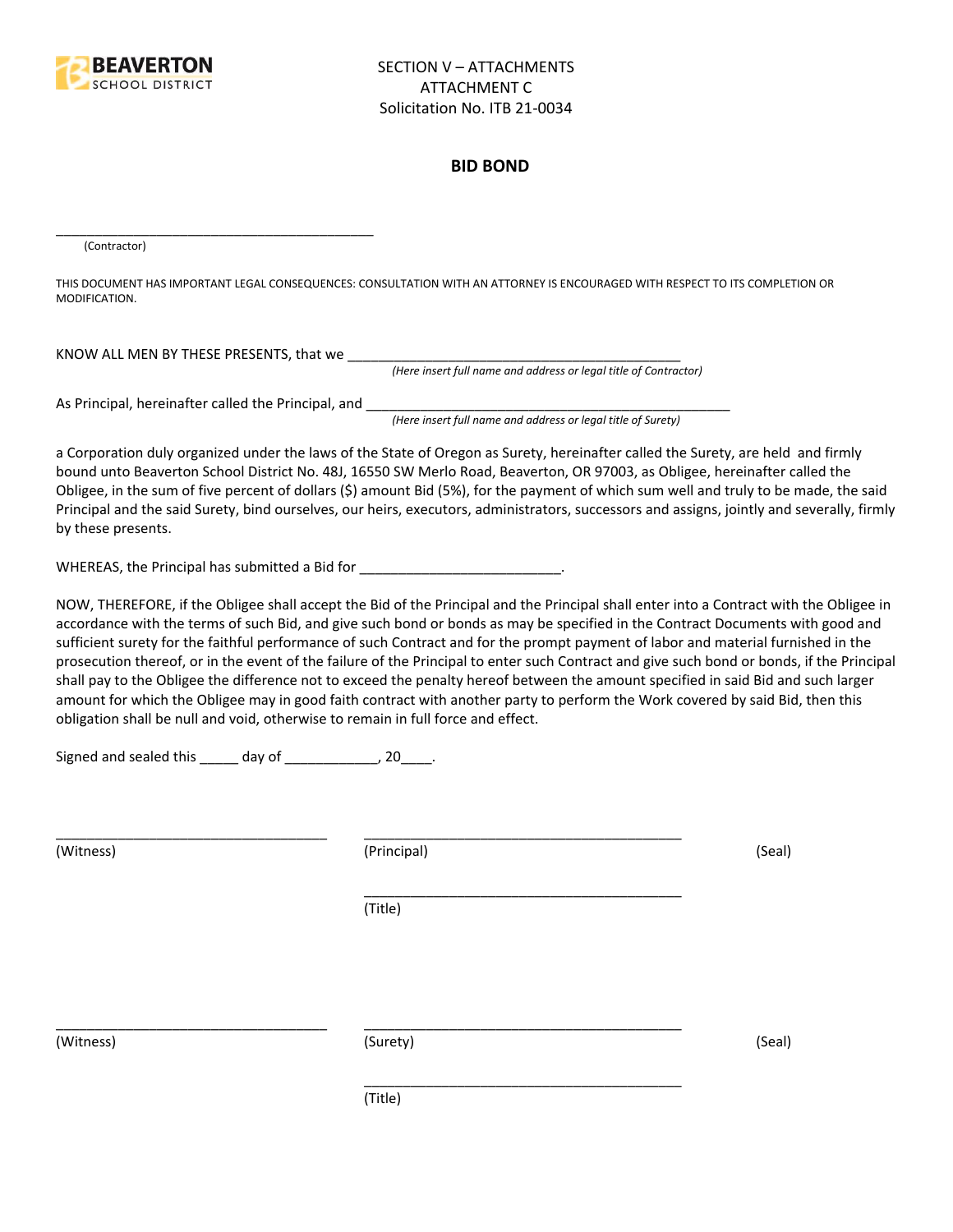

## **AFFIDAVIT OF NON-COLLUSION / COMPLIANCE WITH TAX LAWS**

(Bidder)

I state that:

(1) The correct taxpayer identification numbers are:

\_\_\_\_\_\_\_\_\_\_\_\_\_\_\_\_\_\_\_\_\_\_\_\_\_\_\_\_\_\_\_\_\_\_\_\_\_\_

- A. Federal Employer ID Number (EIN): \_\_\_\_\_\_\_\_\_\_\_\_\_\_\_\_ B. Employer's Oregon ID Number: \_\_\_\_\_\_\_\_\_\_\_\_\_\_\_\_
- (2) Bidder is not subject to backup withholding because (i) Bidder is exempt from backup withholding, (ii) Bidder has not been notified by the IRS that Bidder is subject to backup withholding as a result of a failure to report all interest or dividends, or (iii) the IRS has notified Bidder that Bidder is no longer subject to backup withholding;
- (3) The price(s) and amount of this Bid must be arrived at independently and without consultation, communication or agreement with any other Supplier, Bidder or potential Bidder, except as disclosed on the attached appendix.
- (4) That neither the price(s) nor the amount of this Bid, and neither the approximate price(s) nor approximate amount of this Bid, will be disclosed to any other firm or person who is a Bidder or potential Bidder, and they will not be disclosed before Contract award.
- (5) No attempt has been made or will be made to induce any firm or person to refrain from proposing on this Solicitation, or to submit any noncompetitive Bid or other complementary Bid.
- (6) The Bid of my firm is made in good faith and not pursuant to any agreement or discussion with, or inducement from, any firm or person to submit a complementary or other noncompetitive Bid.
- (7) \_\_\_\_\_\_\_\_\_\_\_\_\_\_\_\_\_\_\_\_\_\_\_\_\_\_\_\_\_\_\_\_\_\_\_\_\_\_\_\_\_ (name of firm), its affiliates, subsidiaries, officers, directors and employees are not currently under investigation by any governmental agency and have not in the last four years been convicted of or found liable for any act prohibited by State or Federal law in any jurisdiction, involving conspiracy or collusion with respect to proposing on any public contract, except as described in the attached appendix.

I state that **I state that**  $\blacksquare$  (name of firm) understands and acknowledges that the above representations are material and important, and will be relied on by the Beaverton School District in awarding the contract(s) for which this Bid is submitted. I understand and my firm understands that any misstatement in this affidavit is and will be treated as fraudulent concealment from the Beaverton School District of the true facts relating to the submission of Bids for this contract. I am authorized to act on behalf of Bidder, and have authority and knowledge regarding Bidder's payment of taxes, and to the best of my knowledge, Bidder is not in violation of any Oregon tax laws, including, without limitation, those tax laws listed in ORS 305.380(4); the elderly rental assistance program under ORS 310.630 to 310.706; and any local taxes administered by the Oregon Department of Revenue under ORS 305.620.

| (Affiant's Signature)            |        |    |                        |
|----------------------------------|--------|----|------------------------|
| <b>STATE OF OREGON</b>           |        |    |                        |
|                                  |        |    |                        |
| Signed and sworn to before me on |        | by |                        |
|                                  | (date) |    | (Affiant's name)       |
|                                  |        |    |                        |
|                                  |        |    | My Commission Expires: |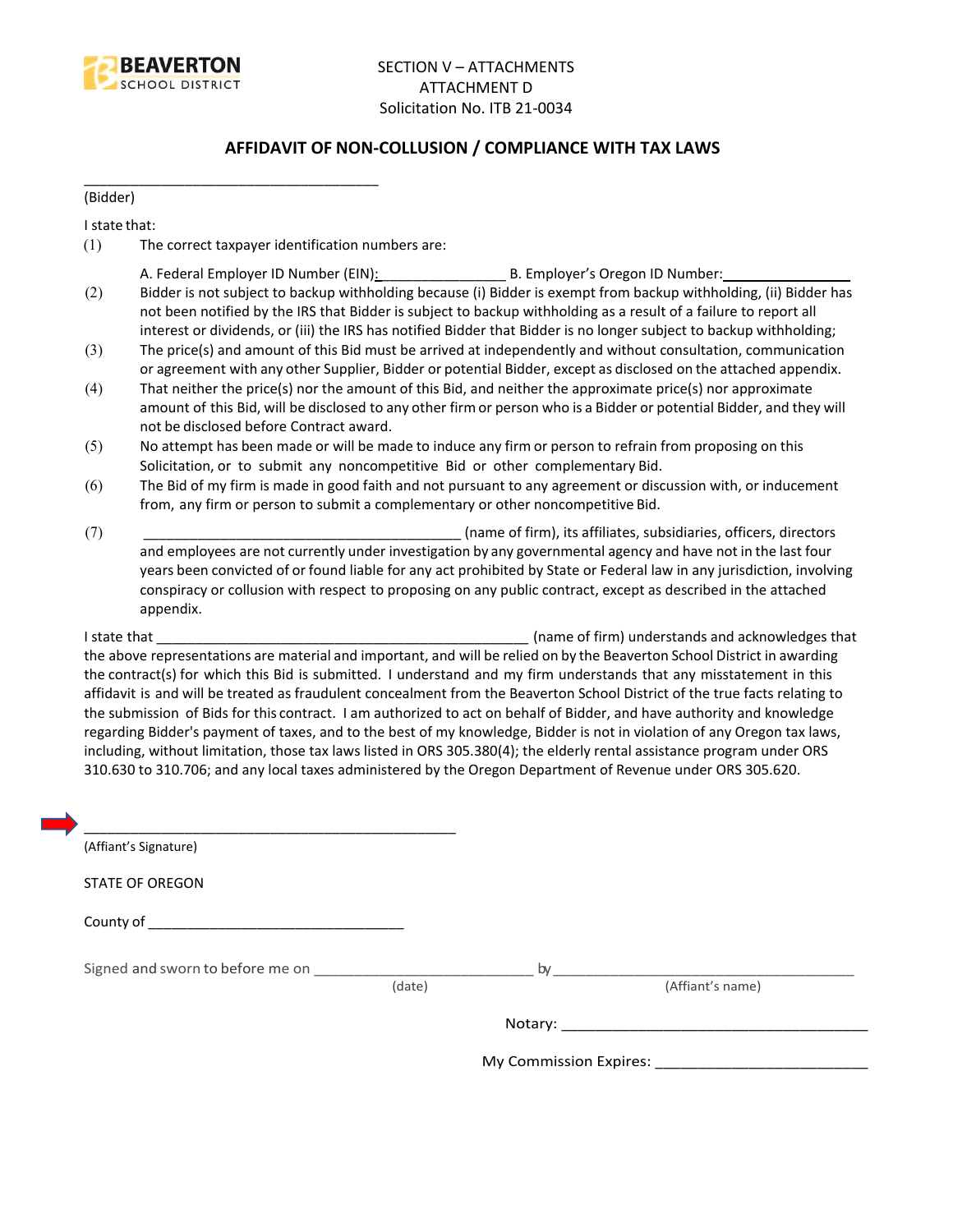

## **NON-CONFLICT OF INTEREST CERTIFICATION**

**Issuing Agency:** Beaverton School District

I, the contract of the contract of the contract of the contract of the hereby certify I have read the statement defining conflict of interest as quoted below; that I understand the statement; that no conflict of interest exists as therein defined, which precludes an impartial Bid/Proposal to be submitted by myself or the entity/company for which the Bid/Proposal is submitted, and that if such a conflict should arise, I will immediately notify the Beaverton School District and disqualify my Bid/Proposal.

**"NO OFFICER, EMPLOYEE, OR AGENT OF THE BIDDER/PROPOSER HAS ANY PERSONAL FINANCIAL INTEREST, DIRECT OR INDIRECT, IN THE OPERATION OF THE BEAVERTON SCHOOL DISTRICT OR WITH ANY PARTY CONNECTED WITH THE OREGON SCHOOL AND DISTRICT IMPROVEMENT NETWORK, DIRECTLY OR INDIRECTLY."**

| Signature: |                    |                        |  |
|------------|--------------------|------------------------|--|
| Name:      |                    |                        |  |
|            |                    | (Please type or print) |  |
| Title:     |                    |                        |  |
|            |                    |                        |  |
|            | Firm/Company Name: | (Please type or print) |  |
|            |                    |                        |  |
| Date:      |                    |                        |  |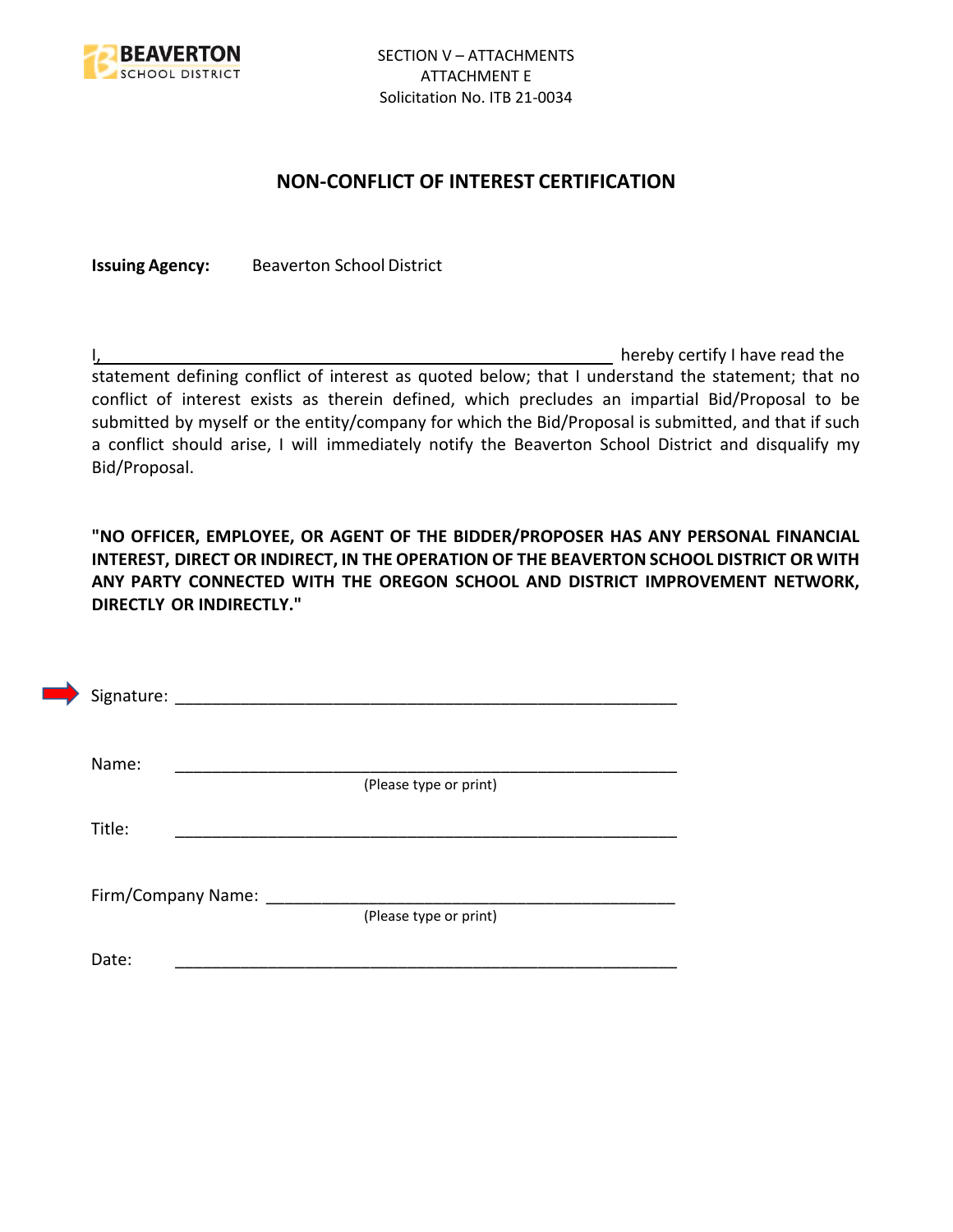

# **BIDDER RESPONSIBILITY FORM (CONTRACTOR'S QUALIFICATIONS AND FINANCIAL INFORMATION)**

#### **DECLARATION AND SIGNATURES**

The undersigned hereby declares that the he or she is duly authorized to complete and submit this Bidder Responsibility Form and that the statements contained herein are true and correct as of the date set forth below. Incomplete, incorrect or misleading information will be reason for a determination by the District of Bidder nonresponsibility.

| Date:      |                      |                                             |  |
|------------|----------------------|---------------------------------------------|--|
| Signature: |                      | <u> 1980 - Jan Barbara Barbara, masa ka</u> |  |
| Name:      |                      | (Please type or print)                      |  |
| Title:     |                      |                                             |  |
|            |                      | (Please type or print)                      |  |
|            | Firm/Company: ______ | (Please type or print)                      |  |
| CCB#:      |                      |                                             |  |

# **Instructions**

- **1. The information provided in this form is part of the District's inquiry concerning Bidder responsibility. Please print clearly or type.**
- **2. If you need more space, use plain paper. Submit completed form with Bid response.**
- **3. Answer all questions. Submission of a form with unanswered questions, incomplete or illegible answers may result in a finding that the Bidder is not a responsible Bidder.**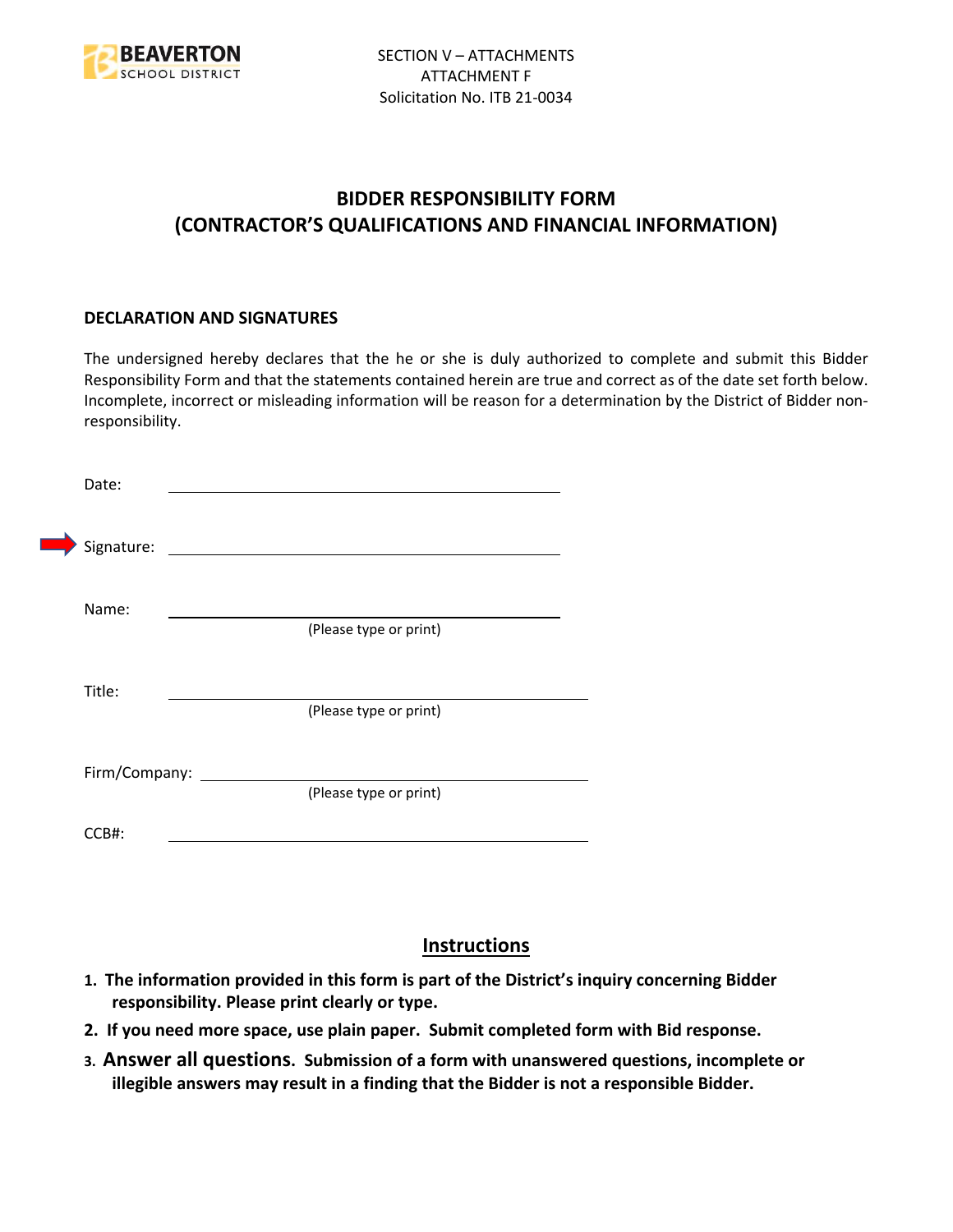

## **CURRENT CONTRACTS IN FORCE**

| <b>ITEM</b>             | <b>CONTRACT 1</b>                   | <b>CONTRACT 2</b>                   |  |
|-------------------------|-------------------------------------|-------------------------------------|--|
| A. Work Location        |                                     |                                     |  |
| B. Scope of Work;       |                                     |                                     |  |
| Check box:              | New Construction<br>Re-Construction | Re-Construction<br>New Construction |  |
| C. Contract Amount      | \$                                  | \$                                  |  |
| D. Change Order Amount  | \$                                  | \$                                  |  |
| E. % Completed          | $\%$                                | $\%$                                |  |
| F. Est. Completion Date |                                     |                                     |  |
| G. Owner's Name         |                                     |                                     |  |
| H. Owner Contact        |                                     |                                     |  |
| I. Telephone            | $\overline{(}$<br>$\lambda$         | $\overline{ }$<br>$\lambda$         |  |
| J. E-Mail Address       |                                     |                                     |  |
|                         |                                     | <b>CONTRACT 4</b>                   |  |
| <b>ITEM</b>             | <b>CONTRACT 3</b>                   |                                     |  |
| A. Work Location        |                                     |                                     |  |
| B. Scope of Work;       |                                     |                                     |  |
| Check box:              | New Construction<br>Re-Construction | New Construction<br>Re-Construction |  |
| C. Contract Amount      | \$                                  | \$                                  |  |
| D. Change Order Amount  | \$                                  | \$                                  |  |
| E. % Completed          | %                                   | %                                   |  |
| F. Est. Completion Date |                                     |                                     |  |
| G. Owner's Name         |                                     |                                     |  |
| H. Owner Contact        |                                     |                                     |  |
| I. Telephone            | $\overline{(\ }$<br>$\lambda$       | $\overline{(\ }$<br>$\lambda$       |  |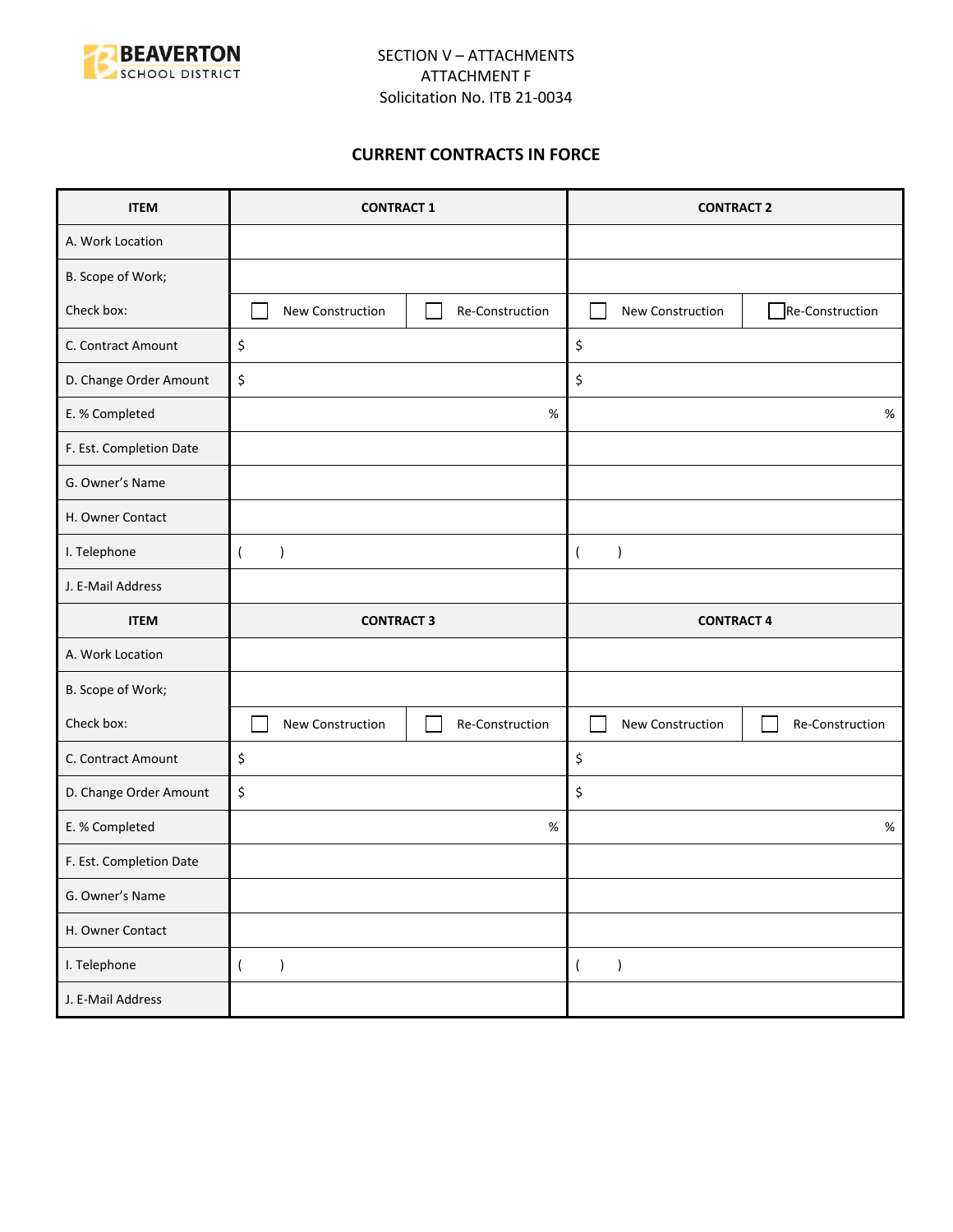

## **LARGEST SIMILAR JOBS YOU HAVE COMPLETED IN THE LAST FIVE YEARS AS THE PRIME CONTRACTOR**

| <b>ITEM</b>            | <b>CONTRACT 1</b> |                 | <b>CONTRACT 2</b> |                 |
|------------------------|-------------------|-----------------|-------------------|-----------------|
| A. Work Location       |                   |                 |                   |                 |
| B. Scope of Work;      |                   |                 |                   |                 |
| Check box:             | New Construction  | Re-Construction | New Construction  | Re-Construction |
| C. Contract Amount     | \$                |                 | \$                |                 |
| D. Change Order Amount | \$                |                 | \$                |                 |
| E. % Completed         |                   | %               |                   | %               |
| F. Completion Date     |                   |                 |                   |                 |
| G. Owner's Name        |                   |                 |                   |                 |
| H. Owner Contact       |                   |                 |                   |                 |
| I. Telephone           |                   |                 |                   |                 |
| J. E-Mail Address      |                   |                 |                   |                 |

#### **LIST COMPANIES FROM WHOM YOU OBTAIN SURETY BONDS**

| <b>ITEM</b>                                 | <b>SURETY COMPANY 1</b>                                                                                                                       | <b>SURETY COMPANY 2</b>                                                                                                                                                                                           |
|---------------------------------------------|-----------------------------------------------------------------------------------------------------------------------------------------------|-------------------------------------------------------------------------------------------------------------------------------------------------------------------------------------------------------------------|
| A. Company Name                             |                                                                                                                                               |                                                                                                                                                                                                                   |
| <b>B. Contact's Name</b>                    |                                                                                                                                               |                                                                                                                                                                                                                   |
| C. Telephone                                |                                                                                                                                               |                                                                                                                                                                                                                   |
| D. Fax                                      |                                                                                                                                               |                                                                                                                                                                                                                   |
| E. E-Mail Address                           |                                                                                                                                               |                                                                                                                                                                                                                   |
| PRESENT AMOUNT OF BONDING<br>COVERAGE (\$): | HAS YOUR APPLICATION FOR SURETY BOND<br>EVER BEEN DECLINED (If Yes, please provide<br>detailed information in Remarks)<br>  NO<br><b>IYES</b> | DURING THE PAST 2 YEARS, HAVE YOU BEEN CHARGED<br>WITH A FAILURE TO MEET THE CLAIMS OF YOUR<br>SUBCONTRACTORS OR SUPPLIERS (If Yes, please provide<br>detailed information in Remarks)<br>  YES<br>N <sub>O</sub> |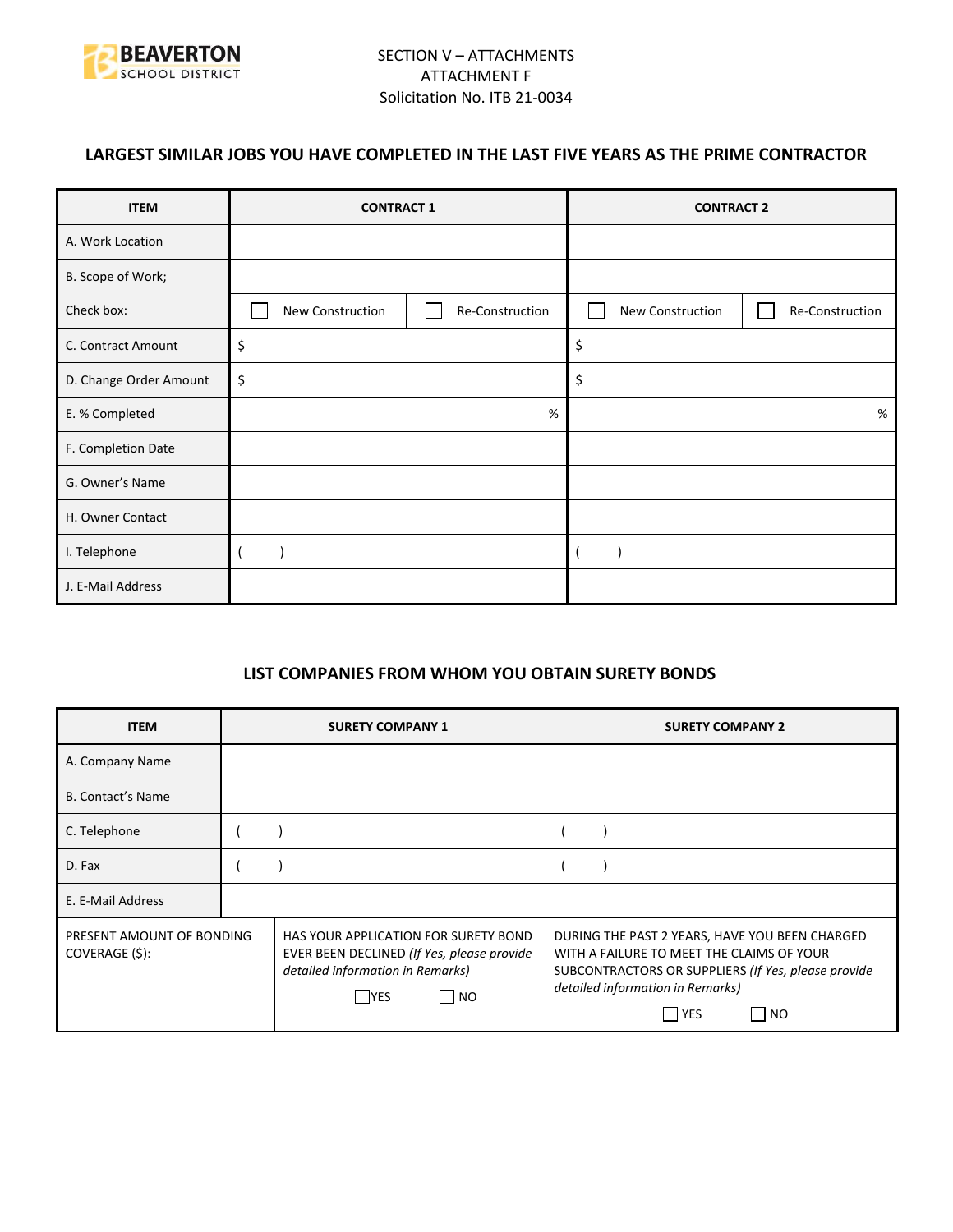

## **RELIABILITY**

| Has your company ever been declared in breach of any contract for unperformed or defective work? $\Box$ Yes.<br>No.                                                                                                                                                                                     |
|---------------------------------------------------------------------------------------------------------------------------------------------------------------------------------------------------------------------------------------------------------------------------------------------------------|
| If "yes", explain.                                                                                                                                                                                                                                                                                      |
|                                                                                                                                                                                                                                                                                                         |
|                                                                                                                                                                                                                                                                                                         |
| Has any employee or agent of your company ever been convicted of a criminal offense arising out of obtaining, attempting<br>to obtain, or performing a public or private contract or subcontract?<br>Yes.<br>No.                                                                                        |
| If "yes," explain.                                                                                                                                                                                                                                                                                      |
|                                                                                                                                                                                                                                                                                                         |
| Has any employee or agent of your company been convicted under state or federal law of embezzlement, theft, forgery,<br>bribery, falsification or destruction of records, receiving stolen property or any other offense indicating a lack of business<br>integrity or business honesty?<br>Yes.<br>No. |
| If "yes," explain.                                                                                                                                                                                                                                                                                      |
|                                                                                                                                                                                                                                                                                                         |
| Has your company or any employee or agent of your company been convicted under state or federal antitrust laws?<br>Yes.<br>No.                                                                                                                                                                          |
| If "yes," explain.                                                                                                                                                                                                                                                                                      |
|                                                                                                                                                                                                                                                                                                         |
|                                                                                                                                                                                                                                                                                                         |
| Has any Officer or Partner of your organization ever been an Officer or Partner of another Organization that failed to complete<br>a construction contract?<br>Yes.<br>No.                                                                                                                              |
| If "yes," explain.                                                                                                                                                                                                                                                                                      |
|                                                                                                                                                                                                                                                                                                         |
|                                                                                                                                                                                                                                                                                                         |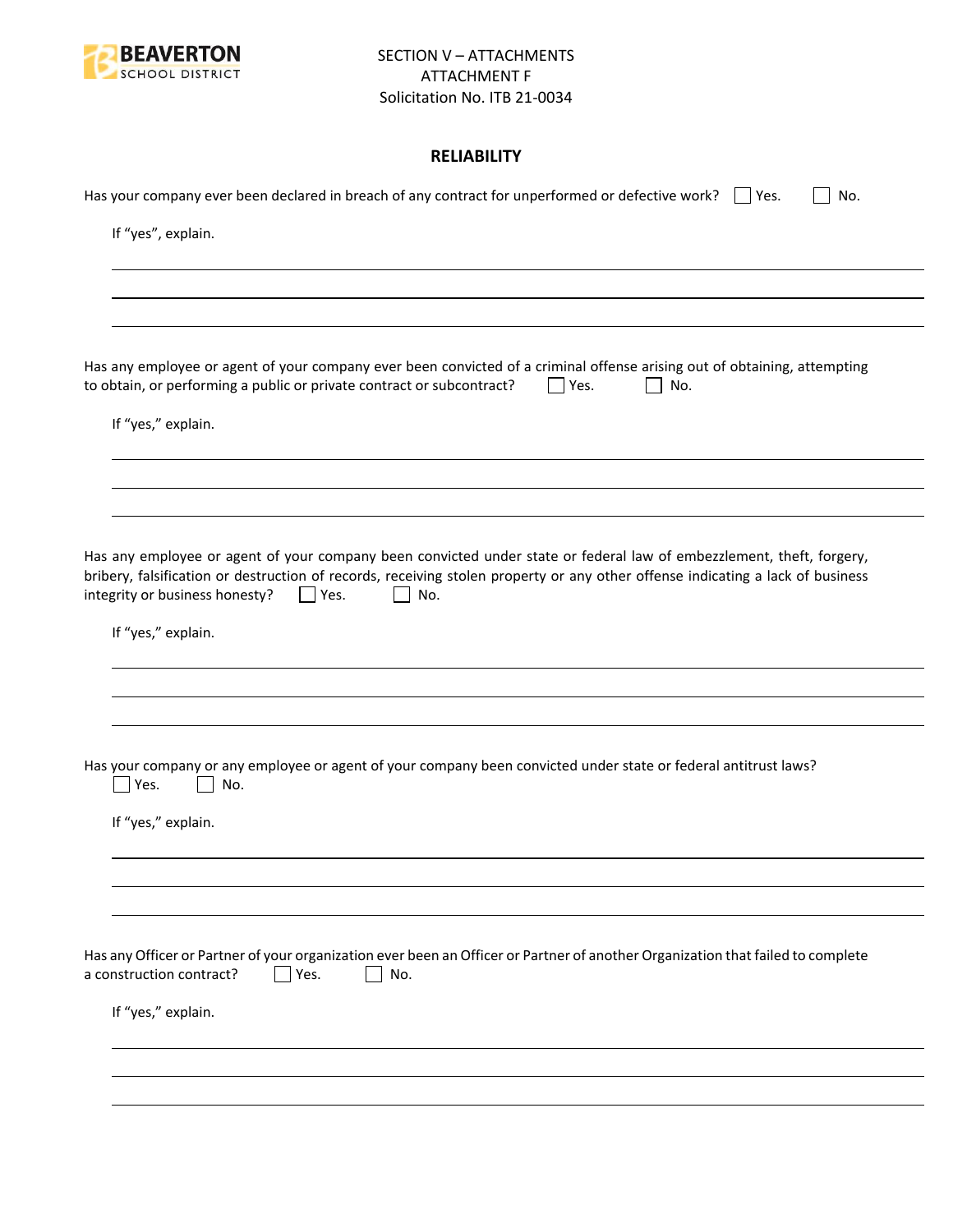

## **FINANCIAL RESOURCES**

| No.<br>If "yes," explain.<br>No.<br>If "yes," explain.<br>Yes.<br>No.<br>If "yes," explain.<br>No.<br>$\mathbf{1}$<br>If "yes," explain. (Include court, case number and party names.)<br>No.<br>Yes. | Indicate the Contractors total bonding capacity amount: \$                                                                                                                                                                                                                                     |
|-------------------------------------------------------------------------------------------------------------------------------------------------------------------------------------------------------|------------------------------------------------------------------------------------------------------------------------------------------------------------------------------------------------------------------------------------------------------------------------------------------------|
|                                                                                                                                                                                                       | What portion of this amount remains available at time of completion of this form? \$                                                                                                                                                                                                           |
|                                                                                                                                                                                                       | Has your firm ever been at any time in the last ten years the debtor in a bankruptcy case? $\Box$ Yes.                                                                                                                                                                                         |
|                                                                                                                                                                                                       |                                                                                                                                                                                                                                                                                                |
|                                                                                                                                                                                                       | Does your firm have any outstanding judgments pending against it? $\Box$ Yes.                                                                                                                                                                                                                  |
|                                                                                                                                                                                                       |                                                                                                                                                                                                                                                                                                |
|                                                                                                                                                                                                       | In the past ten years, has your firm been a party to litigation, arbitration or mediation where the amount in dispute exceeded<br>\$10,000?                                                                                                                                                    |
|                                                                                                                                                                                                       |                                                                                                                                                                                                                                                                                                |
|                                                                                                                                                                                                       |                                                                                                                                                                                                                                                                                                |
|                                                                                                                                                                                                       | In the past ten years, has your firm been a party to litigation, arbitration or mediation on a matter related to payment to<br>subcontractors or work performance on a contract? Check "yes" even if the matter proceeded to arbitration or mediation<br>without court litigation. $\Box$ Yes. |
|                                                                                                                                                                                                       |                                                                                                                                                                                                                                                                                                |
|                                                                                                                                                                                                       |                                                                                                                                                                                                                                                                                                |
|                                                                                                                                                                                                       | Have you or any of your affiliates discontinued business operation with outstanding debts?                                                                                                                                                                                                     |
| If "yes," explain.                                                                                                                                                                                    |                                                                                                                                                                                                                                                                                                |
|                                                                                                                                                                                                       |                                                                                                                                                                                                                                                                                                |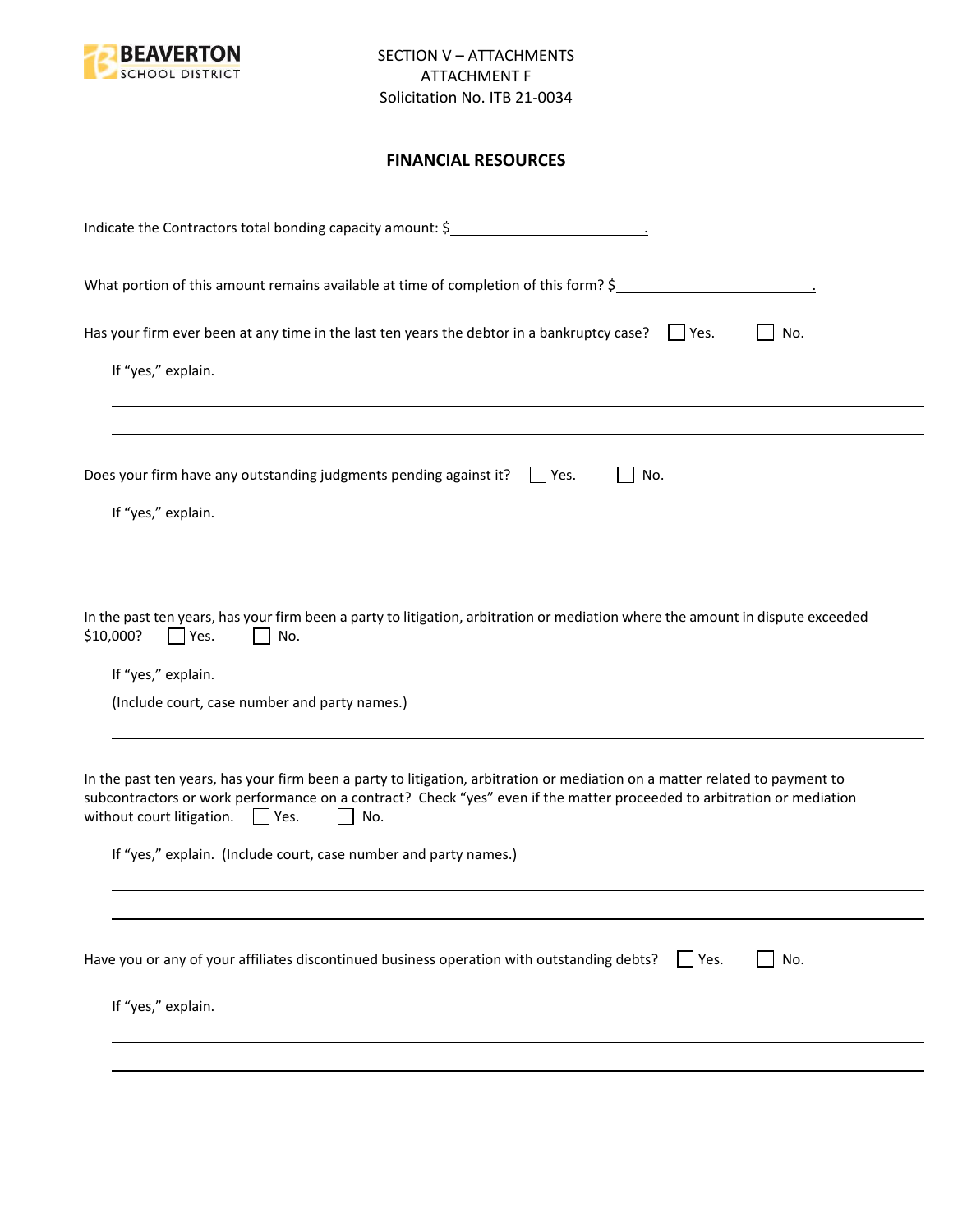

#### **KEY PERSONNEL**

List the principal individuals of your company, their current job title, the total years of experience they have in the construction industry and their current primary responsibility for your company. Corporations list current officers and those who own 5% or more of the corporation's stock. Limited liability companies list members who own 5% or more of company. Partnerships list all partners. Joint ventures list each firm that is a member of the joint venture and the percentage of ownership the firm has in the joint venture.

| <b>ITEM</b>                       | <b>Principal Individual</b> |
|-----------------------------------|-----------------------------|
| A. Name                           |                             |
| B. Position                       |                             |
| C. Years in Construction          |                             |
| D. Current Primary Responsibility |                             |
| <b>ITEM</b>                       | <b>Principal Individual</b> |
| A. Name                           |                             |
| B. Position                       |                             |
| C. Years in Construction          |                             |
| D. Current Primary Responsibility |                             |
| <b>ITEM</b>                       | <b>Principal Individual</b> |
| A. Name                           |                             |
| <b>B.</b> Position                |                             |
| C. Years in Construction          |                             |
| D. Current Primary Responsibility |                             |
| <b>ITEM</b>                       | <b>Principal Individual</b> |
| A. Name                           |                             |
| B. Position                       |                             |
| C. Years in Construction          |                             |
| D. Current Primary Responsibility |                             |

List the individuals who will be in the following roles if your company is awarded this Contract:

| <b>ITEM</b>                                       | <b>Contractor's Representative</b> | <b>Project Manger</b> | <b>Project Superintendent</b> |
|---------------------------------------------------|------------------------------------|-----------------------|-------------------------------|
| A. Name                                           |                                    |                       |                               |
| <b>B.</b> Position                                |                                    |                       |                               |
| C. Years in Position                              | N/A                                |                       |                               |
| D. Largest Project<br>Supervised                  | N/A                                | Ş                     |                               |
| E. Largest number of<br>employees ever supervised | N/A                                |                       |                               |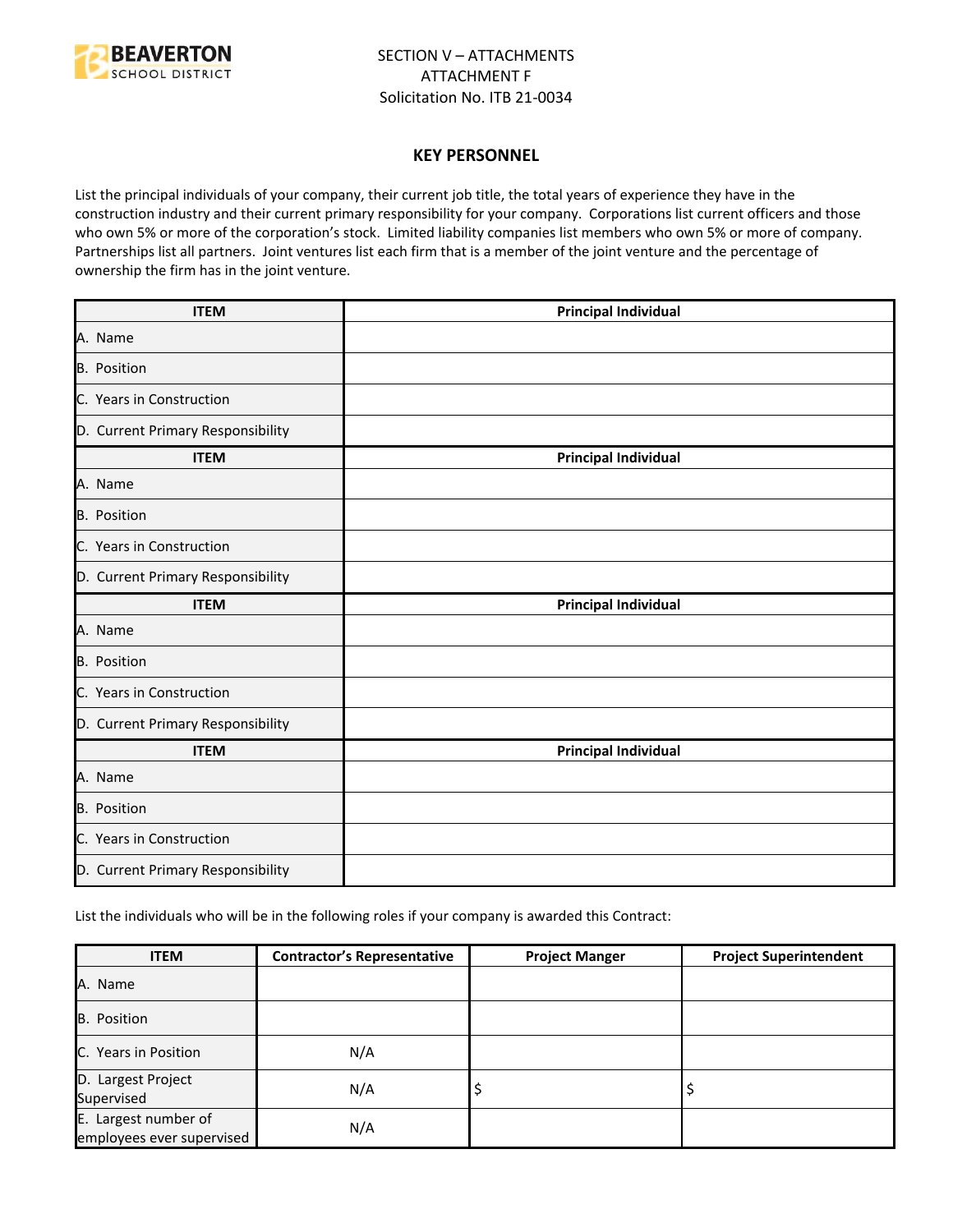

## **BIDDER REFERENCE FORM**

| BIDDER REFERENCE FORM FOR _________                                                                                                                                                                                                  |  |
|--------------------------------------------------------------------------------------------------------------------------------------------------------------------------------------------------------------------------------------|--|
| (Insert Name of Bidder)                                                                                                                                                                                                              |  |
| Bidder must provide three (3) references and must use a separate copy of this form for each reference.                                                                                                                               |  |
|                                                                                                                                                                                                                                      |  |
|                                                                                                                                                                                                                                      |  |
| Name(s) of Project(s): $\sqrt{a}$                                                                                                                                                                                                    |  |
|                                                                                                                                                                                                                                      |  |
|                                                                                                                                                                                                                                      |  |
| Name of Company: <u>contract the community of the contract of the contract of the contract of the contract of the contract of the contract of the contract of the contract of the contract of the contract of the contract of th</u> |  |
|                                                                                                                                                                                                                                      |  |
| ,我们也不会有一个人的人,我们也不会有一个人的人,我们也不会有一个人的人。""我们,我们也不会有一个人的人,我们也不会有一个人的人,我们也不会有一个人的人。""我                                                                                                                                                    |  |
|                                                                                                                                                                                                                                      |  |
|                                                                                                                                                                                                                                      |  |

Method: Subjective Evaluation

Each reference may be checked for, but not limited to, adherence to contract terms and conditions, timelines, quality standards, overall customer service, project being of similar size, scope and complexity.